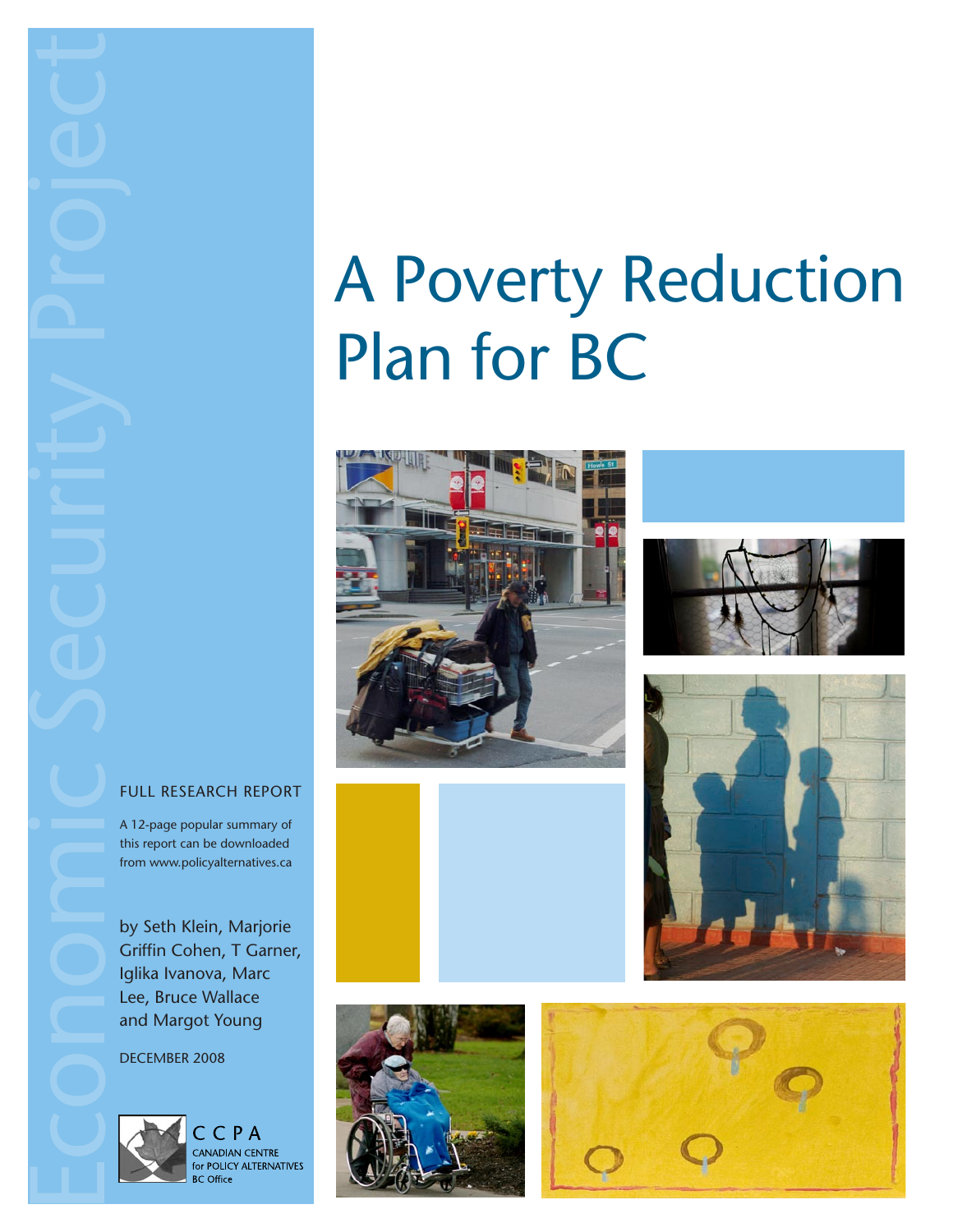#### A POVERTY REDUCTION PLAN FOR BC

By Seth Klein, Marjorie Griffin Cohen, T Garner, Iglika Ivanova, Marc Lee, Bruce Wallace and Margot Young

December 2008

FULL RESEARCH REPORT: A 12-page popular summary of this report can be downloaded from the CCPA website at www.policyalternatives.ca.

This report was produced as part of the Economic Security Project, a research alliance led by the Canadian Centre for Policy Alternatives –BC Office and Simon Fraser University. The ESP is a five-year research initiative studying how public policy in BC affects the economic security of vulnerable populations. The ESP is funded primarily by a grant from the Social Science and Humanities Research Council of Canada (SSHRC) through its Community-University Research Alliance program. Thanks also to United Way of the Lower Mainland for their financial support of this project.



Social Sciences and Humanities Research Council of Canada

Conseil de recherches en sciences humaines du Canada



The opinions in this report, and any errors, are those of the authors, and do not necessarily reflect the views of the publishers or their funders, sponsors or supporters.

This publication is available under limited copyright protection. You may download, distribute, photocopy, cite or excerpt this document provided it is credited and not used for commercial purposes. Permission is required for all other uses.

Printed copies: \$10. Download free from the CCPA website. Making a donation to the CCPA or taking out a membership will help us continue to provide people with access to our ideas and research free of charge.

Copyedit and design: Nadene Rehnby and Pete Tuepah, www.handsonpublications.com

Cover photos, clockwise from top left: Gary Moore, Goh Iromoto, Sean Warren, and Gary Moore

Cover art from mural at First United Church, Goh Iromoto photo

ISBN 978-1-897569-10-8



1400 – 207 West Hastings Street, Vancouver BC V6B 1H7 tel: 604.801.5121 | ccpabc@policyalternatives.ca

#### **www.policyalternatives.ca**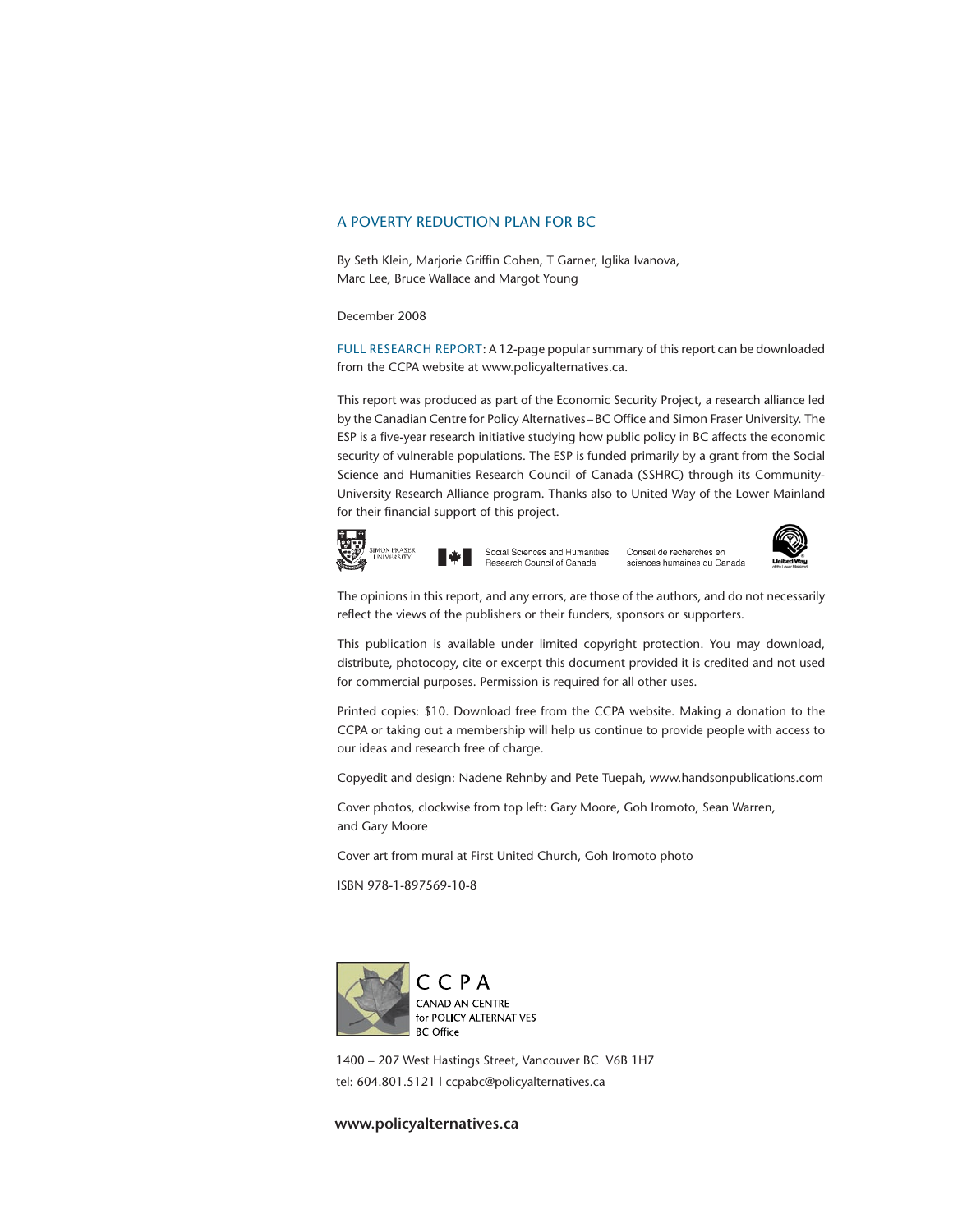## **Contents**

|              | PART 2 THE STATE OF POVERTY IN BC: WHY BC NEEDS A POVERTY REDUCTION PLAN NOW  15                  |  |  |  |  |  |
|--------------|---------------------------------------------------------------------------------------------------|--|--|--|--|--|
|              |                                                                                                   |  |  |  |  |  |
|              |                                                                                                   |  |  |  |  |  |
|              |                                                                                                   |  |  |  |  |  |
|              |                                                                                                   |  |  |  |  |  |
|              |                                                                                                   |  |  |  |  |  |
|              |                                                                                                   |  |  |  |  |  |
|              |                                                                                                   |  |  |  |  |  |
|              |                                                                                                   |  |  |  |  |  |
|              |                                                                                                   |  |  |  |  |  |
|              |                                                                                                   |  |  |  |  |  |
|              |                                                                                                   |  |  |  |  |  |
|              | OBJECTIVE 1: Provide Adequate and Accessible Income Support for the Non-Employed  39              |  |  |  |  |  |
|              |                                                                                                   |  |  |  |  |  |
|              | OBJECTIVE 2: Improve Earnings and Working Conditions for Low-Wage Workers 42                      |  |  |  |  |  |
|              | Box: Ending the Fragmentation and Clawbacks of Federal and Provincial Low-Income Benefits 43      |  |  |  |  |  |
|              |                                                                                                   |  |  |  |  |  |
|              | OBJECTIVE 3: Address the Needs of Those Most Likely to be Living in Poverty  47                   |  |  |  |  |  |
|              | OBJECTIVE 4: Implement Initiatives to Address Homelessness and the Lack of Affordable Housing  49 |  |  |  |  |  |
|              |                                                                                                   |  |  |  |  |  |
|              |                                                                                                   |  |  |  |  |  |
|              |                                                                                                   |  |  |  |  |  |
|              |                                                                                                   |  |  |  |  |  |
|              |                                                                                                   |  |  |  |  |  |
| <b>Notes</b> |                                                                                                   |  |  |  |  |  |
|              |                                                                                                   |  |  |  |  |  |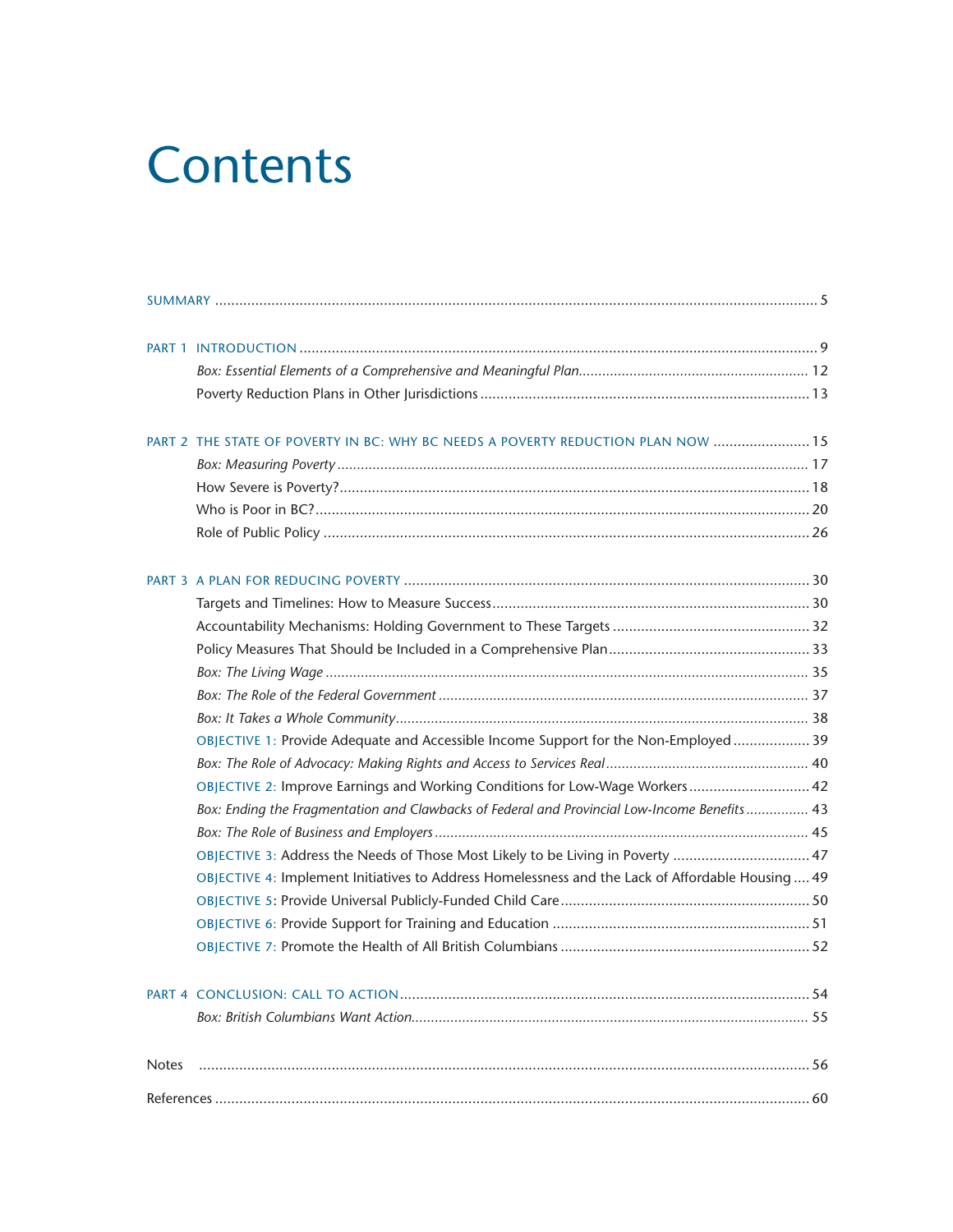#### About the Authors

Seth Klein is the BC Director of the Canadian Centre for Policy Alternatives, and co-director of the Economic Security Project. He recently co-authored *Working for a Living Wage 2008: Making Work Meet Basic Family Needs in Vancouver and Victoria—2008* and *Living on Welfare in BC: Experiences of Longer-Term "Expected to Work" Recipients.*

MARJORIE GRIFFIN COHEN is a professor of political science and women's studies at Simon Fraser University, and co-director of the Economic Security Project. She regularly publishes on issues related to political economy, women, energy, labour, and international trade agreements.

T Garner is a research assistant with the CCPA and a PhD student in Women's Studies at Simon Fraser University.

Iglika Ivanova is an economist and the Public Interest Researcher with the CCPA—BC Office. Her work investigates issues and trends in health care, education and social programs, and examines the impact of public services on quality of life. Iglika's other research interests focus on the Canadian labour market and, in particular, trends in income inequality, low wage work and the integration of immigrants.

MARC LEE is Senior Economist with the CCPA-BC Office. He is a frequent media commentator on public policy issues and has authored many CCPA publications looking at fiscal policy and the financing of public services, including: *Eroding Tax Fairness: Tax Incidence in Canada 1990 to 2005* and *Is Medicare Sustainable? A Closer Look at Aging, Technology and Other Cost Drivers in Canada's Health Care System*. Marc is chair of the Progressive Economics Forum, a national network of economists (www.progressiveeconomics.ca).

Bruce Wallace is a community-based researcher in Victoria focused on poverty issues, including access to health care, income assistance, homelessness, harm reduction, and supporting the role of consumers in service planning and delivery. As part of the Economic Security Project, he was the lead researcher and author of *Denied Assistance: Closing the Front Door on Welfare in BC* (with Seth Klein and Marge Reitsma-Street). His current research is focused on improving access to dental care for low-income adults in BC.

Margot Young is an associate professor at the Faculty of Law, University of British Columbia. She was co-editor of *Poverty: Rights, Social Citizenship and Legal Activism* (UBC Press, 2007).

#### Acknowledgements

Thanks to Pooneh Ehsani for her research assistance with this report.

Thanks to the following people for reviewing drafts and providing feedback: Sherman Chan, Marcy Cohen, Shannon Daub, Michael Goldberg, Trish Hennessy, Steve Kerstetter, Adrienne Montani, Sadia Ramirez, Rebecca Siggner, Jean Swanson, Al Vigoda, and Armine Yalnizyan.

Thanks to the following for their insights and ideas during the writing: Whitney Borowko, Lynn Moran, Tim Welsh, Elisabeth Geller, Jenny Moss, Alexandra Charlton, Harsha Walia, Dave Eddy, June Scudeler, SueAnn Phillips, and Darryl Quantz.

Special thanks to Thi Vu, ESP Project Manager.

And thank you to all the ESP authors whose work we have drawn on: Paul Bowles, Shauna Butterwick, Marcy Cohen, Cecilia Diocson, David Fairey, Michael Goldberg, Christina Hanson, Merrilee Hughes, Nick Istvanffy, Steve Kerstetter, Deborah Littman, Glen MacInnes, Fiona MacPhail, Stephen McBride, Arlene Tigar McLaren, Marina Morrow, Stuart Murray, Aleck Ostry, Gerardo Otero, Kerry Preibisch, Jane Pulkingham, Tim Richards, Marge Reitsma-Street, Rebecca Scott, Zena Sharman, Tim Stainton, Mark Thompson, Adrienne Wasik, Karen-Marie Woods, and Habiba Zaman.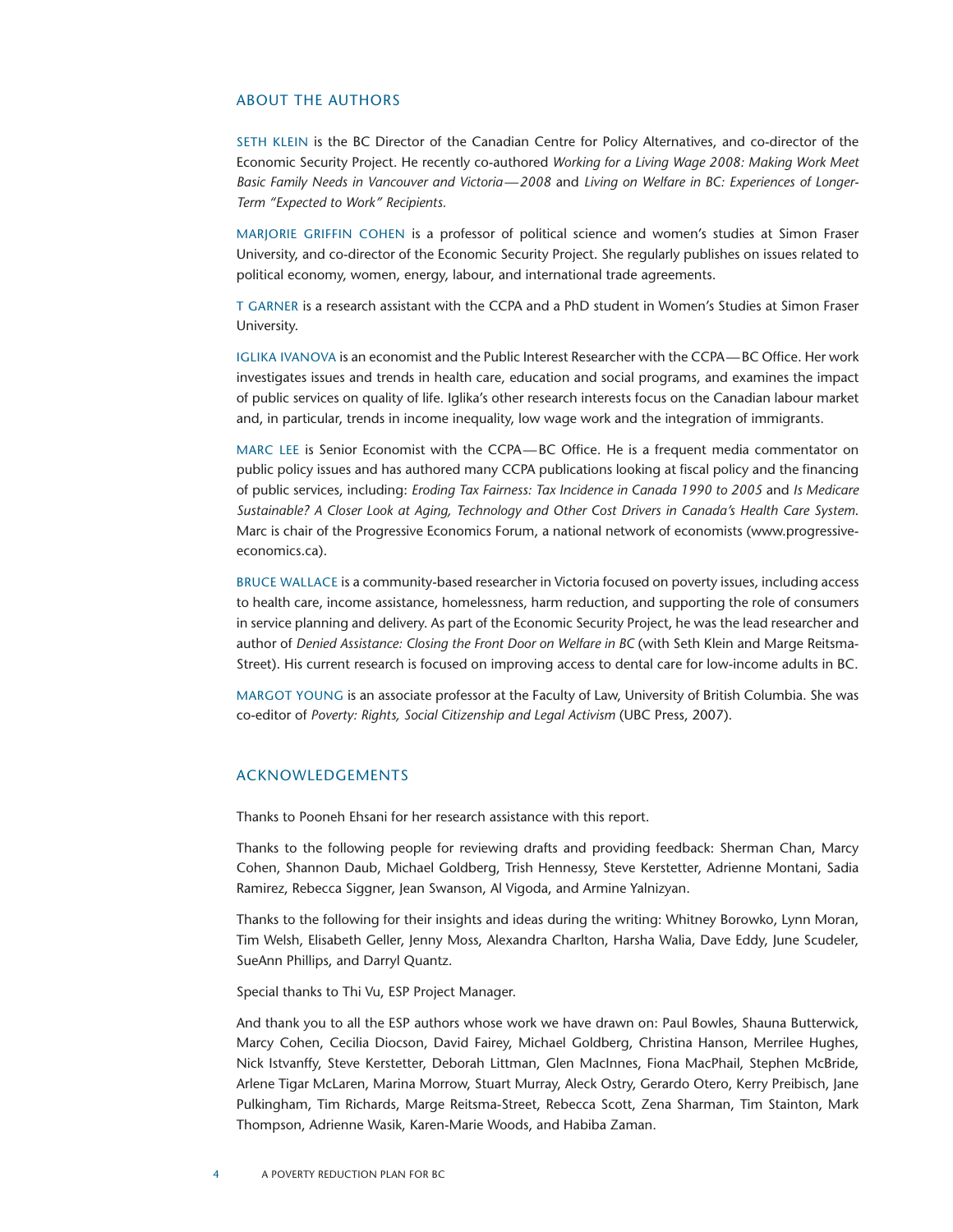## A Poverty Reduction Plan for BC

Now is the time for British Columbia's provincial government to launch a comprehensive poverty reduction plan—a detailed and accountable strategy with concrete and legislated targets and timelines to dramatically reduce and ultimately eliminate homelessness and poverty in the province. Five Canadian provinces either have such plans or are in the process of developing them, but not BC. With the next provincial election scheduled for May 2009, all political parties need to commit to a meaningful plan. We propose a bold yet realistic plan, the core features of which are outlined in this report.

This report:

- Outlines the essential elements of a meaningful poverty reduction plan;
- Looks at the emergence of poverty reduction strategies in other jurisdictions;
- Includes the latest poverty statistics for BC (showing those groups for whom poverty is most acute);
- Proposes concrete targets and timelines for BC, as well as accountability mechanisms; and
- • Outlines a large package of policies and programs that should be part of a comprehensive poverty reduction strategy, highlighting priority items for immediate action (and where possible, costing these recommendations).

Now is the time for the BC government to launch a comprehensive poverty reduction plan—a detailed and accountable strategy with concrete and legislated targets and timelines to dramatically reduce and ultimately eliminate homelessness and poverty in the province.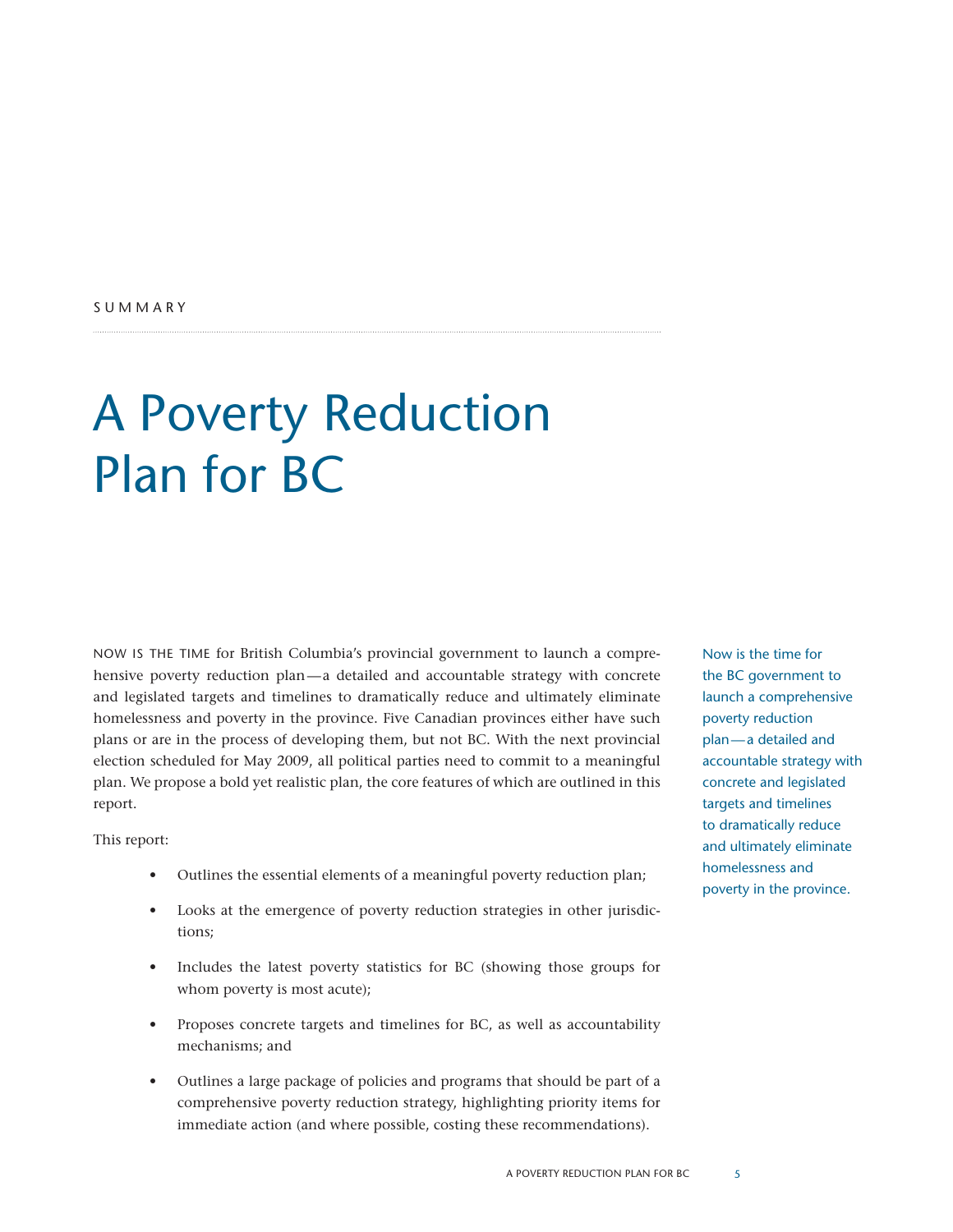THE NEED IS CLEAR: By any measure, BC has the highest rate of poverty in Canada. After years of strong economic growth and record low unemployment, it is inexcusable that 546,000 British Columbians—13 per cent of the total population—live in poverty, and homelessness continues to rise. As we head into a global economic downturn, BC will not be spared, and poverty risks getting worse unless action is taken.

Most poor people in BC are working in the paid labour force, yet their earnings (even working full time) are not enough to lift them and their children out of poverty. And those in desperate need of social assistance, due to the loss of a job, the loss of a spouse, the loss of good health, or any number of other life circumstances, find that the social safety net meant to catch them is not there—welfare is both inadequate and inaccessible.

We all pay for poverty and homelessness: Study after study links poverty with poorer health, higher justice system costs, more demands on social and community services, more stress on family members, and diminished school success.

The public desire for action is overwhelming: According to a recent Environics poll commissioned by the CCPA (see *British Columbians Want Action* below), 87 per cent of British Columbians want to see strong political leadership to reduce the number of poor people in Canada and our province. The same per cent believe the Premier should set concrete targets and timelines to reduce poverty. And 74 per cent of British Columbians say they would be more likely to support a provincial political party that pledged to make poverty reduction a high priority and proposed clear policies, targets and timelines.

POVERTY AND HOMELESSNESS ARE NOT INEVITABLE: The policies needed to make a dramatic difference are known, and other jurisdictions that are setting clear targets and timelines are getting results.

#### **British Columbians Want Action**

The public desire for action is overwhelming. According to a recent Environics poll (commissioned by the CCPA):

- Over 90 per cent of British Columbians believe that if other countries can reduce poverty, Canada can.
- 87 per cent of British Columbians believe that now is the time for strong political leadership to reduce the number of BC and Canada's poor.
- 87 per cent said the prime minister and the premier should set concrete targets and timelines to reduce poverty.
- 91 per cent said they would feel proud if BC's premier took leadership on poverty reduction.
- 77 per cent said that in the face of a recession, governments should focus even more effort on supporting the poor.
- 74 per cent said they would be more likely to support a provincial political party that pledged to make poverty reduction a high priority. They would want the government to propose clear policies, targets and timelines aimed at reducing the number of poor people.

After years of strong economic growth and record low unemployment, it is inexcusable that 546,000 British Columbians live in poverty, and homelessness continues to rise. As we head into a global economic downturn, BC will not be spared, and poverty risks getting worse unless action is taken.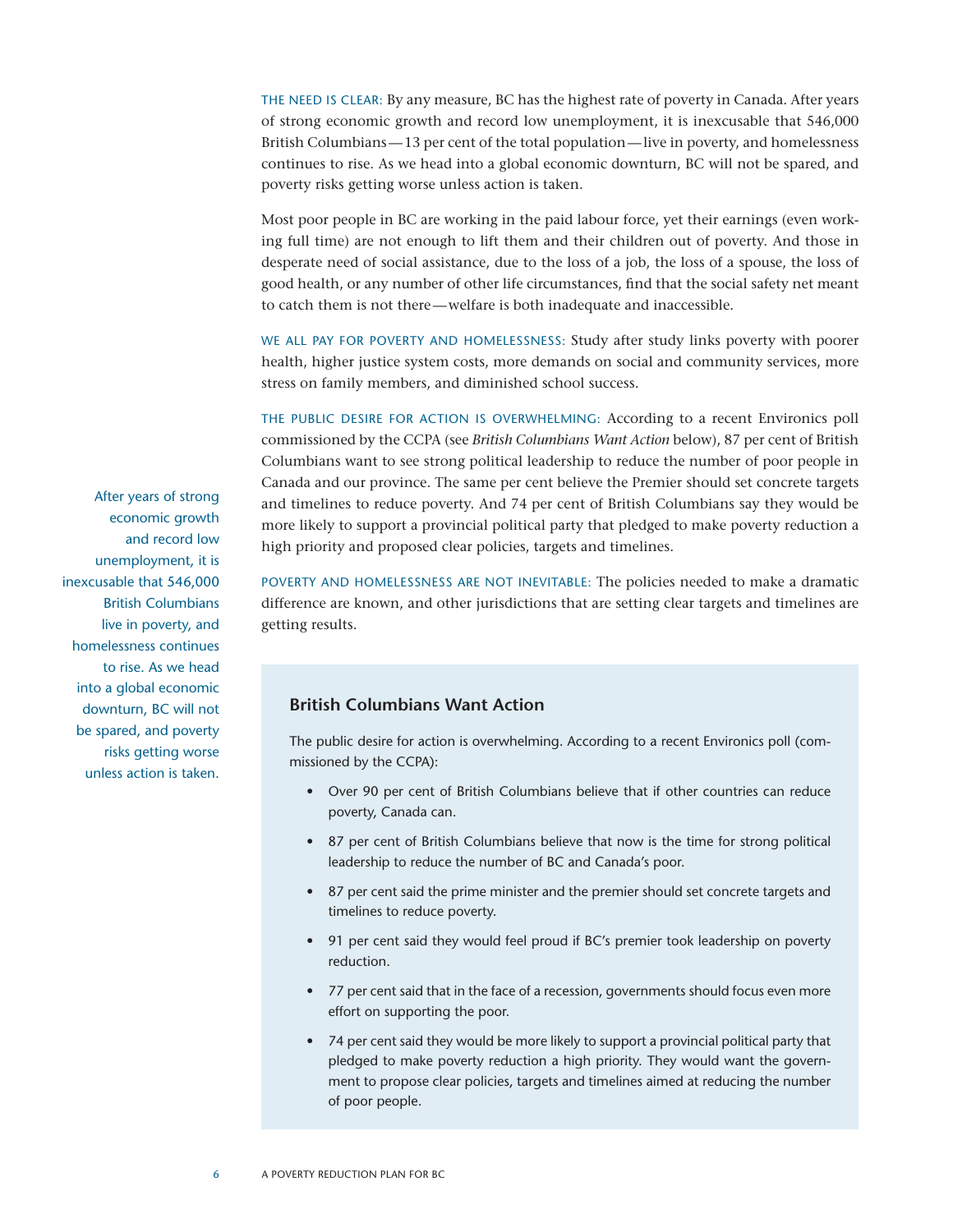We recommend that a comprehensive plan focus on the following seven overarching objectives and priority actions:

#### 1. Provide adequate and accessible income support for the non-employed

PRIORITY ACTIONS: Immediately increase income assistance and disability benefit rates by 50 per cent and index them to inflation.

> Ensure income support is accessible to those in need by removing the arbitrary barriers that discourage, delay and deny applicants.

#### 2. Improve earnings and working conditions for low-wage workers

PRIORITY ACTIONS: Immediately increase the minimum wage to \$10.60/hour (and eliminate the \$6/hour training wage), and index the wage to inflation.

> Restore the number of employment standards officers, increase pro-active enforcement of the Employment Standards Act, and eliminate the "selfhelp" kit, so that workers can more readily report workplace violations and access the earnings to which they are entitled.

#### 3. Address the needs of those most likely to be living in poverty

The plan must focus its efforts on those groups with higher poverty rates, such as Aboriginal people, people with disabilities and mental illness, recent immigrants and refugees, single mothers, and single senior women.

#### 4. Address homelessness and the lack of affordable housing

Priority Action: Immediately start building over 2,000 new units of social housing per year (not counting conversions, rental subsidies, or shelter spaces).

#### 5. Provide universal publicly-funded child care

PRIORITY ACTION: Within one year, develop a comprehensive plan and timeframe for the implementation of a high-quality, universal, publicly-funded early learning and child care program. Initial phase-in should start immediately.

#### 6. Provide support for training and education

PRIORITY ACTIONS: Immediately increase the availability of post-secondary grants for lowincome students.

> Rescind the rule that does not permit income assistance recipients to retain benefits while attending a post-secondary institution.

#### 7. Promote the health of all British Columbians

PRIORITY ACTION: Expand home support and residential care services, and increase the number of residential care beds.

The policies needed to make a dramatic difference are known, and other jurisdictions that are setting clear targets and timelines are getting results.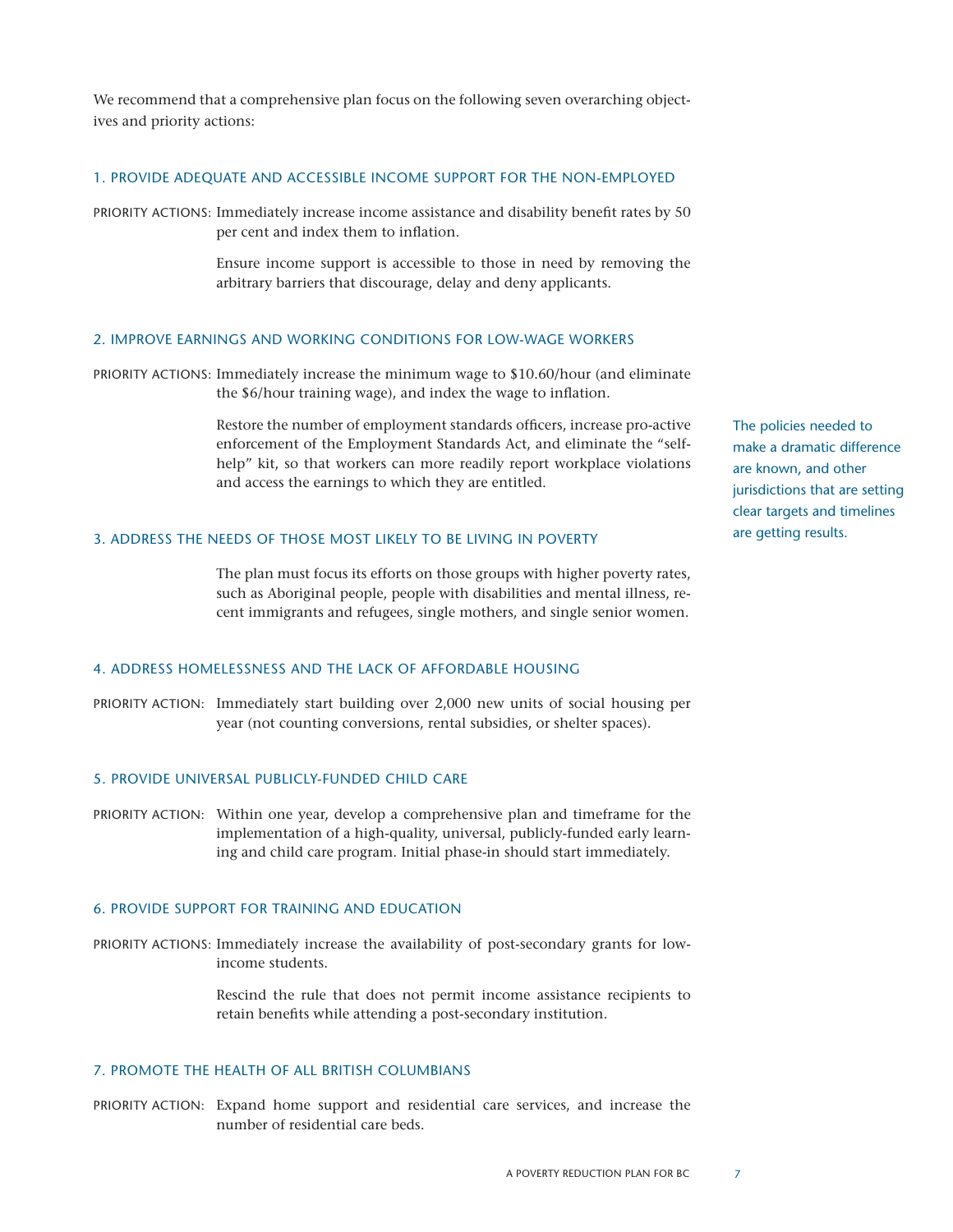If a plan is to be credible, it must have clear targets and timelines, using multiple and widely accepted measures of progress. The benchmarks for the timelines must be concrete enough, and frequent enough, that a government can be held accountable for progress within its mandate. We recommend that the following indicators, targets and timelines be adopted and legislated:

- Using Statistics Canada's low income cut-off after tax (LICO-AT), reduce BC's poverty rate from 13 per cent to 9 per cent in four years, and to 3 per cent in 10 years (meaning, effectively, a one third reduction within the mandate of the next government—or about 170,000 fewer people in poverty—and a 75 per cent reduction within a decade).
- Ensure the poverty rate (using the LICO-AT) for children, lone-mother households, single senior women, Aboriginal people, people with disabilities, and recent immigrants likewise declines by 30 per cent in four years, and by 75 per cent in 10 years, in recognition that poverty is concentrated in these populations.
- Within two years, ensure there are no British Columbians living 50 per cent or more below the LICO-AT.
- Eliminate street homelessness in five years.
- Reduce the share of British Columbians facing "core housing need" (and paying more than 50 per cent of their income on housing) by half by 2015.
- Improve food security for low-income individuals and families:
	- Reduce the number of British Columbians who report both hunger and food insecurity by half within two years (based on the Canadian Community Health Survey).
	- » Reduce food bank use from 1.8 per cent to 0.5 per cent within five years, and set a date for the elimination of food banks in BC.
- Reduce the share of low-wage workers. The BC median wage was \$19 per hour in 2007. Therefore, two thirds of the median (a common measure of low-wage work) was \$12.67. BC should seek to reduce the share of workers earning less than two thirds the median wage every year.
- Reduce the waiting list for BC Housing to less than 10,000 within four years, and to less than 5,000 within eight years. (This must not be accomplished by reducing the number of people who are eligible or via qualification barriers).

There is nothing inevitable about poverty and homelessness in a society as rich as ours. If we commit to a bold plan, a dramatic reduction in poverty and homelessness within a few short years is a perfectly achievable goal.

There is nothing inevitable about poverty and homelessness in a society as rich as ours. If we commit to a bold plan, a dramatic reduction in poverty and homelessness within a few short years is a perfectly achievable goal.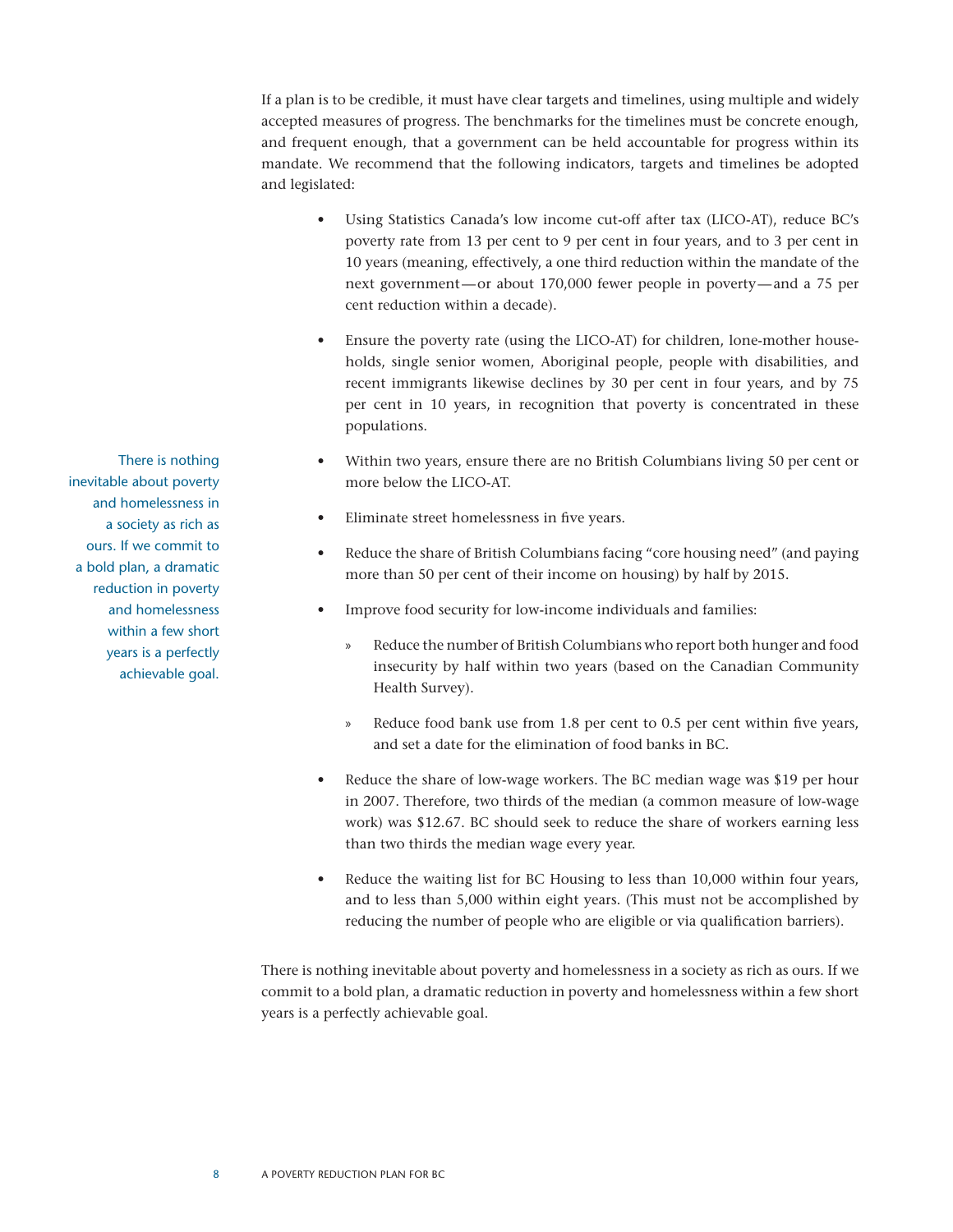## Introduction

THE TIME HAS COME for BC to adopt a comprehensive poverty reduction plan—a detailed and accountable strategy with concrete and legislated targets and timelines to dramatically reduce and ultimately eliminate homelessness and poverty in the province.

Five Canadian provinces either have such plans or are in the process of developing them (Quebec, Newfoundland and Labrador, Ontario, Nova Scotia, and most recently New Brunswick), and a number of parliamentary committees are discussing what should be in a federal plan. Yet British Columbia, which consistently ranks as having the highest poverty rates in the country and continues to witness rising homelessness, does not have a plan. That needs to change. With the next provincial election scheduled for May 2009, all political parties need to commit to a meaningful and accountable plan. We propose a way to move forward with a bold yet realistic plan, the core features of which are outlined in this report.

As we head into a global economic downturn, BC will not be spared, and poverty risks getting worse. If the BC government remains fixated on not running a deficit, and chooses instead to cut program spending, the effect will be to worsen the recession and exacerbate poverty. A temptation will be to say that now is not the time to launch bold new initiatives—that we cannot afford it. This response must be resisted. An economic downturn is precisely the time when a bold poverty reduction plan is most needed.

Poverty manifests itself first and foremost in the lives of thousands of real people, who face impossible choices as they struggle to make ends meet, care for their children, participate in their communities, and fulfill their aspirations. Many in our province are not able to meet basic needs, and consequently must resort to desperate measures.

Poverty in our society is gendered—reflected, for example, in very high poverty rates for single-mother led households and for unattached senior women. And it is especially acute for certain demographic groups, particularly Aboriginal people, people with disabilities, and recent immigrants and refugees.

A bold plan needs to address both the depth and the breadth of poverty in BC. *Deep* poverty refers to those living well below the poverty line and in BC is primarily a story of inadequate

The time has come for BC to adopt a poverty reduction plan. With the next provincial election scheduled for May 2009, all political parties need to commit to a meaningful and accountable plan. We propose a way to move forward.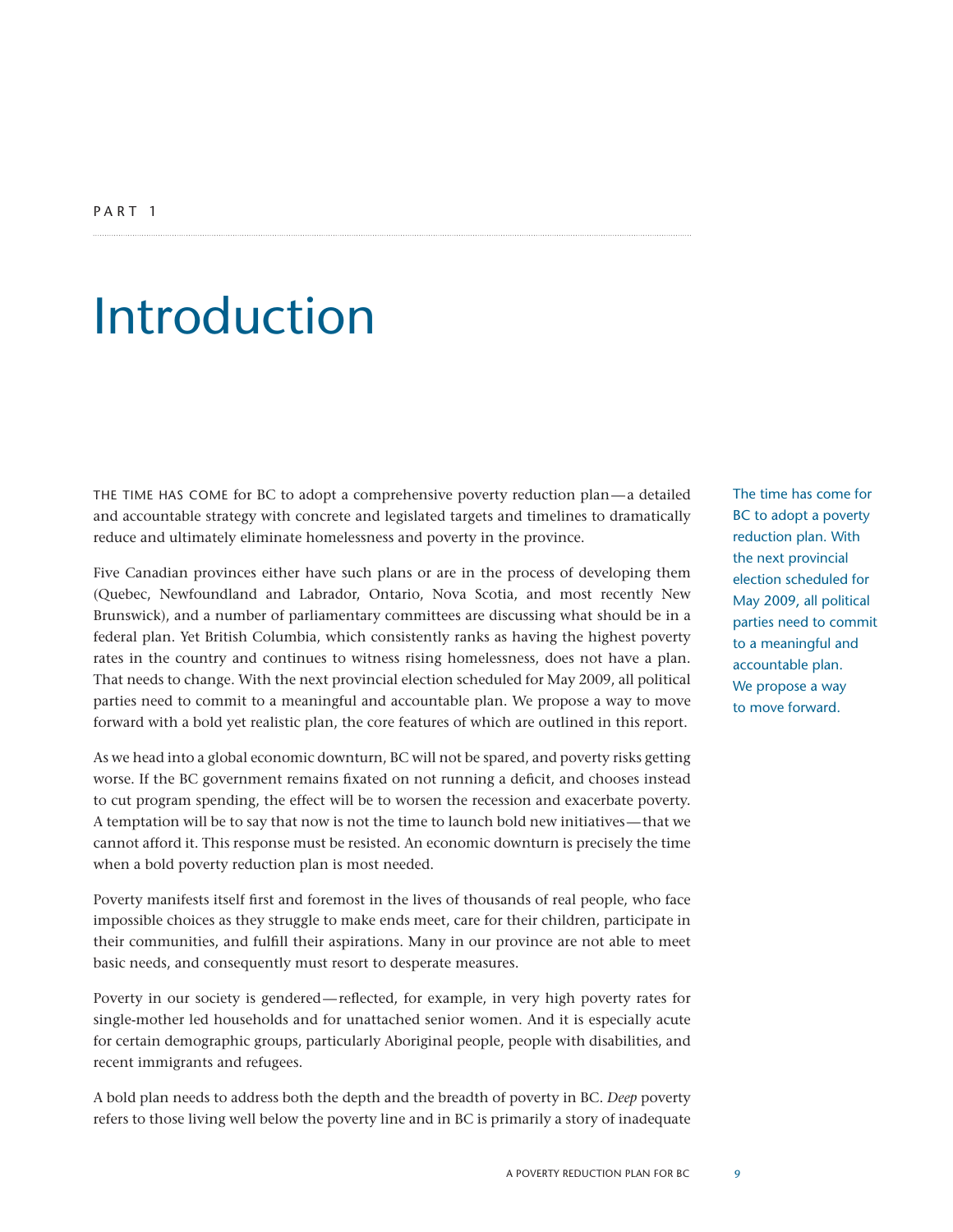and inaccessible income support (mainly welfare). The *breadth* of poverty (the overall number of people living in poverty), however, is primarily a story of low wages—a labour market that results in many people working full time yet remaining below the poverty line. A comprehensive strategy must tackle both these dimensions.

There are many reasons to make fighting poverty one of the overarching priorities of government. Adopting a concrete poverty reduction plan is just and ethical, it is fair, it is democratic and egalitarian, it is affordable, it makes sound financial sense, and it reflects fundamental Canadian values.

FIGHTING POVERTY IS JUST AND ETHICAL. Combating poverty is not an act of charity, but rather is required by our commitment to justice and individual dignity. It is fully in line with the domestic human rights commitments of our federal and provincial governments, and it is required by our international obligations. The *International Covenant on Economic, Social and Cultural Rights*, for example, asserts the right of all individuals to "social security" and the right of every individual to an adequate standard of living "including adequate food, clothing and housing, and to the continuous improvement of living conditions."

FIGHTING POVERTY IS FAIR. A surprising number of Canadians are just a step away from the poverty that can arise from the loss of a job, the loss of a spouse or the loss of good health. The people who helped plan Canada's social programs many years ago realized the often fragile and contingent nature of economic wellbeing and the importance of programs to help people in need. Our nation has been built on principles of collective responsibility for one another.

Fighting poverty is democratic and egalitarian. Canada's political system is democratic and egalitarian in the sense that it provides one and only one vote to every qualified elector. Where Canadian society fails is in ensuring reasonable economic and social supports for every individual to participate meaningfully in shared civic life.

FIGHTING POVERTY IS AFFORDABLE. Calculations derived from Statistics Canada show that the incomes of all poor people in British Columbia could be brought up to Statistics Canada's low income cut-offs (after income taxes)—the most commonly used poverty line—for a total cost of just under \$2.4 billion a year.<sup>1</sup> Some of that money would have to come from government, but much of it could be provided by employers paying a living wage. This "poverty gap"—the total depth of poverty of all low-income residents—is less than annual provincial government surpluses in recent years (BC's budget surplus has consistently exceeded the size of the "poverty gap" since 2004/05), and closing the gap is easily affordable in a province as wealthy as British Columbia; the "poverty gap" represents a mere 1.3 per cent of the overall provincial economy (BC's GDP in 2007 was \$190 billion).

Fighting poverty is economical. We all pay for persistent poverty and homelessness. Study after study links poverty with poorer health, more young people in trouble with the law, higher rates of incarceration and higher justice system costs, more demands on numerous social and community services, more stress on family members, and diminished chances of success at school. Since 2001, the Dietitians of Canada, BC Region have calculated the basic budget needed to eat a healthy and nutritious diet, and each year they find that welfare incomes are well below what is needed to meet basic food costs.2 The implications of this for the long-term provincial health care budget are obvious.

A comprehensive plan must address both the *depth* and the *breadth* of poverty in BC.

Deep poverty refers to those living well below the poverty line and in BC is primarily a story of inadequate and inaccessible income support (mainly welfare).

The breadth of poverty (the overall number of people living in poverty), however, is primarily a story of low wages—a labour market that results in many people working full time yet remaining below the poverty line.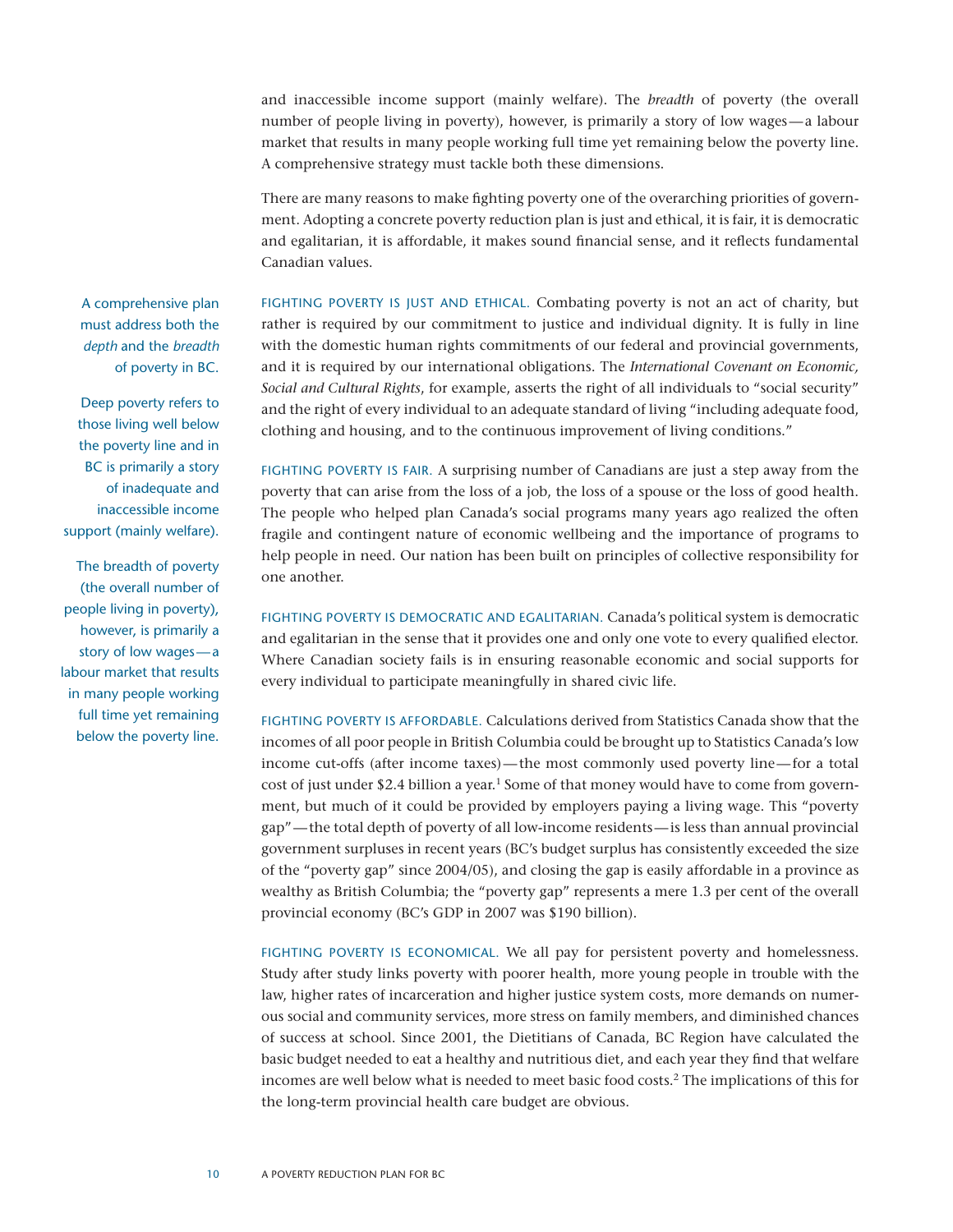We know that poverty among children in particular has tremendous costs over the long run because it affects children's cognitive development and future life chances. Children who live in poor families are at a higher risk of becoming involved in crime, dropping out of school, and relying on more income supports and social services over their lifetime.

Homelessness is particularly costly, both to society at large and to the public treasury. As a recent study from SFU's Centre for Applied Research in Mental Health and Addictions found, the cost of servicing the homeless is greater than the cost of housing them. The study found that BC has 11,750 people with severe addictions and/or mental illness who are "absolutely homeless," and that this group costs the public treasury \$644 million (or \$55,000 per person) in health care, correctional and social services each year.<sup>3</sup>

A recent study published by the Ontario Association of Food Banks calculated the cost of poverty in Ontario to be between \$10.4 and \$13.1 billion for the public treasury, and between \$32.2 and \$38.3 billion for society at large (or about 6 per cent of Ontario's GDP).4

Without question, there is a false economy in failing to implement a bold poverty reduction plan—it makes much more sense to address poverty directly than to wait for its indirect and long-term costs to surface.

Fighting poverty reflects fundamental Canadian values. Canadians pride themselves on being a nation that understands the importance of looking after one another, of casting a social safety net that catches those in need and treats them with compassion. We point to our national health care system as evidence of collective concern for the welfare of all. These values stand in stark contrast to what our governments have let happen. In such a wealthy province, people simply should not be struggling to meet the most basic human needs. Increasing numbers of people in BC are living in a state of survival, many sleeping on the streets and going hungry every day, and many more precariously close to this life, often working more than one job and making difficult choices in a desperate attempt to provide for themselves and their families. It is the responsibility of the provincial government to provide a social safety net that allows people to navigate a path out of poverty. Instead, current government policies condemn poor people to a life of hardship. It is often said that the true test of a society is how it cares for its most vulnerable and how well it provides for the common good. Currently, our society fails this test. Fighting poverty is absolutely essential to any hope of realizing a just and compassionate society.

For too long, BC governments have hoped that economic growth and a lower unemployment rate would, in time, "solve" the poverty problem. Indeed, one would normally expect years of solid economic growth and low unemployment rates to improve the economic wellbeing of those at the lower tiers of the income scale, but that has not been happening. Poverty remains deep and persistent. Homelessness has increased. And the median real wage in BC dropped by a staggering 11.3 per cent between 1980 and 2005, and by 3.4 per cent between 2000 and 2005—the steepest slide of any province.<sup>5</sup>

The provincial government's own Progress Board has called for major improvements in the social condition of British Columbians and in the province's dismal poverty statistics.<sup>6</sup>

The incomes of all poor people in BC could be brought up to the poverty line for just under \$2.4 billion a year.

Without question, there is a false economy in failing to implement a bold poverty reduction plan and instead waiting for the indirect and longterm costs to surface.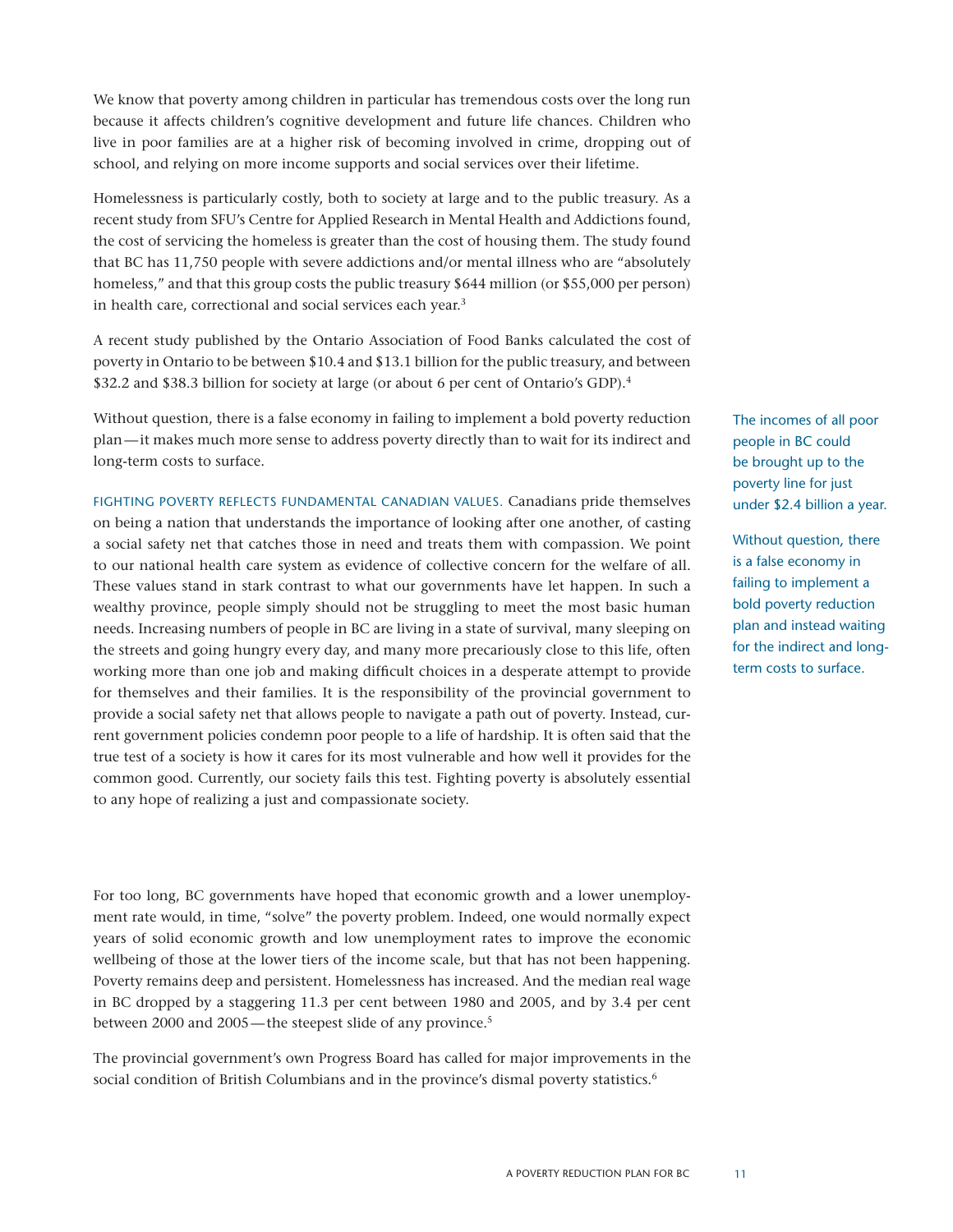#### **Essential Elements of a Comprehensive and Meaningful Plan**

Successful anti-poverty strategies from other jurisdictions, such as Europe and Newfoundland and Labrador, tell us that the most effective plans tend to have some common characteristics. If a poverty reduction plan is to be more than rhetoric or an aspirational statement, and have positive material outcomes, the following features must be present:

TARGETS AND TIMELINES: The plan must have clear targets and timelines, using multiple and widely accepted measures of progress. The benchmarks for the timelines must be concrete enough, and frequent enough, that a government can be held accountable for progress within its mandate.7 The targets and timelines should be legislated.

Accountability: Accountability mechanisms are key to an effective and credible plan. In the absence of appropriate and timely accountability measures, promises can fail to translate into action and results. While a senior cabinet member should be responsible for implementing and coordinating the plan (and reporting annually to the legislature and the public), the plan itself should not be the sole responsibility of one ministry. Rather, the plan should be based on what has become known as a "whole of government" approach—it should lay out overarching goals for the government, and include the development of implementation plans within key ministries. The premier him/herself should ultimately be accountable for meeting the goals (much as the current premier has made himself responsible for the province's climate change targets).

Comprehensive: The plan must deal comprehensively with the multiple dimensions and causes of poverty and homelessness. Policy measures put in place must aid those in the low-wage workforce and those who cannot work in paid labour (either temporarily or long-term), as well as enhance the social programs/public goods that are relied upon by everyone, but in particular, low and middle-income households (such as housing, child care, accessible post-secondary education, etc.).

Focus on Marginalized Groups: The plan must also include measures that focus specifically on populations where poverty and marginalization are most acute—namely Aboriginal people, recent immigrants, lone mothers, single senior women, people with disabilities, and people with severe mental illness, addictions and other health problems.

Community Involvement: An official government strategy should be the product of a meaningful province-wide consultation process—which hears in particular from those most affected by poverty—and on-going public engagement is needed as the plan evolves. While this process should be thorough, it must be conducted in a timely manner. Ideally, the plan emanating from these consultations would be drafted by an expert and well-respected team, and would receive all-party endorsement. Nevertheless, this report highlights those policy actions that require immediate implementation (and should not wait for further consultation). The staging/prioritization of subsequent actions, however, should be determined by a public consultation process.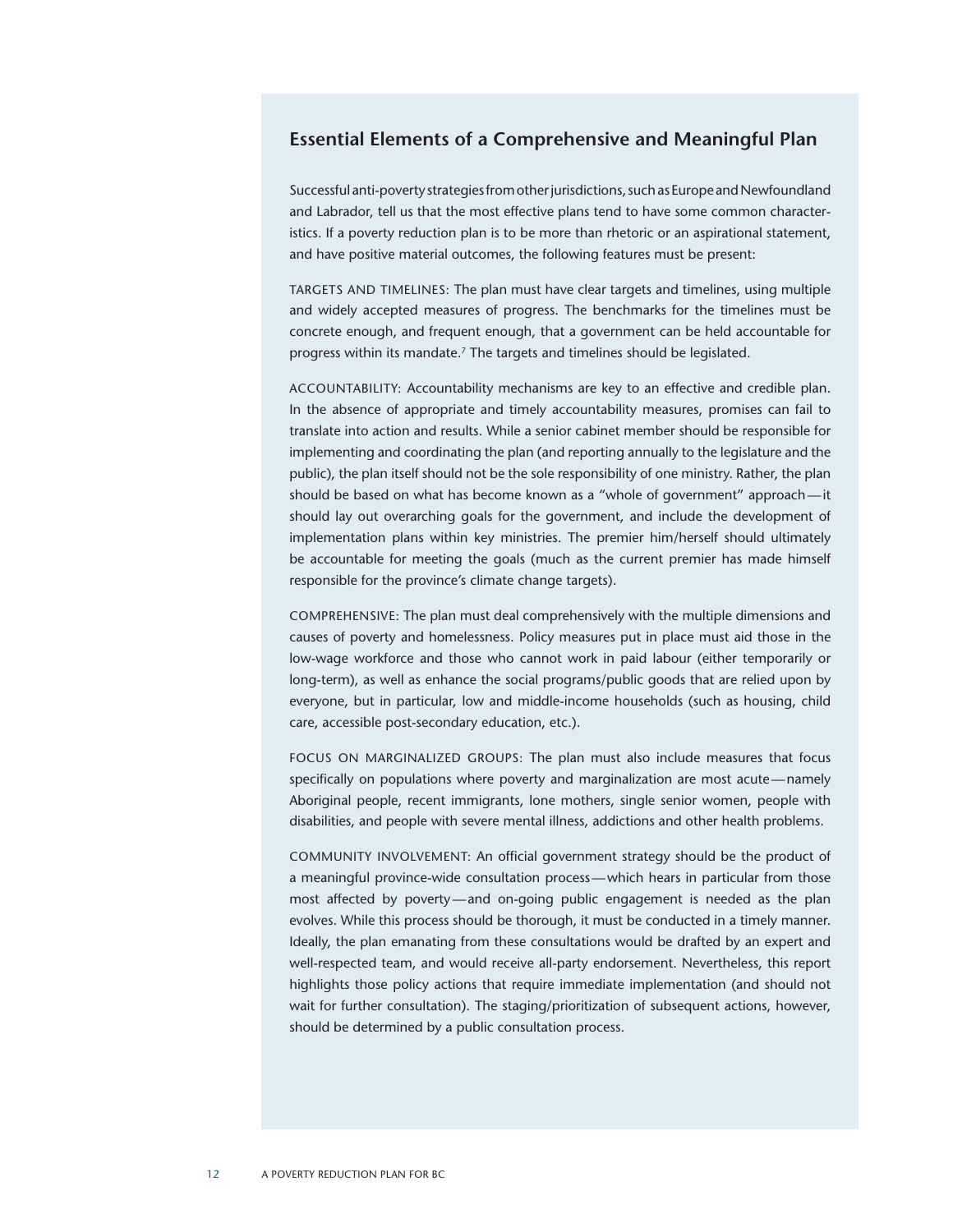Combating poverty in BC requires the coordinated efforts of all levels of government, and a comprehensive plan will call upon citizens, the private sector, the non-governmental sector, and government agencies and authorities across many sectors (health, education, economic development, labour, etc.). Nevertheless, the provincial government should and must take the lead in developing and implementing a poverty reduction strategy, and should be held primarily accountable for the plan's success.

There is no excuse for poverty and homelessness in a province as wealthy as British Columbia. As the examples and policy reforms outlined in this paper make clear, there is nothing inevitable about poverty and homelessness in a society as rich as ours. If we commit to a bold plan, a dramatic reduction in poverty and homelessness within a few short years is a perfectly achievable goal.

This paper outlines the essential components of a meaningful poverty reduction plan; it looks at the emergence of poverty reduction strategies in other jurisdictions; it includes the latest poverty statistics for BC; it proposes targets and timelines; and it outlines a large package of policies and programs that should be at the heart of a comprehensive poverty reduction strategy, highlighting items for immediate action.

The policy reforms contained in this report draw heavily on the work of the Economic Security Project (ESP), a major research alliance led by the CCPA and Simon Fraser University, which has spent the last five years examining how public policy changes affect the economic security of vulnerable people. The ESP, now in its final year, has produced over 20 research reports on topics related to welfare, housing, poverty, employment standards, access to the labour market, and community health care. Almost every one of these studies has proposed policy solutions that would enhance the economic security and wellbeing of the poorest and most marginalized among us. These recommendations are synthesized in the final section of this report.

## Poverty Reduction Plans in Other Jurisdictions

Within the last decade, a growing number of jurisdictions around the world have launched anti-poverty strategies. The success of these initiatives shows that poverty is not inevitable—once these governments grounded their policies in a commitment to eliminate poverty, they began to improve the lives of those living in poverty.

#### European Union

In 2000, the European Union (EU) committed to developing a strategy that would have a significant impact on the eradication of poverty and social exclusion by 2010.8 Several countries within the EU have identified poverty as a central issue and have launched poverty reduction strategies to help those struggling to meet their basic needs. For example, Ireland has adopted a *National Action Plan for Social Inclusion 2007–2016,* with the aim of eliminating consistent poverty by 2016. In the United Kingdom, the government is on track to meet its goal of cutting child poverty in half between 1999 and 2009.<sup>9</sup> Already, it has moved some 600,000 children out of poverty.

A growing number of jurisdictions around the world have launched anti-poverty strategies. The success of these initiatives shows that poverty is not inevitable.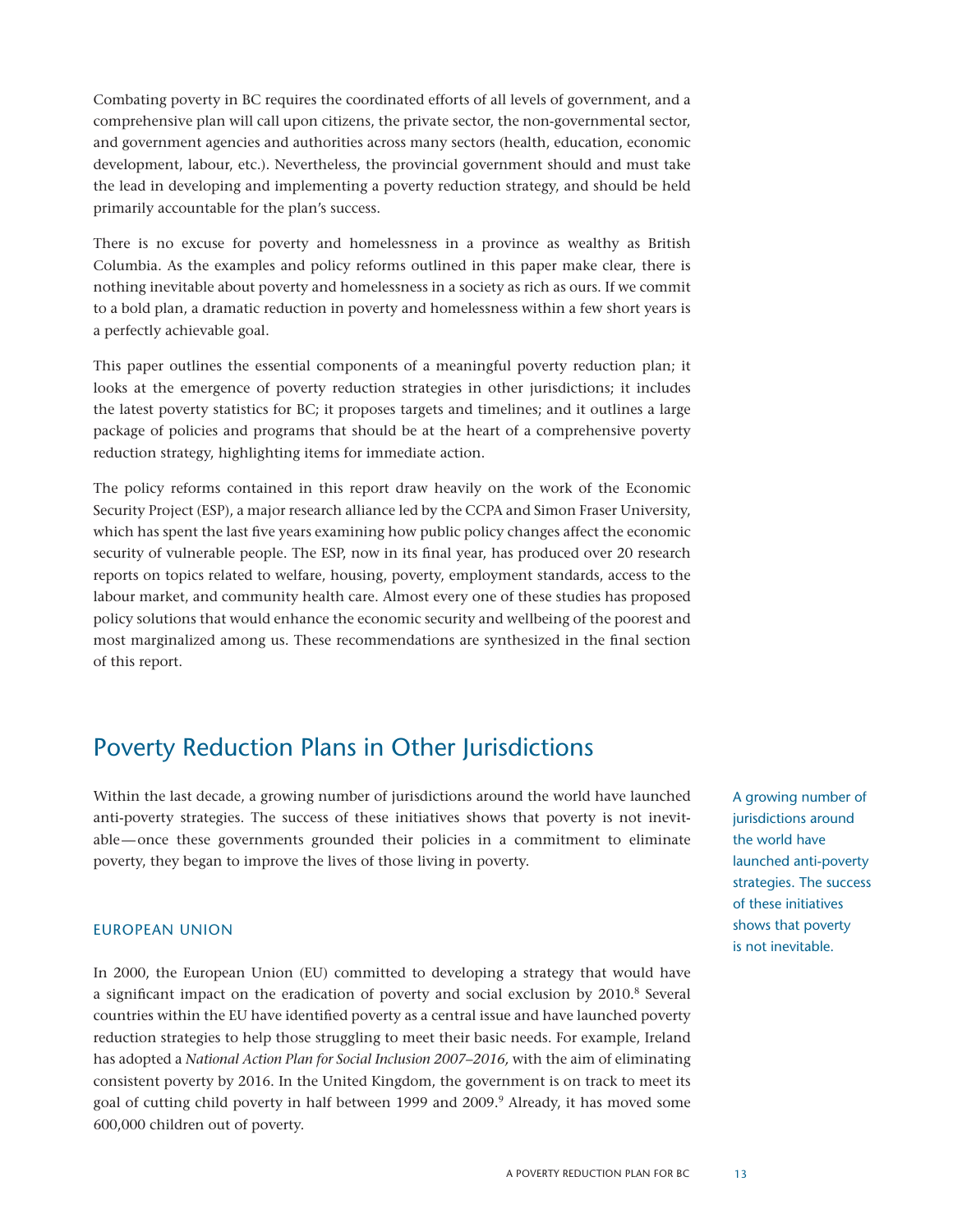#### **QUEBEC**

Closer to home, only Quebec and Newfoundland and Labrador have initiated comprehensive anti-poverty strategies, while consultations are underway in Ontario, Nova Scotia, and, most recently, New Brunswick.

Quebec was the first province in Canada to introduce a comprehensive anti-poverty strategy. It is also the only province to enshrine its plan in legislation through the enactment of the Act to Combat Poverty and Social Exclusion in 2002.<sup>10</sup> Along with the development of a strategy, central requirements laid out in this Act include establishing advisory committee(s) and reporting annually. Quebec's overall goal is to achieve one of the lowest poverty rates in the industrialized world by 2013. It is still too early to fully evaluate Quebec's approach, but civil society groups in Quebec seem less enthusiastic about their government's plan than civil society groups in Newfoundland and Labrador about the approach taken in their province.

#### Newfoundland and Labrador

Until recently, Newfoundland shared with BC the distinction of having the highest poverty rates in Canada. Not anymore. Now it provides among the highest welfare rates, became the first to index welfare to inflation, and increased its minimum wage from \$6 to \$8, and will get to \$10 by 2010. In 2006, Newfoundland and Labrador became the second province to launch a poverty reduction strategy. The strategy is grounded in a government commitment to transform Newfoundland and Labrador into the province with the lowest poverty rate in Canada within a decade.<sup>11</sup> The Newfoundland case is particularly interesting from a BC perspective because, until recently, BC and Newfoundland shared the unwelcome distinction of having the highest poverty rates in the country. But while BC's provincial government sought to deny this reality, the Conservative government of Newfoundland and Labrador chose to accept and address it. The strategy was developed following an extensive public consultation process, after which the government released a detailed poverty reduction *Action Plan*. 12 A senior cabinet minister was placed in charge of implementing the strategy, but Premier Danny Williams has said his government as a whole should be held accountable for meeting the targets. Newfoundland and Labrador now provides among the highest social assistance benefit rates in the country, and in the 2007 provincial budget became the first province in Canada to index welfare rates to inflation. Over the last three years, the Williams government increased Newfoundland's minimum wage from \$6 to \$8, and has a schedule to raise it to \$10 by 2010.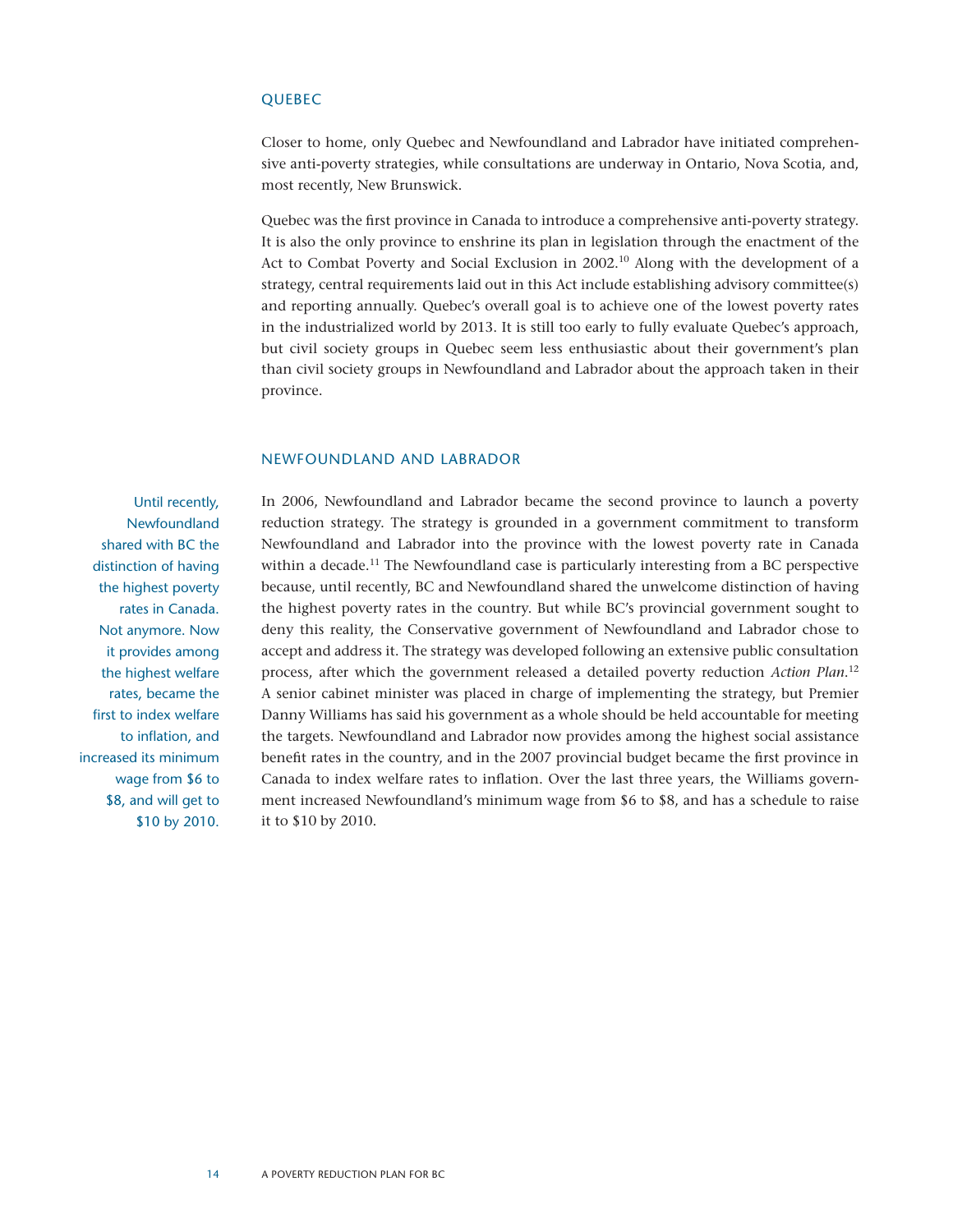## The State of Poverty in BC

Why BC Needs a Poverty Reduction Plan Now

BY ANY MEASURE, BC has among the highest poverty rates in the country, $13$  and the greatest degree of inequality (the largest gap between the poorest and richest households). With a very high cost of living (particularly housing costs), far too many British Columbians find it impossible to make ends meet, a growing number are homeless, and many more experience severe financial stress.

#### **INEQUALITY**

BC has the highest average *wealth* in Canada and more millionaires per capita than any other province, but it is also home to the largest wealth gap between the richest 10 per cent and the poorest 10 per cent.<sup>19</sup>

BC also has the greatest degree of *income* inequality in Canada. As of 2006, the richest 20 per cent of British Columbians garnered 44.1 per cent of total after-tax income, while the poorest



By any measure, BC has among the highest poverty rates in the country, and the greatest gap between rich and poor. With a very high cost of living, far too many British Columbians find it impossible to make ends meet.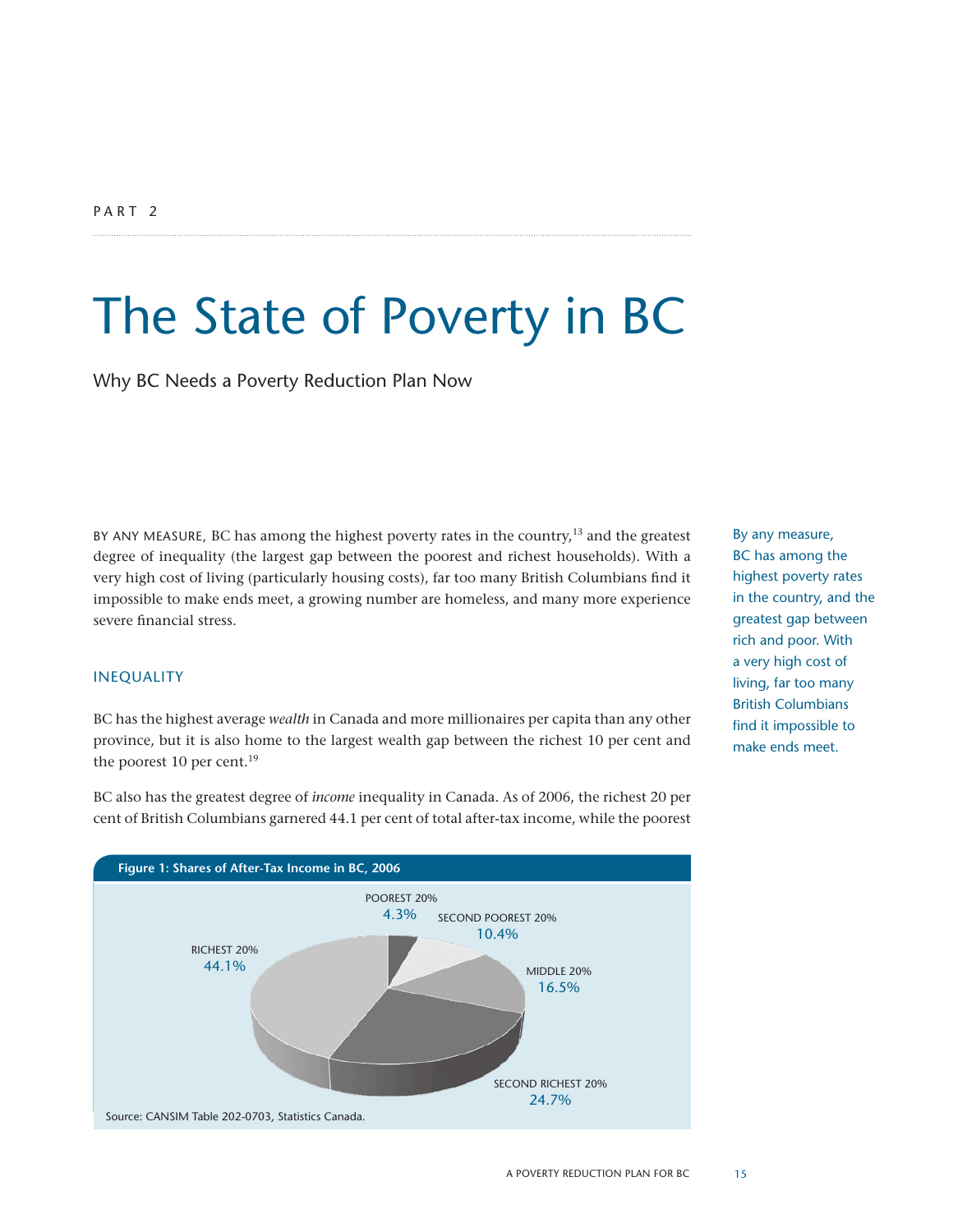20 per cent received 4.3 per cent of total after-tax income (see Figure 1).20 In other words, the richest fifth of the population of BC had incomes more than 10 times higher than those of the poorest fifth of BC residents (and the gap in market income was of course much larger).<sup>21</sup>

#### **POVERTY**

From the late 1980s through the early 1990s, BC's poverty rate was similar to the overall rate for Canada. But since 1996, BC's rate has diverged substantially, as national poverty levels decreased more steadily and rapidly than BC's poverty rate (see Figure 2). In 2006, 13 per cent of British Columbians were living on low incomes—2.5 percentage points above the national rate and significantly higher than in any other province.<sup>22</sup>



of British Columbians were living on low incomes—2.5 percentage points above the national rate and significantly higher than in any other province.

In 2006, 13 per cent

In 2004, BC shared with Newfoundland and Labrador the distinction of having the two highest poverty rates in Canada. Since then, Newfoundland and Labrador has dramatically decreased its poverty rate. By 2006, it had one of the lowest poverty rates in Canada, while BC continues to have the highest (see Figure 3).



**Figure 3: Poverty Rates by Province, Low Income Cut-Off (After Tax), 2004 and 2006** 

Source: CANSIM Table 202-0802, Statistics Canada.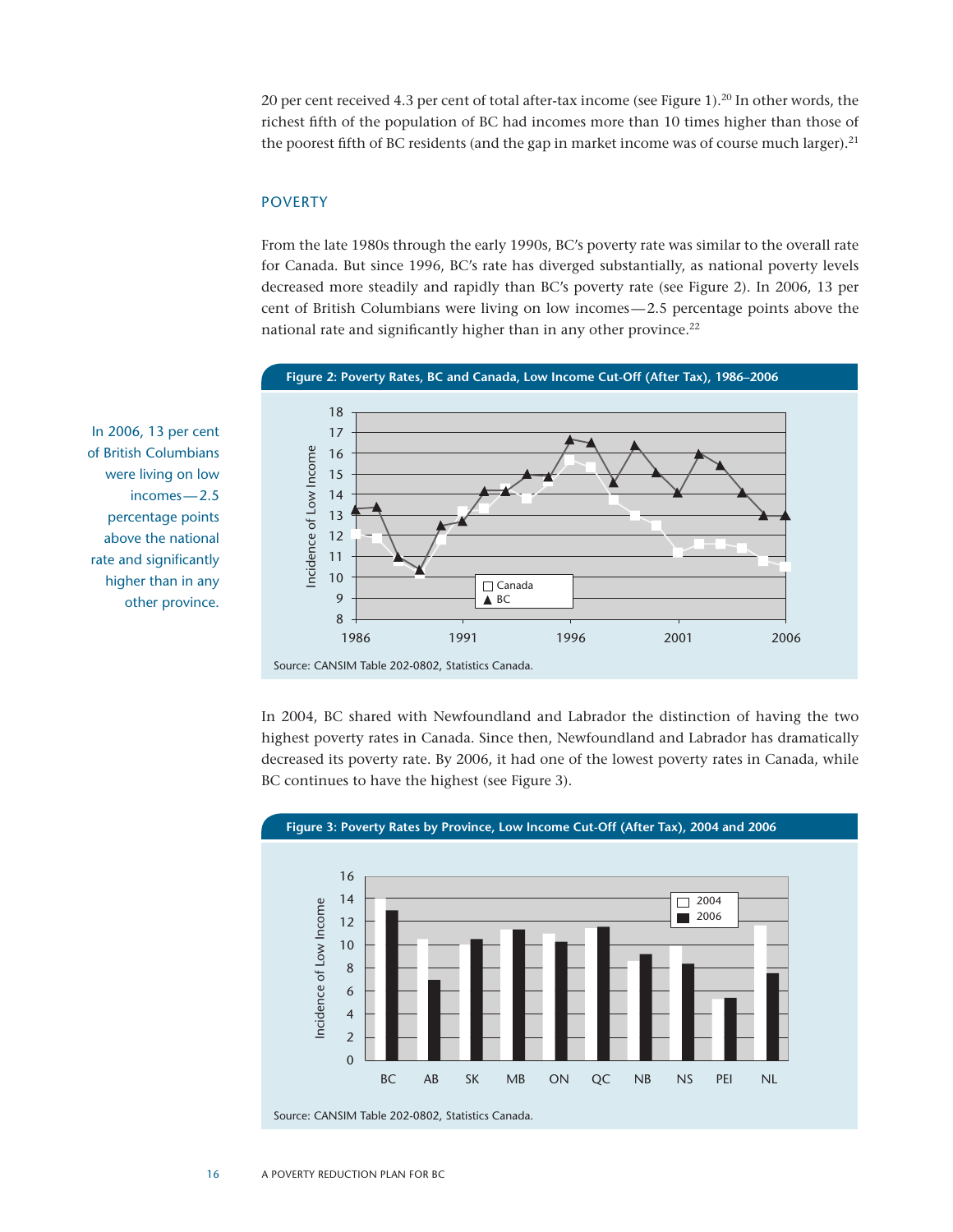#### **Measuring Poverty**

There is much debate about the efficacy of different poverty measures, but Statistics Canada's Low Income Cut-off (LICO) and Human Resources and Social Development Canada's Market Basket Measure (MBM) are two that are commonly used.14

The LICO is a hybrid of both an absolute and a relative measure. It references both expenditures on basic items and the distribution of income, as it is an income threshold below which a family spends a larger proportion of its income than the average family on the basic necessities of shelter, food, and clothing.15 According to the most recent base, the 1992 Family Expenditures Survey (FES), the average family spent 43 per cent of its after-tax income on shelter, food, and clothing.16 A family spending greater than 20 per cent more of its income than the average family on these three necessities (i.e. 63 per cent or more of their income in 1992) is considered to be in "straitened circumstances" and below the LICO. LICOs for subsequent years are calculated by applying the Consumer Price Index to the base year cut-offs. LICOs are derived for seven family sizes and five community sizes, and produced in relation to both before-tax and after-tax incomes.<sup>17</sup>

Market basket measures are absolute measures based on actual costs of a specified basket of goods and services. The MBM includes five types of expenditures—shelter, food, clothing and footwear, transportation, and other basic household needs—for a reference family of two adults and two children. With this measure, a family is considered to have a low income if they are unable to purchase this basket of essential goods in their community. The income compared to the MBM is not gross income, but rather the actual income available to purchase these necessities. As such, deductions are made for child care and health care expenses, income taxes, child support payments, and all mandatory payroll deductions before comparing the family income to the cost of the basket.<sup>18</sup> This more stringent concept of disposable income means that poverty rates using the MBM are generally higher than those calculated with the LICO. In addition, the MBM is sensitive to local costs (such as housing), which are particularly high in BC.

This document refers to both these poverty measures, but, unless otherwise specified, poverty rates are defined in relation to the after-tax LICO. This is the measure most frequently used by the BC government when discussing poverty.

Inevitably, there is a time lag between available poverty data and the present day, but this problem plagues all research relying on these poverty measures, and should not be used as an excuse for inaction. The latest MBM statistics available are for 2004, while the LICO is available for 2005 using the most recent Census data, and 2006 using the smaller sample from the Survey of Labour and Income Dynamics. In this report, every effort has been made to use the most recent data available, and this is another reason the LICO is preferred over other poverty measures.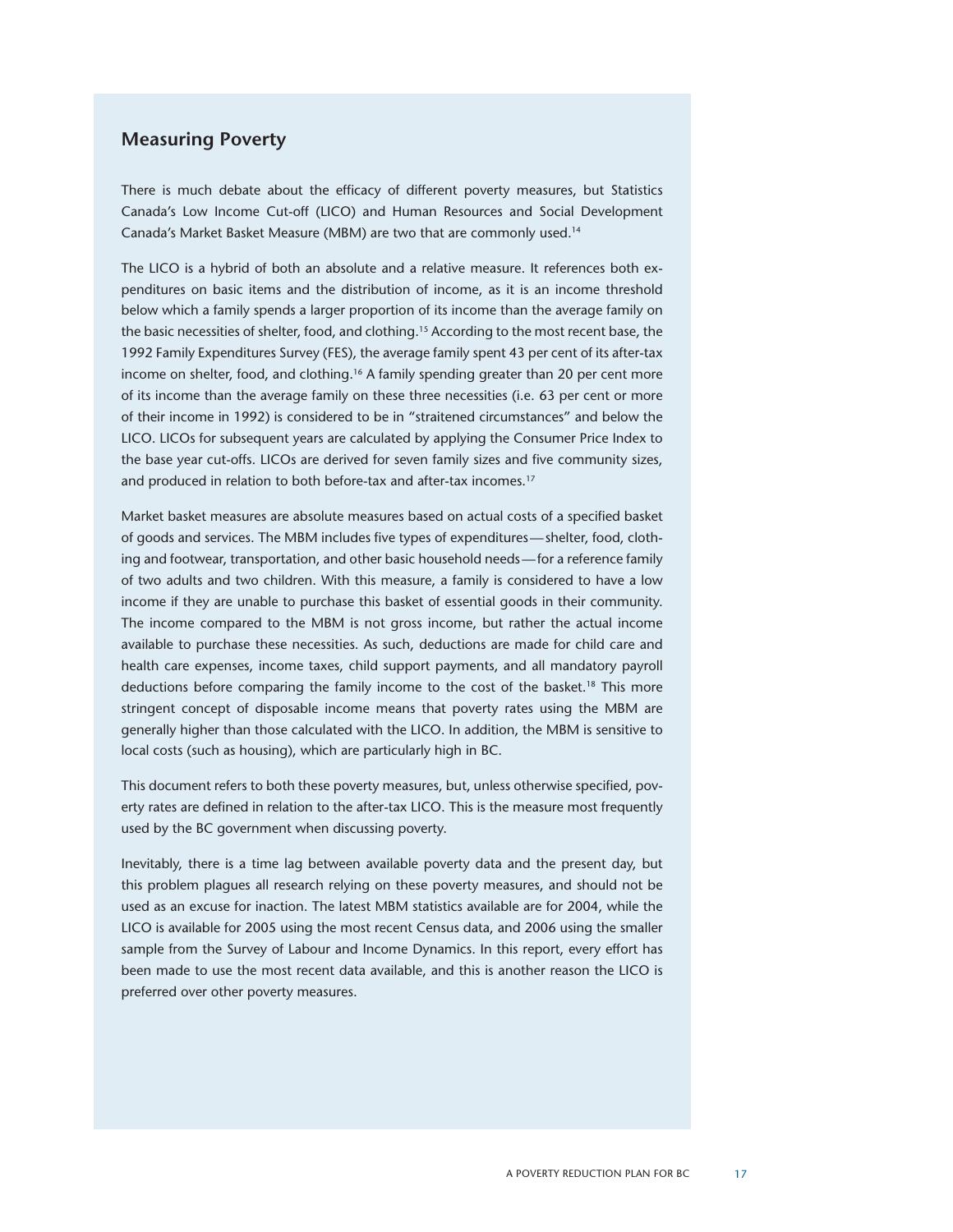**Figure 4: Poverty Rates by Province, Market Basket Measure, 2004**



The Market Basket Measure (MBM), which calculates the actual costs of basic needs in communities across Canada, also shows that BC has a far higher general poverty rate than the national level. BC's poverty rate in 2004 was second only to Newfoundland and Labrador, and over double that of Quebec. While Newfoundland and Labrador's poverty rate is the highest in Canada in Figure 4, this data is for 2004 and does not show the progress Newfoundland has made in reducing its poverty rate since then (as indicated by Figure 3's LICO measure).

### How Severe is Poverty?

Poverty rates tell us how many people are living in poverty at a particular moment in time, but it is also important to consider the *depth* of poverty. This indicator looks at the degree of poverty; at how far below the poverty line the poor are. In 2006, the average poor person in BC had a yearly income that was  $$7,700$  below the after-tax Low Income Cut-off line,<sup>23</sup> meaning that people are not living just below the poverty line, they are living far below it.<sup>24</sup> As noted in the introduction, the total cost of bringing the incomes of every poor person in BC to the poverty line is about \$2.4 billion per year—a mere 1.3 per cent of the overall provincial economy.

#### Homelessness

Living in poverty means struggling to meet basic needs, in particular shelter and food. Homelessness rates and use of food banks and soup kitchens provide some indication of *severe* poverty. The common perception of homelessness features people living on the streets, but this too often overlooks those in shelters and the so-called "hidden homeless," people who are couch-surfing, staying with family, or living in very overcrowded, insecure situations.

According to the most recent Metro Vancouver Homelessness Count, undertaken on March 11, 2008, there are 2,660<sup>25</sup> homeless people in Metro Vancouver, an increase of 22 per cent since 2005, and 137 per cent since 2002.<sup>26</sup> Of the total number of homeless, 153 are children

In 2006, the average poor person in BC had a yearly income that was \$7,700 below the after-tax Low Income Cut-off line, meaning that people are not living just below the poverty line, they are living *far* below it.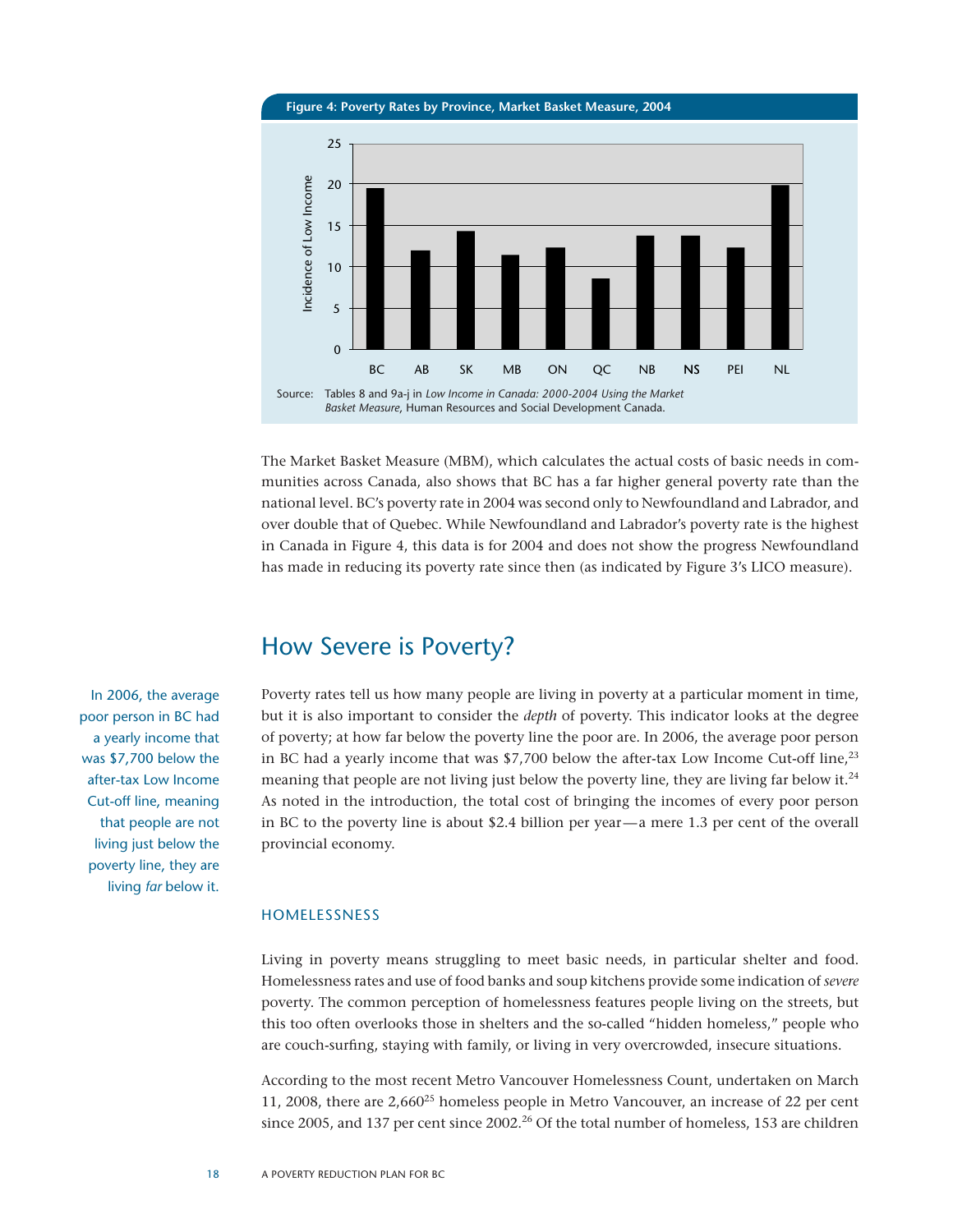under the age of  $19^{27}$  and 873 (37 per cent) are age 45 and older. Almost half of the 2008 homeless population had been homeless for a year or more, an increase of 62 per cent in this group since 2005. And the overall health of the homeless is deteriorating.28

While there was a dramatic rise of 40 per cent between 2005 and 2008 in the numbers of homeless people living on the street, there was little change in the numbers accessing shelters, due primarily to the fact that the number of shelter spaces has barely increased in this time. One in five of the "street/service" homeless people had attempted to access a shelter on the night of the count, but had been turned away. (The term "street/service" homeless is comparable to "street" homeless but, in addition to those found sleeping on the streets, also includes those found at service locations during the daytime, some of whom may have couch surfed the night before).

| Table 1: Metro Vancouver Homeless Count                                                      |       |       |       |                        |                          |                        |                          |  |  |
|----------------------------------------------------------------------------------------------|-------|-------|-------|------------------------|--------------------------|------------------------|--------------------------|--|--|
| Number of<br>homeless                                                                        | 2002  | 2005  | 2008  | Change<br>2002 to 2008 | % Change<br>2002 to 2008 | Change<br>2005 to 2008 | % Change<br>2005 to 2008 |  |  |
| Sheltered                                                                                    | 788   | 1,047 | 1,086 | 298                    | 38%                      | 39                     | 3%                       |  |  |
| Street/<br>service                                                                           | 333   | 1.127 | 1.574 | 1,241                  | 373%                     | 447                    | 40%                      |  |  |
| Total                                                                                        | 1,121 | 2.174 | 2,660 | 1,539                  | 137%                     | 486                    | 22%                      |  |  |
| Source: Still on our streets Results of the 2008 Metro Vancouver Homeless Count, 2008, p. 9. |       |       |       |                        |                          |                        |                          |  |  |

The 2008 Homelessness Survey carried out in the Upper Fraser Valley recorded 465 homeless people, an increase of 13 per cent since 2004.29 In BC as a whole, one study estimates there are approximately 11,750 people with severe addictions and/or mental illness who are "absolutely homeless," and a further 26,500 who are inadequately housed and inadequately supported, putting them in imminent risk of homelessness.<sup>30</sup> It has been estimated that homelessness costs approximately \$55,000 per year per person when the consequences of

increased incarceration, hospital, and shelter costs are taken into account—far more than the cost of providing supported housing. $31$ 

#### **HUNGER**

BC faces a chronic hunger problem and significant food insecurity. According to the most recent Dietitians of Canada report on the cost of eating in BC, a family of four with one average income would spend 17 per cent of their income buying nutritious food for a month, while the same size family with one low-income earner would spend 31 per cent of their income on nutritious food. On income assistance, this same family would have to spend 42 per cent of their income to provide healthy food, leaving them unable to afford rent, let alone other basic living necessities.<sup>32</sup> The result is that many low-income families go without adequate nutrition.

According to the latest Food Banks Canada (formerly Canadian Association of Food Banks) *HungerCount*, in March 2008, over 78,000 British Columbians (1.8 per cent of the provincial population) used food banks. Approximately one in three of these individuals were children.33 Most people accessing food bank services are on social assistance or disability income supports, but an increasing number (14.4 per cent) are employed, yet still unable to adequately feed themselves or their families.

According to the most recent Metro Vancouver Homelessness Count, undertaken in March 2008, there are 2,660 homeless people in Metro Vancouver, an increase of 22 per cent since 2005, and 137 per cent since 2002.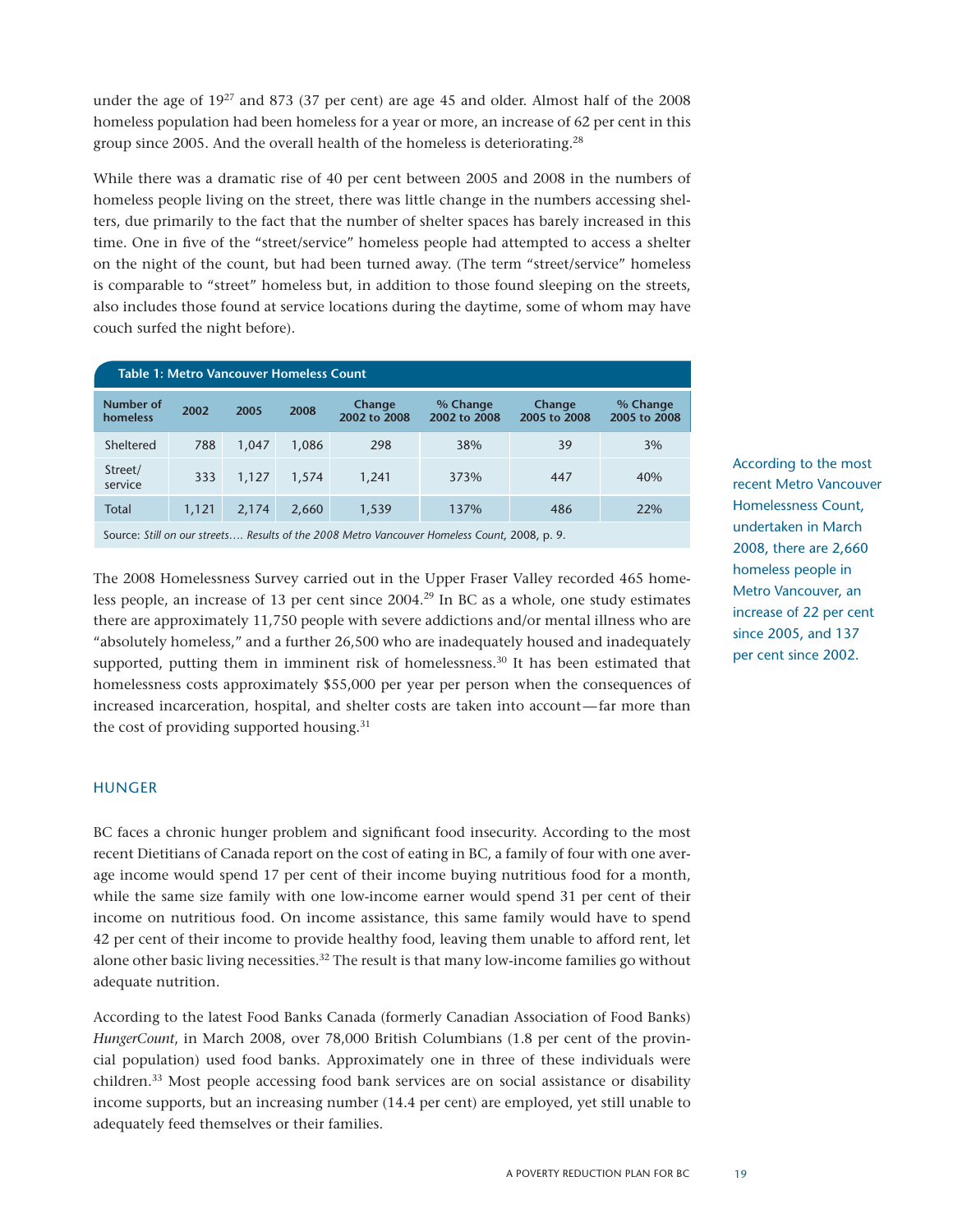Many food banks report running out of food due to over-demand for their services. Consequently, many food banks now give out less food per person or turn people away. Over half of food banks allow visits only once per month. As a result, many low-income individuals and families rely heavily on other sources of charitable food, such as soup kitchens and dropin centres.34

BC had the second highest rate of food insecurity of the six provinces that reported on food security in the 2005 Canadian Community Health Survey.<sup>35</sup> According to this survey, 5.4 per cent of British Columbians over the age of 12 worry about putting food on the table or reduce their food intake to the extent that they go hungry. This figure is undoubtedly lower than the actual rate of food insecurity in BC because, amongst other exclusions, it does not include the homeless population.

The consequences of hunger are dire and contribute to higher costs in BC's health system—healthy eating prevents many diseases, and children who eat well have fewer behavioural problems. Without adequate income to buy nutritious food, low-income families tend to consume more energy-dense but nutrient-poor food choices, which contributes to the increasing rates of obesity.36

#### Housing Affordability

A small but significant number of all BC households, 6.7 per cent, live in "core housing need" and spend more than 50 per cent of their income on shelter.

According to the most recent Census data, BC has the worst record of housing affordability in Canada, with almost one in three households spending more than 30 per cent of their gross income on housing costs.<sup>37</sup> The situation is worse for renters —44 per cent of renters in BC spend more than 30 per cent of their income on shelter.<sup>38</sup> A small but significant number of all BC households, 6.7 per cent, live in "core housing need"<sup>39</sup> and spend more than 50 per cent of their income on shelter.<sup>40</sup> Renters are again more likely to be in a situation of severe housing need—13.3 per cent of renters compared to only 3.5 per cent of owners.41 High rental prices are in part due to the extremely low vacancy rate in BC, which has been decreasing steadily in recent years. In 2008, it hit an all-time low of 1 per cent, the lowest in Canada (and it is even lower in Vancouver).<sup>42</sup> In this climate of severe housing shortage and high prices, the demand for publicly-subsidized housing far outweighs supply—BC Housing, the provider of social housing across BC, had over 13,400 applicants on its waitlist in May 2008.<sup>43</sup>

### Who is Poor in BC?

BC's poverty rate of 13 per cent means that 546,000 British Columbians live in poverty. Approximately one quarter are children. Of those 133,000 children living in poverty, 70,000 (13 per cent of all poor people in BC) are in two-parent families and 54,000 (10 per cent) are in female lone-parent families.<sup>44</sup>

#### Gender, Age and Family Type

Poverty is gendered, with males and females experiencing poverty in distinct ways. The overall gender divide within the poor population is a fairly even split, with 267,000 male (49 per cent) and 280,000 female (51 per cent). That being said, males are more likely to experience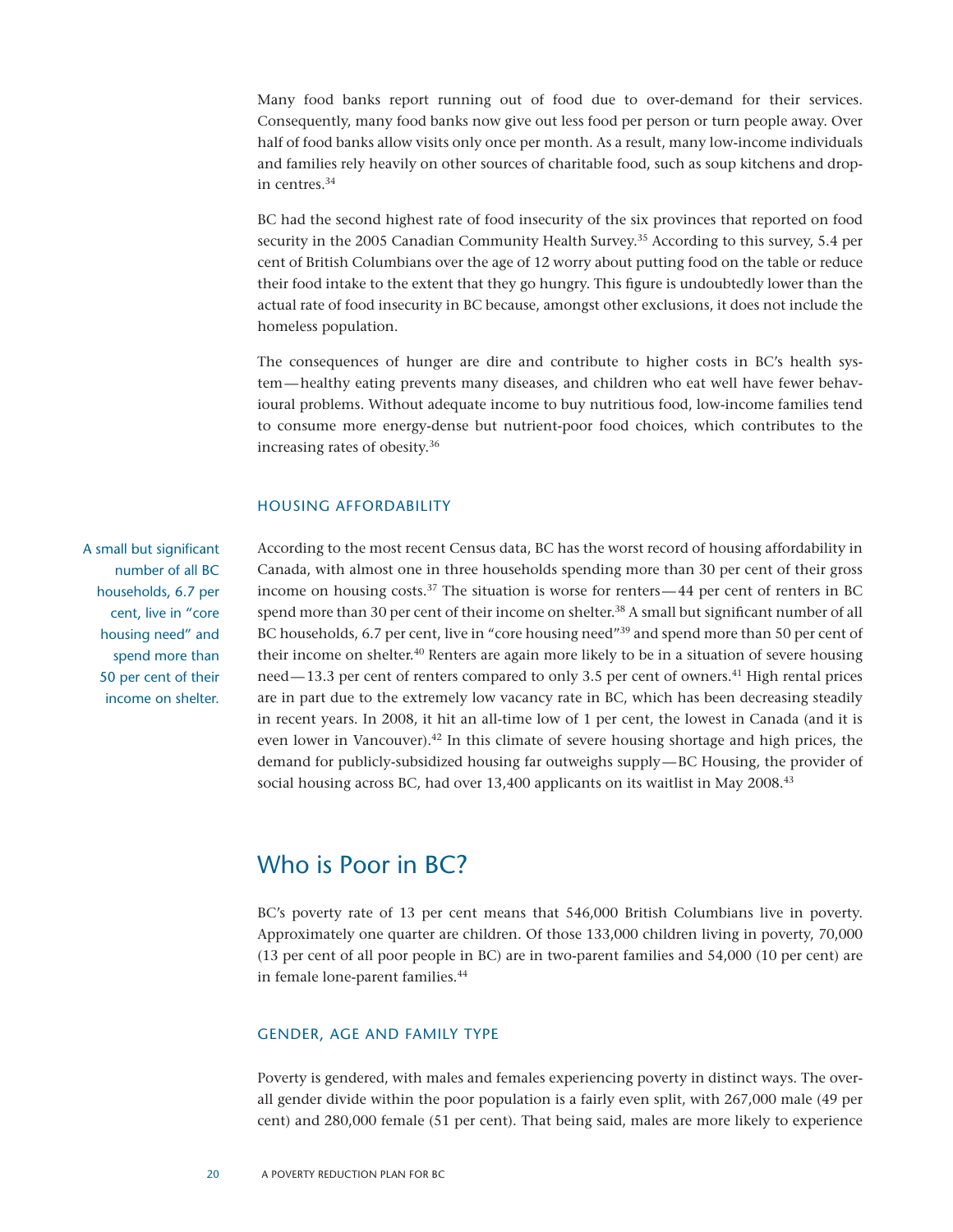poverty when single, while women are much more likely to experience poverty as seniors and single parents. Amongst seniors, it is single women who make up a large proportion of the elderly poor—22,000 of the 32,000 poor seniors are single women. In addition, the largest share of persons living in poverty is women aged 18 to 64 in families (21 per cent), and this is undoubtedly due to the high rate of poverty among single mothers.

In relation to employment, women are far more likely to work low-wage jobs; the median income for women is a mere 63 per cent that of men—\$19,997 compared to \$31,598.45 In terms of social assistance, women represent a large share of the welfare caseload, with single mothers making up approximately one quarter of the total, not including disability assistance cases.46 For too many women, living in poverty means not being able to provide a safe, secure home and adequate nutritious food for their children, and this in turn means living with the constant fear of having their children placed in government care. Poverty also makes women more vulnerable to violence, abuse and exploitation. Addressing the poverty of women must be a central component of any poverty reduction strategy.

A distressingly high number of children live in poverty across Canada, particularly in BC. For five years running, BC has had the highest child poverty rate in the country. While the national rate of child poverty has steadily decreased in recent years (and now stands at 11.3 per cent), BC's child poverty rate of 16.1 per cent is higher now than it was in 2001. Children of families with at least one member who is Aboriginal, a recent immigrant, or has a disability are at an even greater risk of poverty.<sup>47</sup>

While single-parent families are fewer in number than couple families, they face a far higher rate of poverty. In 2006 in BC, single-mother families faced a poverty rate of 35.7 per cent, in



families, couples, two-parent families, etc.

BC's poverty rate of 13 per cent means that 546,000 British Columbians live in poverty. Approximately one quarter are children. For five years running, BC has had the highest child poverty rate in the country.

Source: Derived from CANSIM Table 202-0802, Statistics Canada.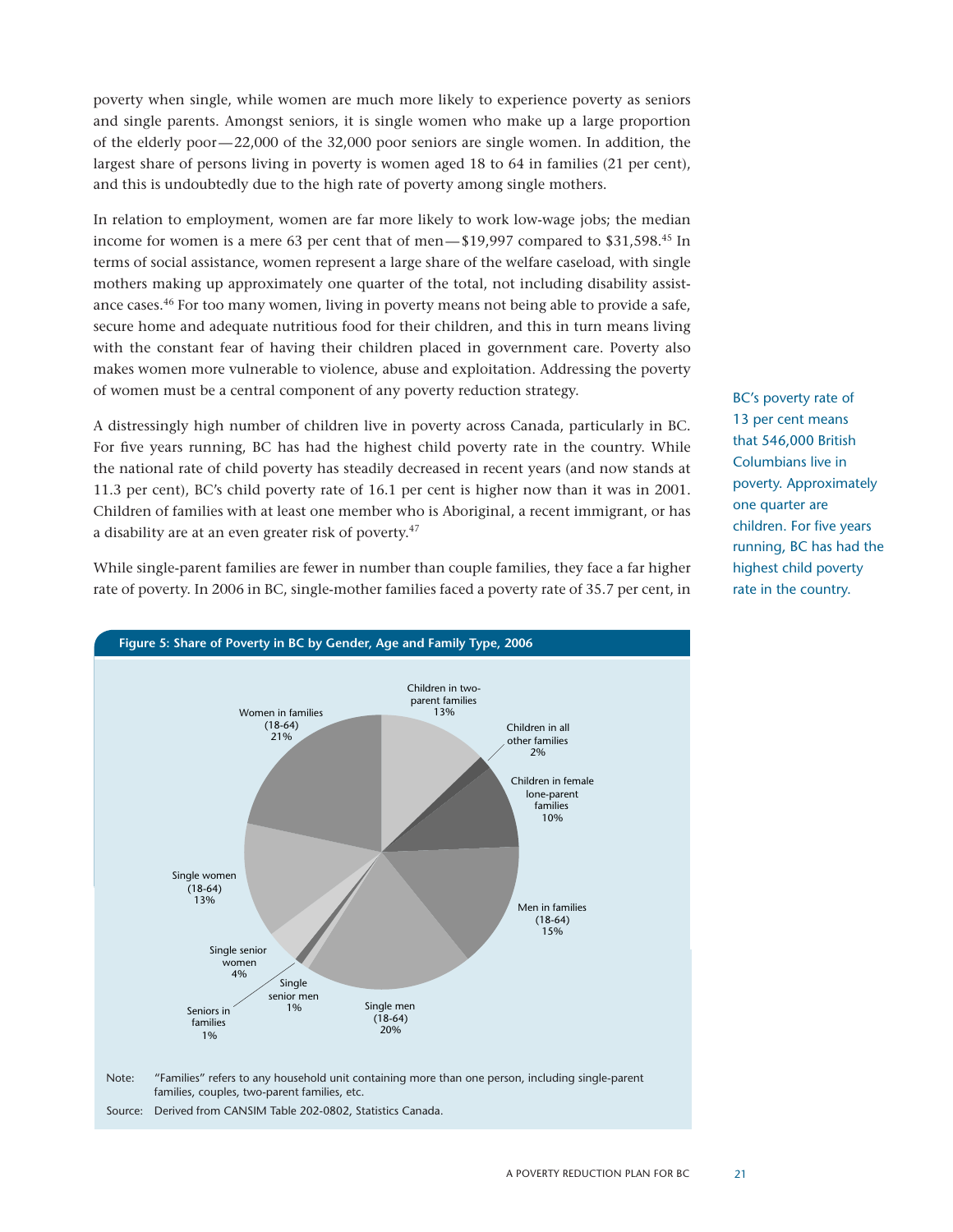**Figure 6: Poverty by Age and Family Type, Low Income Cut-Off (After Tax), 2006**



Source: CANSIM Table 202-0802, Statistics Canada.

An effective poverty reduction strategy must acknowledge that poverty rates are higher among certain groups. As such, measures targeted toward these groups will have a significant impact on reducing overall poverty rates. comparison to a poverty rate of 9.3 per cent for two-parent families.<sup>48</sup> And, because families often have more than one child, the poverty rate for children living in single-mother families is higher—in 2006, these children had a poverty rate of 42.8 per cent in BC, compared to a rate of 10.8 per cent for children in two-parent families.

Single individuals have a far higher poverty rate than those living with their families. Over one in three single people between 18 and 64 years old struggle to meet their basic needs. Among single seniors, women are considerably worse off than men, with a poverty rate of 20.4 per cent compared to 11.6 per cent (Figure 6).

An effective poverty reduction strategy must acknowledge that poverty rates are higher among certain groups. As such, measures targeted toward these groups will have a significant impact on reducing overall poverty rates. The following sections address those demographic groups with some of the highest poverty rates: the Aboriginal population, recent immigrants and refugees, and people with disabilities, including mental health issues. The different needs of these groups necessitate different policy responses in order to address the underlying causes of their poverty.

#### ABORIGINAL POPULATION<sup>49</sup>

Aboriginal people are dramatically over-represented among those living in poverty in Canada. In BC, according to the 2001 Census (the most recent data available on Aboriginal income), the rate of Aboriginal poverty was 35.9 per cent, over double the non-Aboriginal poverty rate of 17.2 per cent.<sup>50</sup> While off-reserve Aboriginal poverty is present throughout BC, it is concentrated in Vancouver—Aboriginal people make up 1.9 per cent of Vancouver's population, yet constitute 4.2 per cent of those living in poverty.<sup>51</sup>

As well as the ongoing effects of colonization, some of this poverty gap is due to discrepancies in employment rates and income. There is a significant wage gap between the Aboriginal and non-Aboriginal population—in 2000, the median income for Aboriginal workers in BC was \$13,242, a mere 59 per cent of the median income of \$22,535 for the non-Aboriginal population.52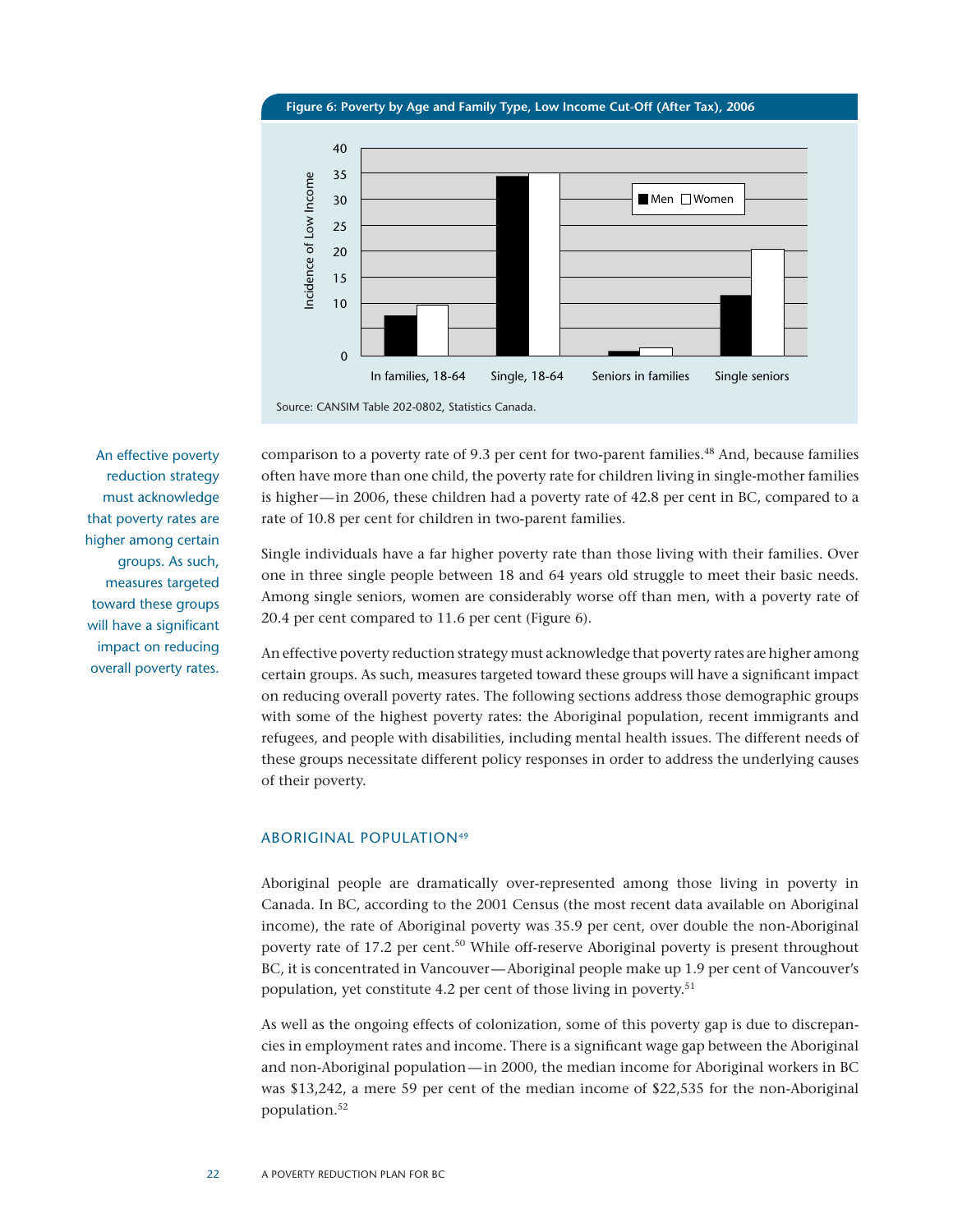Aboriginal people face many barriers in gaining access to and retaining adequate employment, including systemic racism and lower completion rates of formal education. In 2005, the unemployment rate in BC for Aboriginal people was 15 per cent, almost three times the rate for the total population. $53$  In an economic climate in which education is key to securing well-paid employment, approximately 39 per cent of Aboriginal people aged 15 years and over have not graduated from high school, compared to 18 per cent of non-Aboriginal people.54 Fewer again have post-secondary qualifications—just over 5 per cent of Aboriginal people over 15 years old have a university certificate or degree, compared to 19 per cent of non-Aboriginal people.

The lack of affordable housing is another crucial issue for Aboriginal poverty in BC. On reserve, it is estimated that the housing shortage is 20–35,000 units and increasing, while off-reserve, the core housing need among Aboriginal households is 76 per cent higher than among non-Aboriginal households.<sup>55</sup> Aboriginal people are also over-represented among the homeless within Metro Vancouver—approximately 32 per cent of the homeless are Aboriginal.<sup>56</sup>

Aboriginal women's issues need special attention. Aboriginal women are consistently poorer than Aboriginal men. In BC in 2000, Aboriginal women had an overall poverty rate of 38.2 per cent compared to 33.4 per cent for men.57 And single Aboriginal women are far more likely to live in poverty, with a poverty rate of 63.8 per cent compared to 55.6 per cent for single Aboriginal men. Aboriginal women are also significantly overrepresented among the homeless population—45 per cent of homeless women are Aboriginal.<sup>58</sup>

A central concern for Aboriginal women is the increasing rate of child apprehensions in BC. While the number of non-Aboriginal children in state care has decreased, the number of Aboriginal children being taken into care continues to rise, and currently, of the 9,271 children living in foster care in BC, more than half are Aboriginal.<sup>59</sup> According to a recent study from Pivot Legal Society, contrary to public perception, the reasons for removing children from their families are rarely physical or sexual abuse: they are most often due to neglect. In many cases, this neglect is an effect of poverty. Aboriginal children are twice as likely to be poor than non-Aboriginal children—Aboriginal children under 6 have a poverty rate of 40 per cent compared to a poverty rate of 18 per cent for non-Aboriginal children under 6.<sup>60</sup> Once these children are apprehended, foster parents receive more money than parents who were trying to support their family on income assistance.

A focus on Aboriginal youth must also be part of a poverty reduction strategy. In 2005, almost half the off-reserve Aboriginal population were youth under  $25$ ,<sup>61</sup> who report leaving reserves for multiple reasons, from lack of employment and education opportunities to abuse and drug addiction.<sup>62</sup> On arriving in the city, they often find themselves severely under-prepared for the reality of urban life, and experience feelings of loneliness, dislocation, and anxiety.63 There is little support for this "culture shock"—few services provide Aboriginal-specific information about affordable housing options or employment centres, and youth often do not know how to access them.

Aboriginal people face longstanding poverty-related inequalities in health when compared to the non-Aboriginal population in BC. According to a report by the BC Ministry of Health and the First Nations Chiefs' Health Committee, "life expectancy is shorter, infant mortality is higher, suicides are more common, and dependencies and related deaths are more frequent" among the Aboriginal population.<sup>64</sup> There is a much higher incidence of alcohol and

Aboriginal women are significantly overrepresented among the homeless population—45 per cent of homeless women are Aboriginal. Aboriginal children are twice as likely to be poor than non-Aboriginal children—Aboriginal children under 6 have a poverty rate of 40 per cent compared to a poverty rate of 18 per cent for non-Aboriginal children under 6.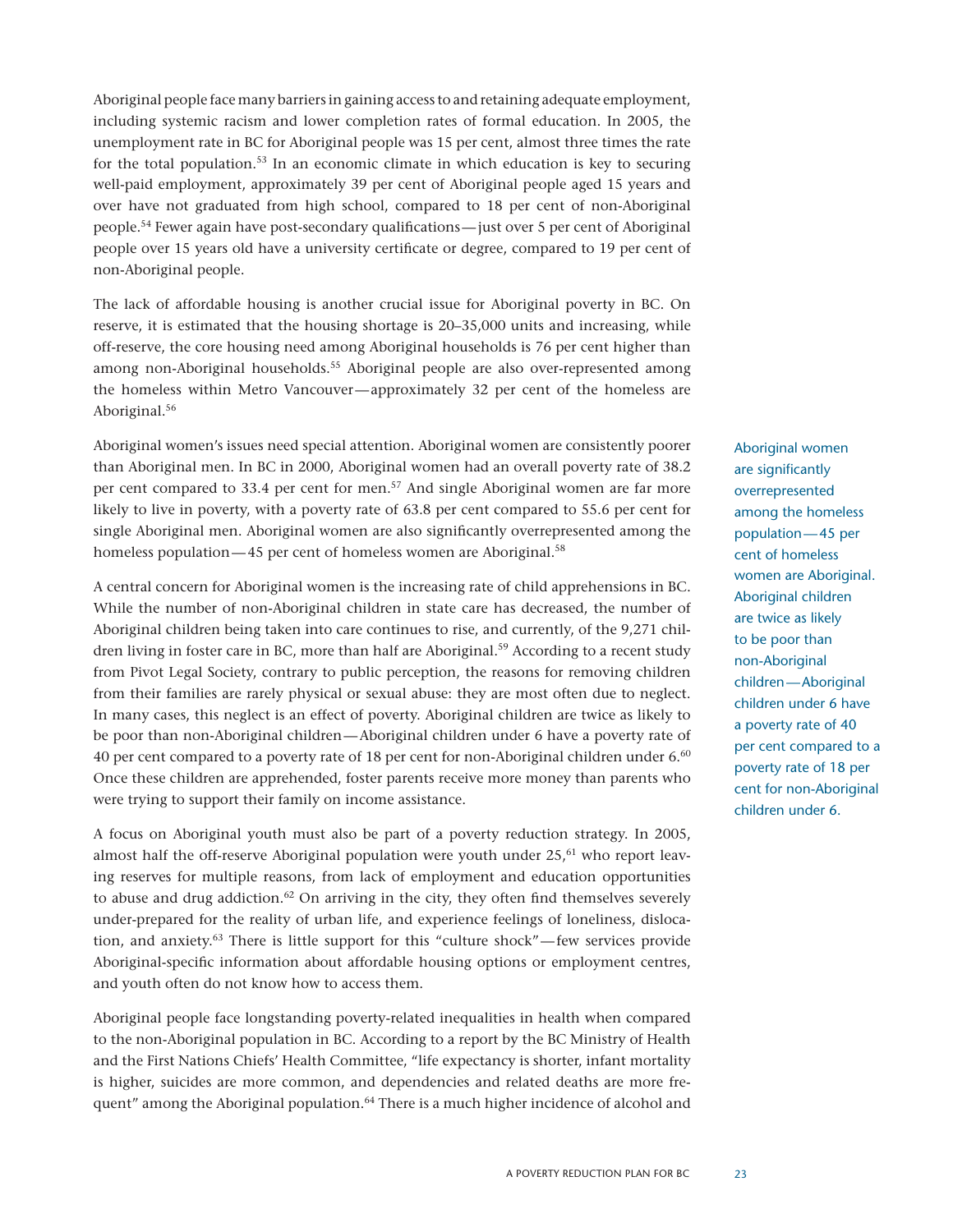drug-related deaths, as well as respiratory and smoking-related deaths. Diabetes is a major health risk for Aboriginal people—across Canada, they are three to five times more likely to be diagnosed with diabetes than the non-Aboriginal population.<sup>65</sup> The rate of HIV infection within the Aboriginal population is also significantly above the non-Aboriginal population, and this is primarily due to the fact that many of the behaviours associated with poverty put people at risk for HIV.<sup>66</sup>

#### People with Disabilities, Physical and Mental Illness, or Chronic Disease

Many people with a disability simply cannot work and therefore rely on government income assistance. Other people with disabilities could work (either full-time or part-time/sporadically) if the needed supports were in place, and many need to be able to combine government assistance with employment income. Unfortunately, current provincial disability benefits do not provide a way out of poverty—they are too low to meet even the minimum costs of living in BC, let alone cope with the extra costs of living with a disability. And current welfare policy does not allow people to combine employment income and income assistance in a flexible manner relevant to the realities of people's disabilities.

In relation to mental health, the links between mental illness and poverty are clear. Studies in the Vancouver Coastal Health region suggest that people with mental illness and/or addictions are disproportionately poor, $67$  and being poor both exacerbates mental illness and can lead to poor mental health.

There are multiple barriers to accessing disability benefits. Currently, the application process is long and arduous. The application form is 23 pages, double the length of the pre-2002 form, and much of it has to be completed by two different health professionals. A recent Economic Security Project (ESP) report, *Living on Welfare in BC: Experiences of Longer-Term "Expected to Work" Recipients*, found many people inappropriately categorized in the "expected to work" category were forced to wait many years for their medical condition, disability, or other barrier to employment to be officially recognized.<sup>68</sup>

The sad reality is that, even when people are appropriately categorized, the modestly higher benefit levels received by people with disabilities are still grossly inadequate. A single person with a disability (PWD) receives \$906 per month (\$531 for support and \$375 for shelter).<sup>69</sup> This translates into an average annual welfare income of \$10,872, or 61 per cent of the poverty line. For those people on welfare with a mental health problem who do not have the PWD designation but who are recognized as having significant employment barriers (i.e. those with the Persons with Persistent and Multiple Barriers designation) the benefit rates are even lower.

Previously the disability designation needed to access disability benefits was permanent, but it can now be reviewed every two, three, or five years. As explained in the recent ESP paper *Removing Barriers to Work: Flexible Employment Options for People With Disabilities in BC*, 70 having to prove over and over again that they have a disability actually discourages many people with disabilities from working toward more independence through volunteering, education, or employment because of the fear that these activities may cause them to lose their disability designation. As a result, "people with disabilities who rely on income support live restricted lives filled with anxiety, insecurity and fear of being reassessed and losing their pitifully inadequate benefits."71

Benefit levels received by people with disabilities are still grossly inadequate. A single person with a disability receives \$906 per month. This translates into an average annual welfare income of \$10,872, or 61 per cent of the poverty line.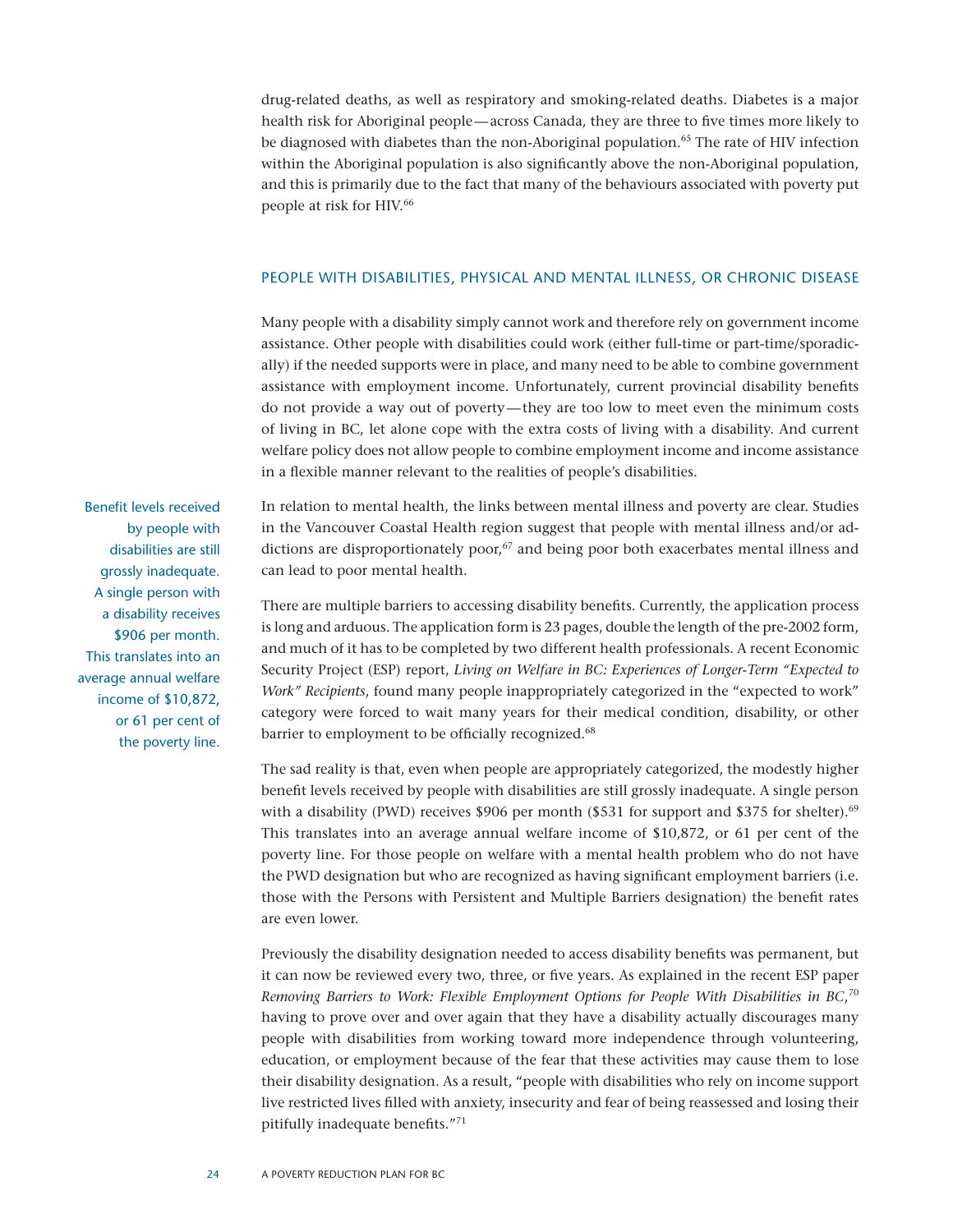While the earnings exemption of \$500 per month for PWDs provides a pathway into employment, there is some concern about the limitations of the current flat rate exemption. A different system, such as a graduated phase out above \$500, would be more effective at allowing recipients to gain the work experience and income level necessary to move off disability.<sup>72</sup> Other employment supports are included in the welfare policy recommendations below.

Beyond financial support, people with disabilities need access to appropriate health care. Improving access to community health care services—home care, home support, assisted living, long-term care, and community mental health services –– is a pivotal part of poverty reduction for people with physical and mental disabilities.

#### Recent Immigrants, Refugees and Temporary Foreign Workers

Recent immigrants and refugees face a number of financial and social barriers that cause them to be overrepresented among those living in poverty. Even after the recent years of strong economic growth in BC, income levels for recent immigrants remain extremely low, despite similar or higher educational attainment than non-immigrant Canadians. In 2005, the median income for recent immigrants was \$14,861, over \$10,000 less than the overall median income of \$24,867.73 Children of recent immigrant families are the poorest in the province—in 2000 (the last year for which we have Census data), the poverty rate for immigrant couples with children was 45.9 per cent and for lone-parent families it was a staggering 66.5 per cent.74

One of the most significant factors contributing to immigrant and refugee poverty is the lack of support upon arrival in Canada. While government sponsored refugees have access to a variety of services, refugee claimants often arrive in BC with no idea where to turn for help. The First Contact program, launched by the Red Cross in November 2008, aims to address this issue by providing refugee claimants with one place to access assistance on arrival. They deliver services in the refugee's language or refer people to the appropriate agencies, legal services and accommodation. This new program is an invaluable resource for refugees and should be financially supported by the provincial government. Existing settlement services available to immigrants and refugees are not adequate.

Many refugees arrive with significant debt because they are expected to repay the Government of Canada for their overseas medical costs (a medical exam is an application requirement) and their transportation costs to Canada.<sup>75</sup> The average transportation loan debt is between \$3,000 and \$5,000, with families easily reaching the maximum of \$10,000, and refugees are required to pay off these loans within six years.<sup>76</sup>

After arriving, immigrants and refugees are disproportionately likely to face unemployment. For very recent immigrants (five years or less), the average unemployment rate in 2006 was 9.7 per cent, more than double the rate for Canadian-born British Columbians.<sup>77</sup> The Quality of Life Challenge, aimed at reducing poverty in Victoria, has identified employer practices that facilitate the hiring of recent immigrants<sup>78</sup> and could be used as a model for enhancing immigrants' integration into the labour force.

Refugee claimants cannot work until they have a work permit, which takes an average of six months to obtain.<sup>79</sup> During this time, they may access income assistance,  ${}^{80}$  but it takes three to In 2005, the median income for recent immigrants was \$14,861, over \$10,000 less than the overall median income of \$24,867. Children of recent immigrant families are the poorest in the province—in 2000, the poverty rate for immigrant couples with children was 45.9 per cent and for lone-parent families it was a staggering 66.5 per cent.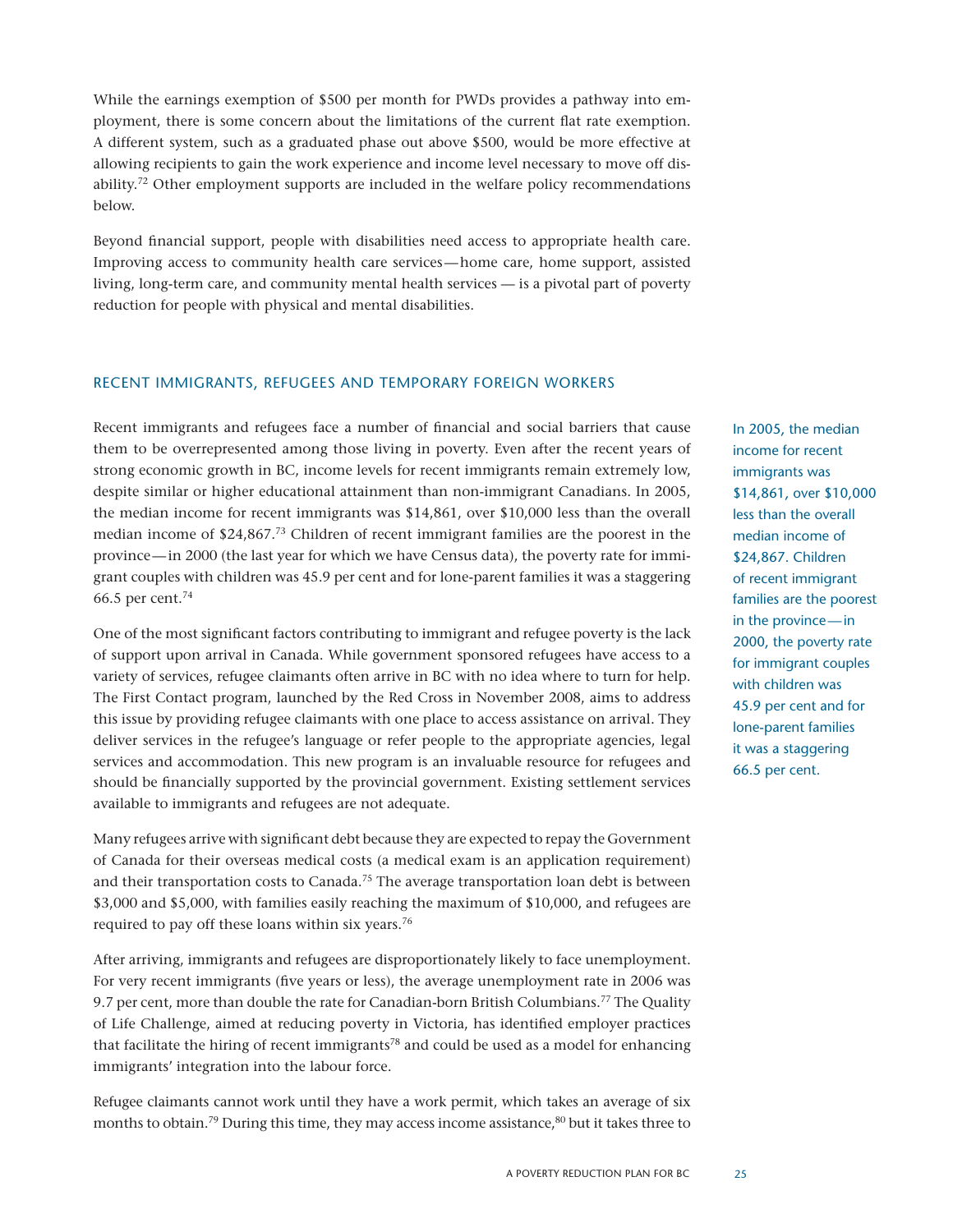six weeks to start receiving welfare, welfare rates are too low to provide adequate food and shelter, and being on welfare is viewed negatively in their humanitarian and compassionate claim.<sup>81</sup> Sponsored immigrants can access income assistance, but their sponsor is then responsible for repaying it—this prohibitive rule has the effect of maintaining immigrants in deep poverty as well as potentially keeping women in abusive situations. Mechanisms should be in place for those who default on their sponsorship agreement due to unexpected circumstances.

Of those recent immigrants and refugees who do manage to enter the labour market, many hold low-paid, "unskilled" jobs due to a lack of recognition for foreign professional credentials and work experience, and many are required to work at the so-called "training" or "first-job" wage of \$6 an hour for the first 500 hours of employment. Recent immigrants also face barriers in upgrading their employment skills through government programs—they are ineligible for many of these employment programs because these services are often accessible only to Employment Insurance (EI) recipients, and obtaining EI requires a minimum of 910 working hours in the previous year.

Temporary foreign workers, and farmworkers in general, are among the most vulnerable working populations. The recent ESP report, *Cultivating Farmworker Rights*, reveals that employers frequently violate labour standards and health and safety regulations.<sup>82</sup> The poor treatment of temporary migrant workers affects the overall labour market structure—in a tight labour market, the shortage of workers should push wages up, but this does not happen if employers are allowed to import cheap labour with minimal worker protection.<sup>83</sup> Such workers have no longer-term claim to the entitlements of citizenship.

Another significant issue for immigrants and refugees is access to English language training. Competency in English improves their chances of entering the labour market, accessing adequate, safe housing, and making connections within the community. Government-funded English language services for adults are available, but child care spaces are limited, which in particular affects immigrant women's ability to access these programs.

## Role of Public Policy

The story of poverty, homelessness, and economic insecurity in BC is one of inadequate and inaccessible income support (primarily welfare benefits), inadequate earnings and benefit provision from the low-wage labour market (due to precarious and casual work, low minimum wages, and weak employment standards), and insufficient public services and supports (such as social housing, child care, and accessible post-secondary education).

#### Welfare: Grossly Inadequate Benefits and Arbitrary Barriers

The incomes of the poorest people in the province are grossly inadequate and fail to provide the basic necessities of life.<sup>84</sup> The current rate of \$610 per month for a single "employable" person is less than the average rent for a bachelor suite in BC.<sup>85</sup> Single people on assistance are expected to rent homes with a mere \$375 per month, and receive \$7.58 per day for everything else.<sup>86</sup> This puts these individuals 59 per cent below the poverty line (in relation to the 2007 after-tax LICO).<sup>87</sup> A single parent with one child receives basic income assistance

The poor treatment of temporary migrant workers affects the overall labour market structure—in a tight labour market, the shortage of workers should push wages up, but this does not happen if employers are allowed to import cheap labour with minimal worker protection.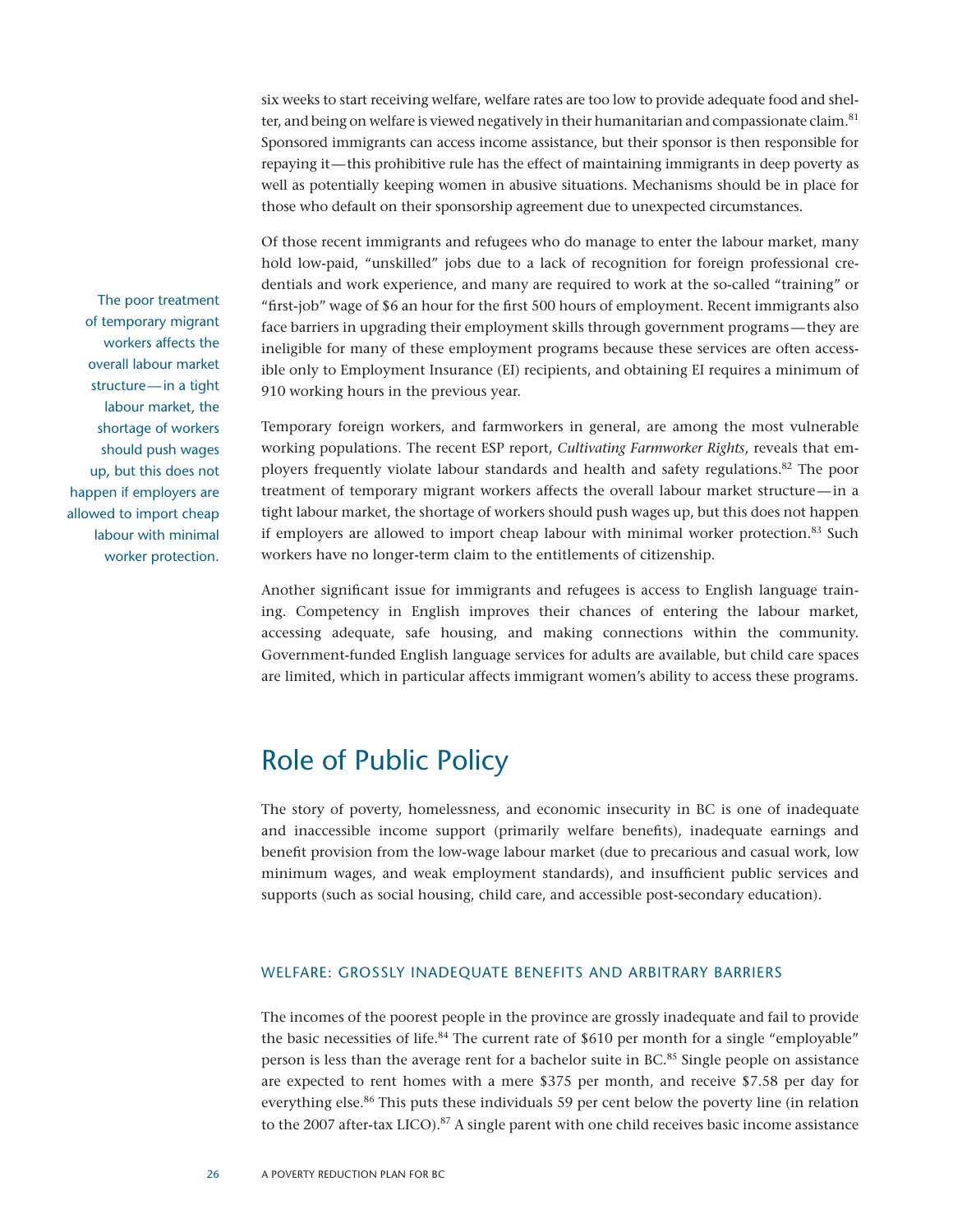of \$946 per month and federal government transfers of about \$300 per month, but the total still remains far below the poverty line.

Two Economic Security Project studies, using data gained through Freedom of Information requests and extensive interviews, have documented both the barriers to getting income assistance in BC (particularly since the introduction of new welfare rules in 2002), and the inadequacy of benefit levels – *Denied Assistance: Closing the Front Door on Welfare in BC*, 88 and *Living on Welfare in BC: Experiences of Longer-Term "Expected to Work" Recipients* (which followed 62 welfare recipients over two years).<sup>89</sup> Among their key findings:

- MUCH OF DAY-TO-DAY LIFE ON WELFARE IS ABOUT SURVIVAL a constant and frequently unsuccessful struggle to look after basic needs for food, shelter, health, and personal safety—making the task of seeking employment very difficult if not impossible for many. What emerges from the *Living on Welfare* study is a welfare system that is structurally dependent on food banks and other charities in order for people to meet basic needs. Even those who were "upgraded" to some form of disability status continued to use food banks/soup kitchens an average of four times per month. A disturbing number of women in the study either returned to or remained in abusive relationships or engaged in prostitution to make ends meet.
- • Only a small fraction of participants in the *Living on Welfare* study left poverty. Those who remained on assistance were very poor, even if re-categorized. Those forced off even more so. And while those who shifted from income assistance to the labour market were better off than on income assistance, most were still earning incomes below the poverty line.
- BC'S WELFARE APPLICATION SYSTEM HAS BECOME SO COMPLICATED TO NAVIGATE that it systematically discourages, delays and denies people who need help. Connecting with a welfare advocate who is familiar with all the rules is often key to successfully gaining benefits. The two-year "independence test," which refuses welfare to people regardless of their need, is now the third most common reason for denying assistance. This rule arbitrarily requires that people demonstrate they have been financially independent for two consecutive years to qualify for assistance.
- FAR TOO MANY PEOPLE ARE BEING CUT OFF WELFARE, ALMOST ALWAYS INAPPROPRIATELY. Almost 500 people were cut off assistance in BC during 2006, and about 350 people in 2007. Seven people in the *Living on Welfare* study were cut off assistance at some point during the two years. Yet none were in fact job-ready, and all struggled with serious addiction and health issues. Once cut off, all lived on virtually no income, were homeless, and most resorted to illegal activities. Cutting these people off is not helping them or society at large.

#### The "Working Poor"

While an inadequate and inaccessible welfare system is a big piece of the province's poverty story, it is by no means the only issue. Most poor people in BC are employed, $90$  and over half of the poor children in BC (54.3 per cent) live in households where their parents have at least the equivalent of full-year full-time work.91 BC has the highest proportion of working poor families in Canada.

The incomes of the poorest people in the province are grossly inadequate and fail to provide the basic necessities of life.<sup>84</sup> The current rate of \$610 per month for a single "employable" person is less than the average rent for a bachelor suite in BC.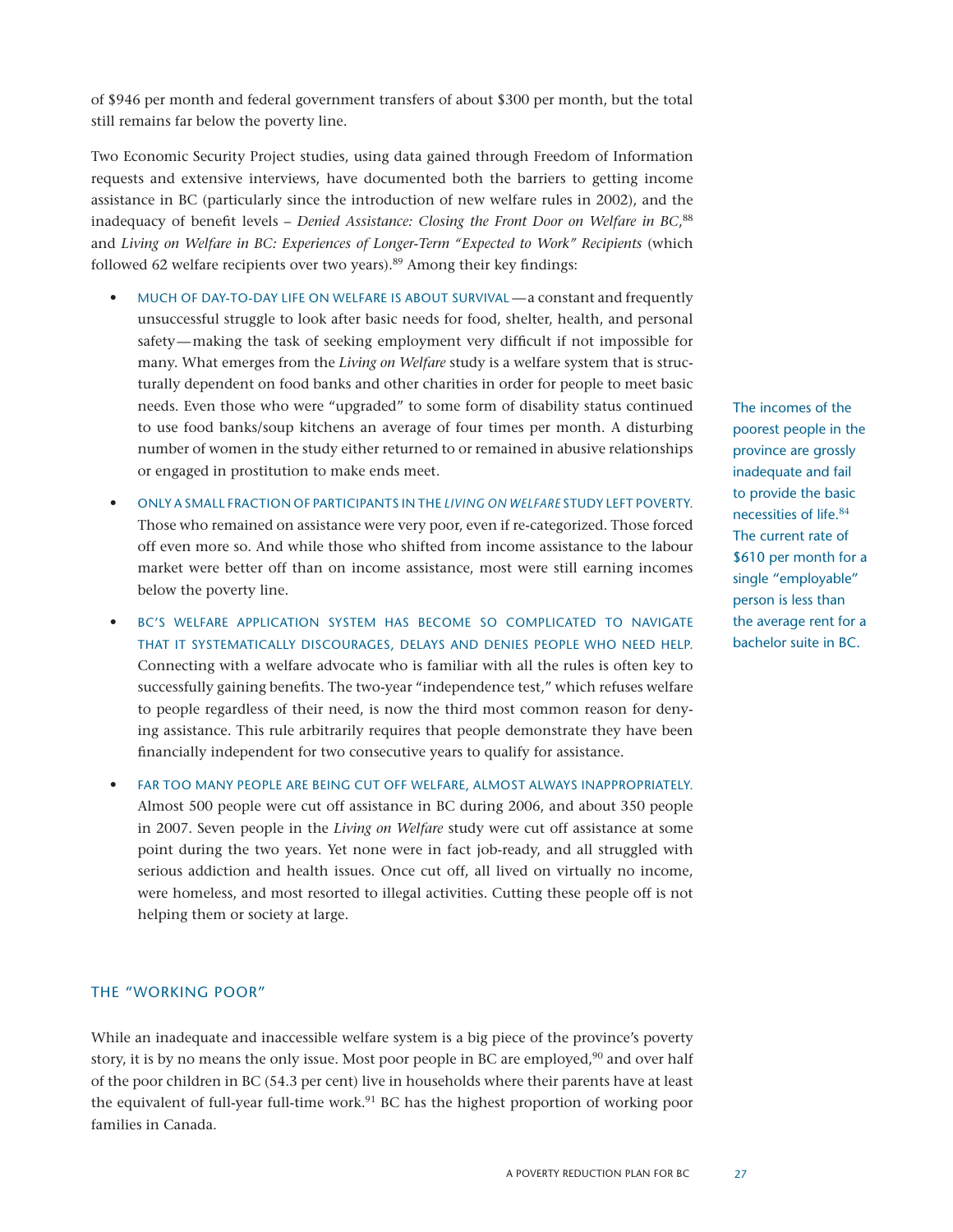BC's unemployment rate decreased to an all-time low of 4.7 per cent in September 2008.<sup>92</sup> However, the minimum wage of \$8 an hour has not been increased since 2001. BC has gone from having the highest minimum wage in Canada to having one of the lowest, on par with the Atlantic provinces. A full-time minimum wage worker earns only \$16,640 a year, not even close to keeping her or him above the LICO of \$21,666 (before tax) for a single person living in a major city in 2007, and much farther below the LICO if this earner has dependent children.

While only 4.6 per cent of BC's paid employees earned the current minimum wage in  $2006<sup>93</sup>$  a recent Statistics Canada study shows that more than 16 per cent of BC employees—300,000-plus people—worked for less than \$10 per hour in 2007.<sup>94</sup> Nearly half of this larger population (45 per cent) are over 25 years of age. Clearly, many of the working poor are struggling to provide for their families on meager wages. Women and recent immigrants are disproportionately affected as they are more likely to be earning less than \$10 per hour.

Certain vulnerable groups of workers face considerable workplace challenges aside from low wages. Numerous Economic Security Project reports have documented these challenges, which in particular affect recent immigrants, temporary migrant workers, women workers, and casual workers. Among their key findings:

- THE CONTRACTING-OUT OF PUBLIC SECTOR WORK (such as the transfer of over 8,000 hospital support jobs from the health authorities to multi-national corporations) has resulted in thousands of workers (mainly women and disproportionately recent immigrants) seeing their wages drop from a living wage to well below.<sup>95</sup>
- CHANGES TO THE EMPLOYMENT STANDARDS ACT SINCE 2002 MEAN WORKERS HAVE fewer protections. Employment standards are important because they provide minimum standards for wages and working conditions. They are vital to ensuring that workers—particularly low-wage workers—get all the hours and pay they are entitled to. BC has seen a dramatic decrease in the enforcement of employment standards, the removal of whole groups of workers from the law's protection, and regulatory changes affecting all workers (for example, it is now more difficult to qualify for overtime pay, and the minimum shift time has been reduced from four to two hours).
- BUDGET CUTS TO THE EMPLOYMENT STANDARDS BRANCH RESULTED IN A ONE THIRD REduction in staff, office closures, and the elimination of routine workplace inspections. But most significant was the shift from having a complaint dealt with by the Branch to the introduction of a "self-help kit" (workers who feel their rights have been violated are now required, as a first step, to try to resolve the dispute on their own with their employer). The result was stunning: complaints dropped 46 per cent in the first year and by 61 per cent over the following three years.<sup>96</sup>
- WHOLE GROUPS OF WORKERS HAVE BEEN EXCLUDED ALTOGETHER FROM MOST OF THE protections of Employment Standards. This includes all workers in trade unions (about 34 per cent of all workers in the province), long haul truck drivers, oil and gas field workers, and farm workers.
- MOST SERIOUSLY AFFECTED BY THE CHANGES IN EMPLOYMENT STANDARDS ARE YOUNG WORKERS, IMMIGRANTS, AND WOMEN.<sup>97</sup> BC introduced the "first job" minimum wage of \$6/hour for the first 500 hours of work, giving BC the lowest wage for new workers in Canada. But many in this category are immigrant women with considerable work experience who find themselves confined to \$6/hour, and too often do not leave this

The minimum wage of \$8 an hour has not been increased since 2001. BC has gone from having the highest minimum wage in Canada to having one of the lowest, on par with the Atlantic provinces.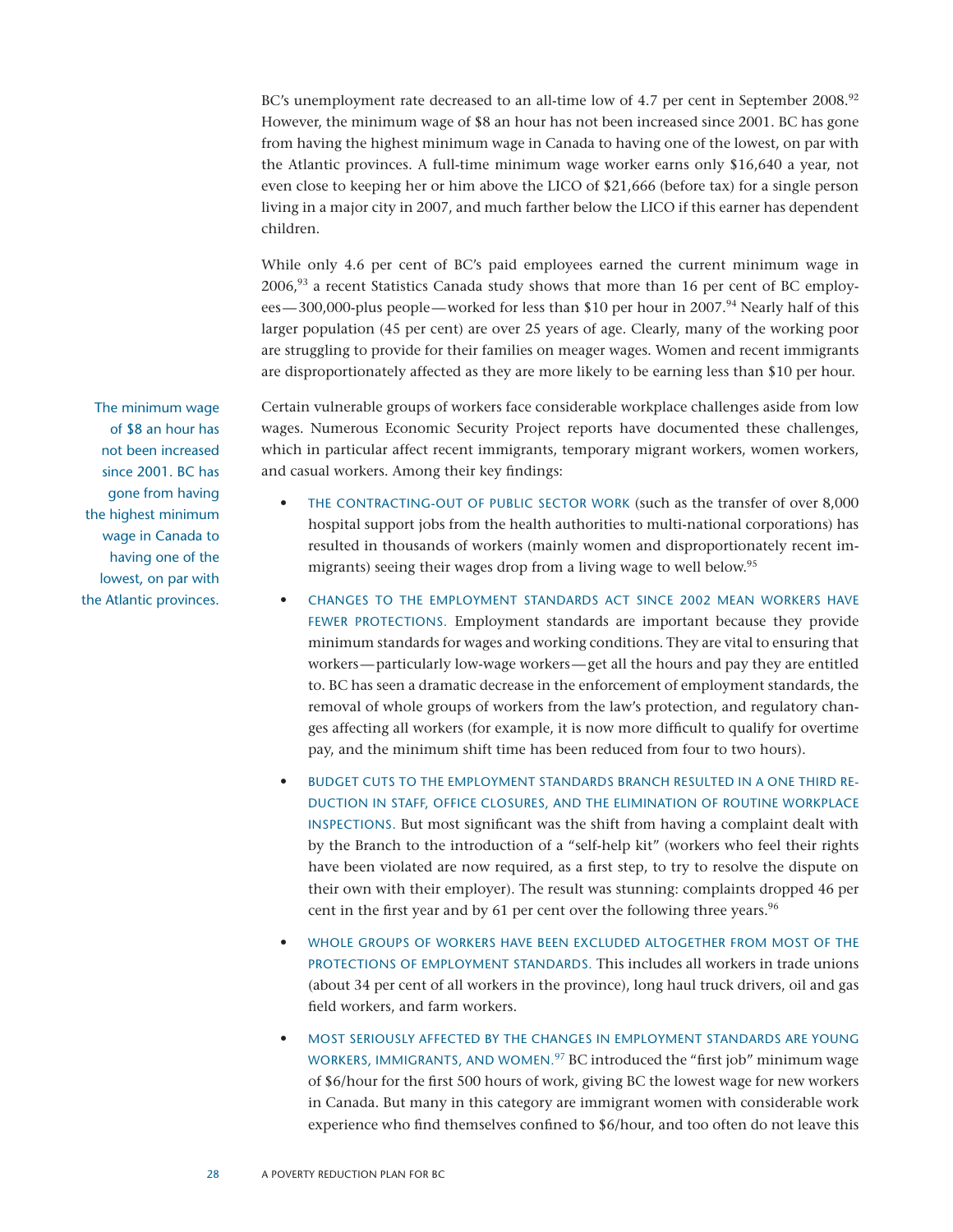wage category when the "qualifying" period is up. And some young people appear to lose their jobs when the 500 hours is up.

- FARMWORKERS, IN PARTICULAR, OFTEN WORK FOR LESS THAN THE MINIMUM WAGE, and frequently work excessive hours with no overtime pay. Both migrant and immigrant farmworkers fear they will lose their jobs if they complain about their working conditions and rights violations.<sup>98</sup>
- THE NUMBER OF CASUAL WORKERS IN BC INCREASED BY ABOUT 59,000 BETWEEN 1997 and 2007. The incidence of casual work increased from 10.2 to 12.3 per cent for women and from 9.4 to 10.1 per cent for men.<sup>99</sup> A survey conducted as part of the Economic Security Project challenged the view that most casual workers are such by choice: about 80 per cent of respondents said they are actively seeking permanent work.

Combined, all the regressive policy changes captured in the research findings above help to explain the paradox that currently marks the BC economy: why solid economic growth and record low unemployment in recent years have failed to deliver gains for low-income British Columbians.

To see improvements in the low-wage labour force, what is needed is more than specific policies to enhance the wages and benefits of low-wage workers; fundamentally, we need to alter the balance of power between workers and employers, such that workers can gain a larger share of provincial income. This requires that workers know their rights, feel empowered to exercise their rights, know they can challenge unfair or unjust working conditions, and trust they can rely on a decent social safety net if a transition between jobs is needed (including EI and social assistance)—and that more workers benefit from the collective strength that comes with unionization. Union coverage has been dropping in BC, from over 36 per cent of employees in 1997 to under 33 per cent in 2005, a trend that should be reversed.

Combined, all the regressive policy changes captured in these research findings help to explain the paradox that currently marks the BC economy: why solid economic growth and record low unemployment in recent years have failed to deliver gains for low-income British Columbians.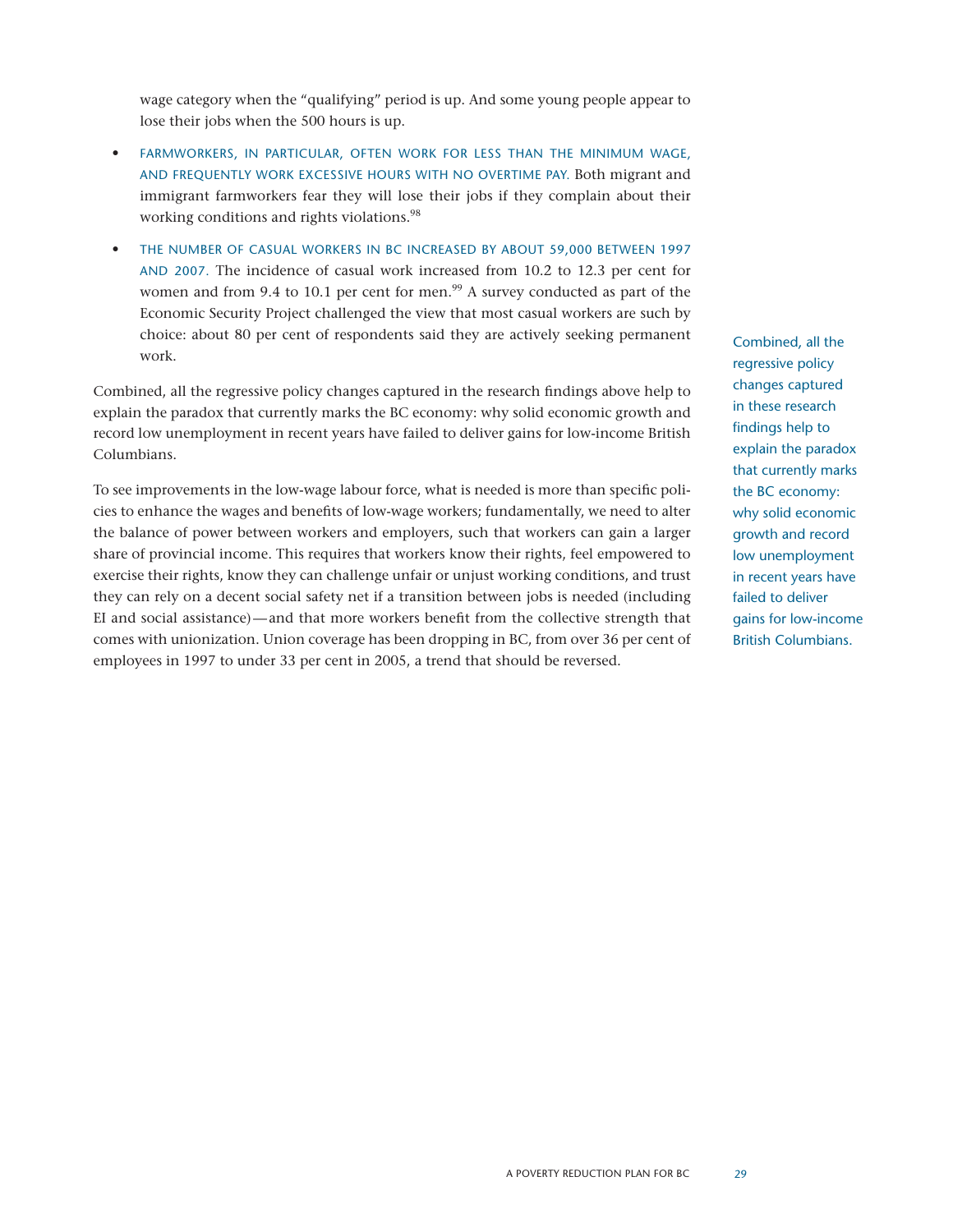## A Plan for Reducing Poverty

### Targets and Timelines: How to Measure Success

An effective plan requires benchmarks that are well within the life of each government's mandate, so that the public can hold each government accountable for meeting the plan's goals. No one measure/indicator is enough to establish and monitor a comprehensive poverty reduction plan. An effective plan must track the breadth, depth and duration of poverty; it must have indicators that focus on those populations where poverty is most acute and persistent; and it requires multiple indicators of hardship and financial stress (covering homelessness, housing insecurity, food insecurity, etc.).

There is no such thing as a perfect poverty line, so the government should choose one set of lines and commit to tracking them. Most governments these days seem to prefer the LICO after taxes. The lines are drawn every year by Statistics Canada (unlike more sporadic measures such as the Market Basket Measure), and are as useful as any line in generating detailed information about poverty over time.

As mentioned above, an effective plan also requires benchmarks that are well within the life of each government's mandate, so that the public can hold each government accountable for meeting the plan's goals.

With many of the measures below, we recommend that a trajectory line be established, so that at any point in time, the public can see to what extent the government is on-track to meet key benchmarks. In this way, if progress in any given year is less than one would expect (e.g. falls short of the needed trajectory), the government can be expected to announce additional policy measures to get back on target (in much the same way that the BC government is setting interim targets for greenhouse gas emission reductions, and the Climate Action Team is recommending that the government be prepared to boost its policy efforts if it appears that the 2020 goal is slipping out of reach).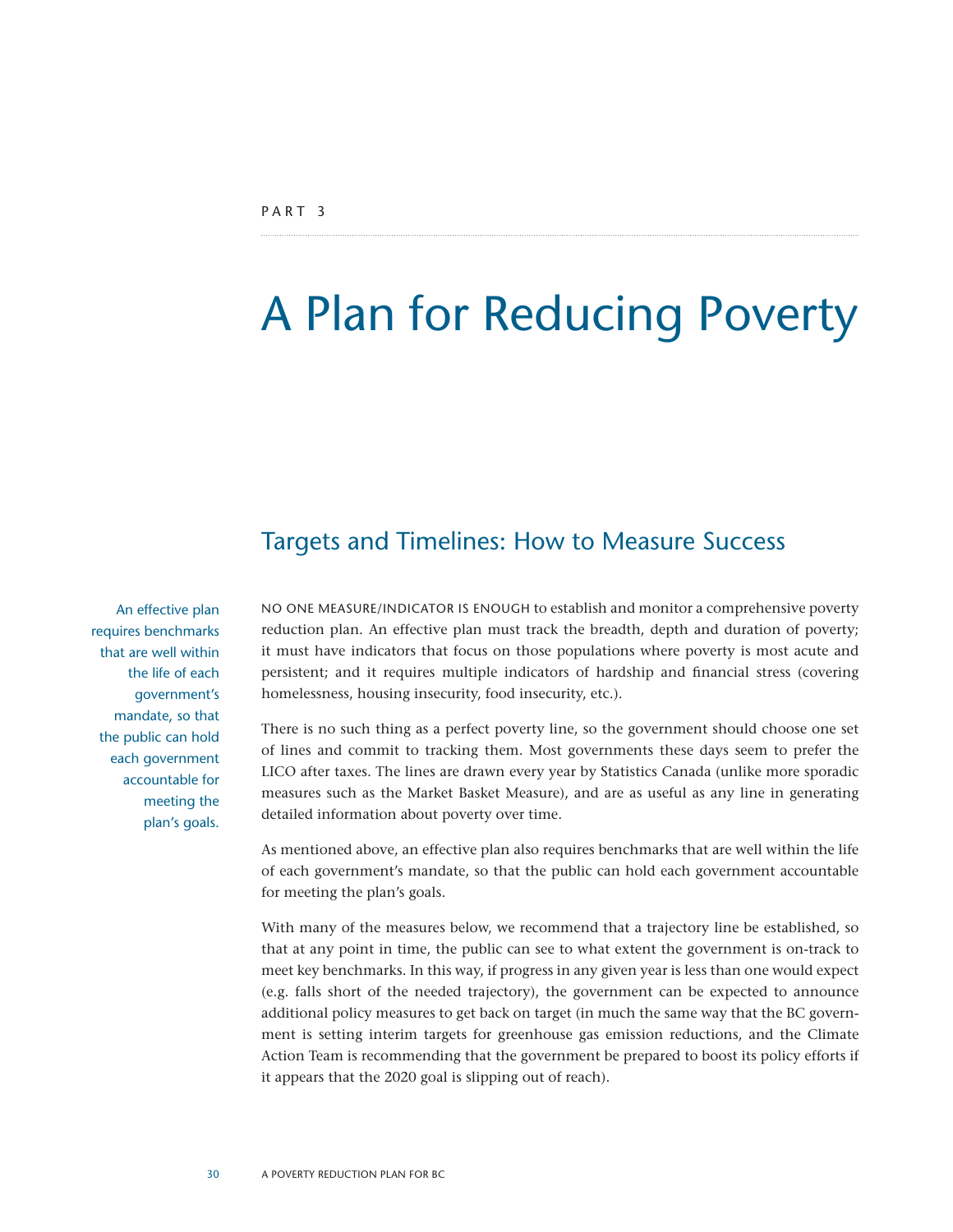Just as importantly, the government should avoid using false measures of success. Principal among such misleading measures is welfare caseload reductions. Falling caseloads is an indication of neither good nor bad news—it depends on why people are leaving income assistance, and what happens to those who leave or are denied access. As noted above, many of those who leave welfare remain poor, and objectives should remain focused on poverty reduction.

We recommend that the following indicators be included in the plan, and propose targets and timelines for the key measures.

Using Statistics Canada's low income cut-off after tax (LICO-AT), reduce BC's poverty rate from 13 per cent to 9 per cent in four years, and to 3 per cent in 10 years (meaning, effectively, a one third reduction within the mandate of the next government—or about 170,000 fewer people in poverty—and a 75 per cent reduction within a decade).

As noted, using the line in Figure 7, the public should be able to assess each year to what extent the government remains on target, and should expect the government to increase its policy efforts if it is failing to stay below the curve.

- Ensure the poverty rate (using the LICO-AT) for children, lone-mother households, single senior women, Aboriginal people, people with disabilities, and recent immigrants likewise declines by 30 per cent in four years, and by 75 per cent in 10 years, in recognition that poverty is concentrated in these populations.
- Within two years, ensure there are no British Columbians living 50 per cent or more below the LICO-AT.
- Eliminate street homelessness in five years.
- Reduce the share of British Columbians facing "core housing need" (and paying more than 50 per cent of their income on housing) by half by 2015.



We recommend that a trajectory line be established, so that at any point in time, the public can see to what extent the government is on-track to meet key benchmarks. In this way, if progress in any given year is less than one would expect (e.g. falls short of the needed trajectory), the government can be expected to announce additional policy measures to get back on target.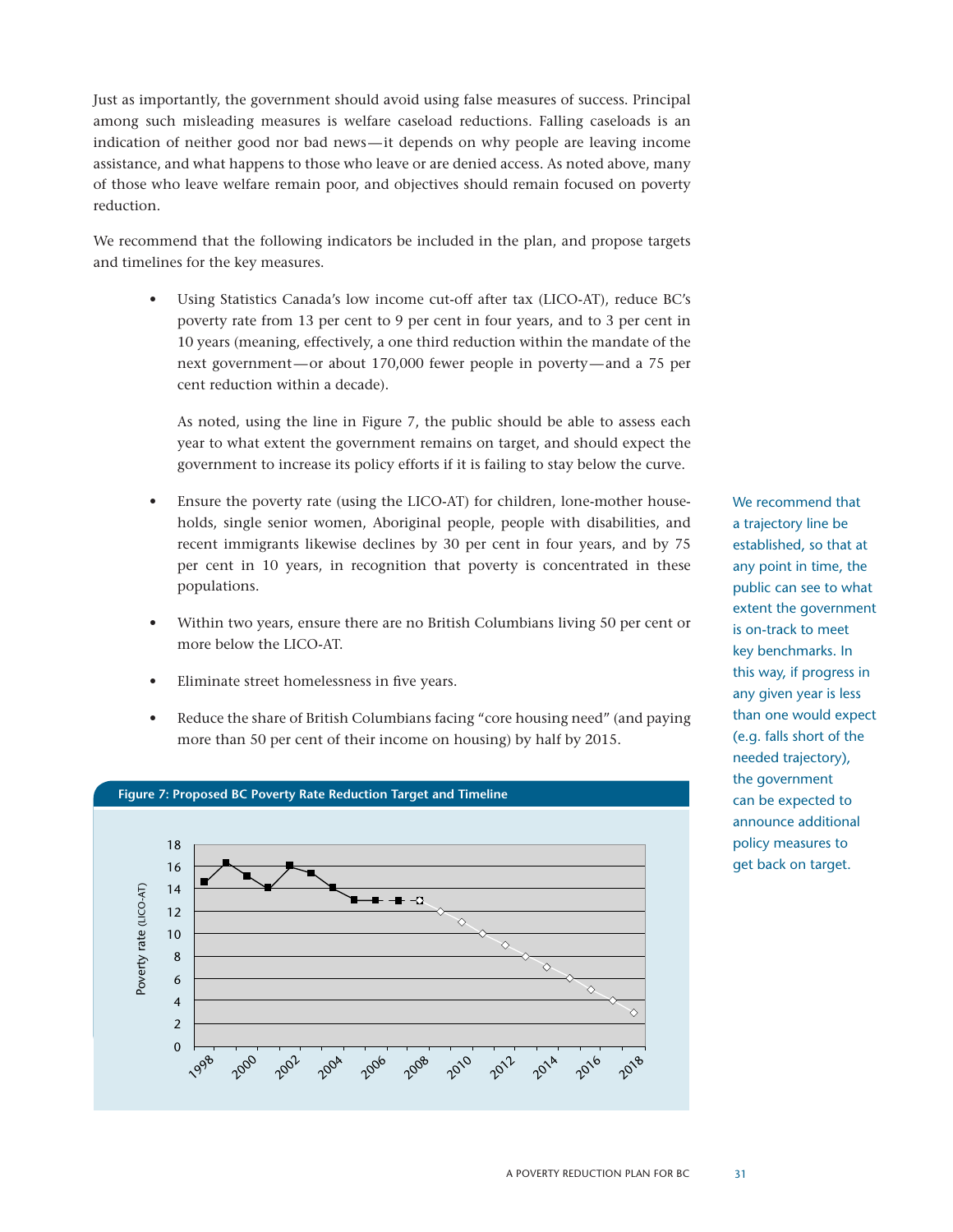- Improve food security for low-income individuals and families:
	- » Reduce the number of British Columbians who report both hunger and food insecurity by half within two years (based on the Canadian Community Health Survey).
	- » Reduce food bank use from 1.8 per cent to 0.5 per cent within five years, and set a date for the elimination of food banks in BC.
- Reduce the share of low-wage workers. The BC median wage was \$19 per hour in 2007. Therefore, two thirds of the median (a common measure of low-wage work) was \$12.67. BC should seek to reduce the share of workers earning less than two thirds of the median wage every year.
- Reduce the waiting list for BC Housing to less than 10,000 within four years, and to less than 5,000 within eight years. (This must not be accomplished by reducing the number of people who are eligible or by elevating qualification barriers).

## Accountability Mechanisms: Holding Government to These Targets

It is not enough merely to establish targets and timelines. The public can have confidence in these targets and timelines only if there are mechanisms to ensure the government is accountable for compliance with its commitments. We recommend a variety of potential accountability structures/instruments in three realms: legislative, civil society, and judicial or quasi-judicial.

#### Legislative Mechanisms

- • As noted, the poverty and homelessness reduction targets and timelines should be legislated, so that governments are statutorily bound to meet them.
- The lead minister responsible for the plan should be required, by legislation, to table an annual progress report (and all supporting internal benchmarking reports) in the legislative assembly, so that progress on the plan is transparent to the public year-in and year-out, and members of the legislative assembly can monitor progress and seek elaboration on government performance as required.
- A standing committee of the legislature (either new or existing) should have responsibility for monitoring the plan and helping to guide its evolution. Such a committee must have a regular schedule of meetings focusing on the plan and public consultations with relevant stakeholder groups from civil society. Reports or recommendations from such a committee must be tabled in the legislative assembly.

It is not enough merely to establish targets and timelines. The public can have confidence in these targets and timelines only if there are mechanisms to ensure the government is accountable for compliance with its commitments.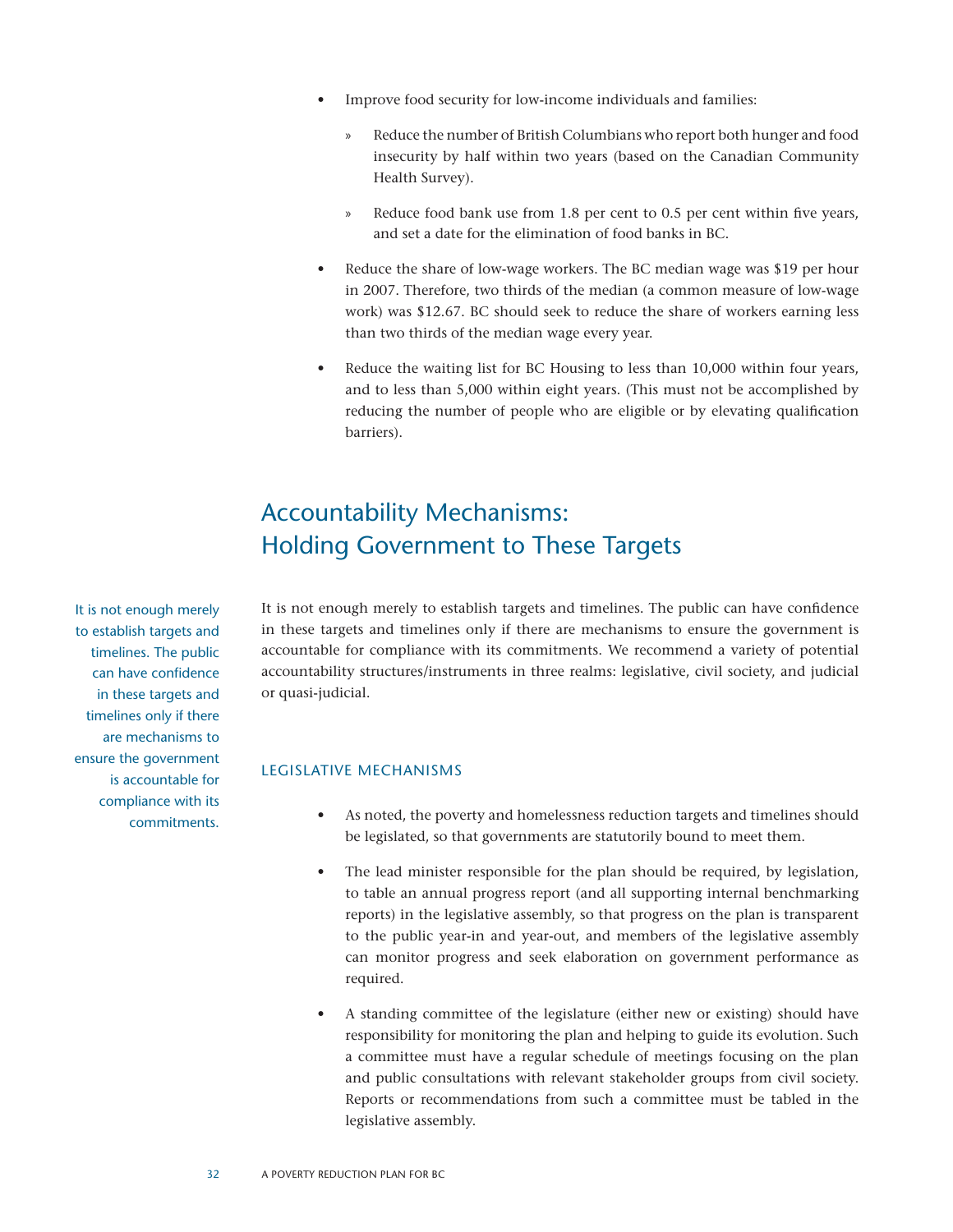#### Civil Society Mechanisms

- The plan should have a public advisory body, appointed and funded by the government (ideally with all-party approval), made up of a broad cross-section of civil society groups, and including people living in low income.
- The provincial government could establish and adequately fund an independent research office (modeled on the federal government's National Council of Welfare) that would produce and make public independent annual progress reports, benchmark assessments, studies and research on socio-economic inequality, and monitor the government's success in meeting the plan's objectives.

#### Judicial and Quasi-judicial Mechanisms

- • Introduce language into the BC Human Rights Code ensuring non-discrimination based on socio-economic status. Additionally, introduce provisions into the Code (or a new statute) requiring that the government do, and make public, socio-economic impact assessments for new policy or legislation (variants of such statutory requirements exist in Quebec and Northern Ireland). Such an approach would have the effect of mainstreaming the poverty plan at ministry and departmental/administrative levels.
- Enshrine the right to housing, the right to an adequate standard of living, and other socio-economic rights into the BC Human Rights Code.

## Policy Measures That Should be Included in a Comprehensive Plan

Meeting the above targets and timelines will require a wide range of policy tools and reforms, the cooperation of all levels of government, and collaboration between the public and private sectors (ensuring that both the labour market and government programs do their share of the "heavy lifting," and that efforts by one sector are not undermined by another). Policies are needed to: i) boost the incomes of those without employment; ii) boost the incomes and working conditions of those in the low-wage workforce; and iii) enhance the public services and supports that are important to the economic security of all low-income people.

Low-income people need more than just money; they need improvements and additions to the public services and social goods upon which all low and middle-income people rely. When governments provide more services collectively this takes pressure off low-income individuals, families, and communities, as well as employers, making it easier to make ends meet.

In what follows, we outline a strategy for combating poverty in BC, focused around seven primary objectives. These seven areas for provincial government action should be the foundation of a strong, effective poverty reduction strategy that targets both the *depth* and *breadth* of poverty in BC. For most of these overall objectives, we have identified priority initiatives for immediate action that, if implemented, would result in a direct and significant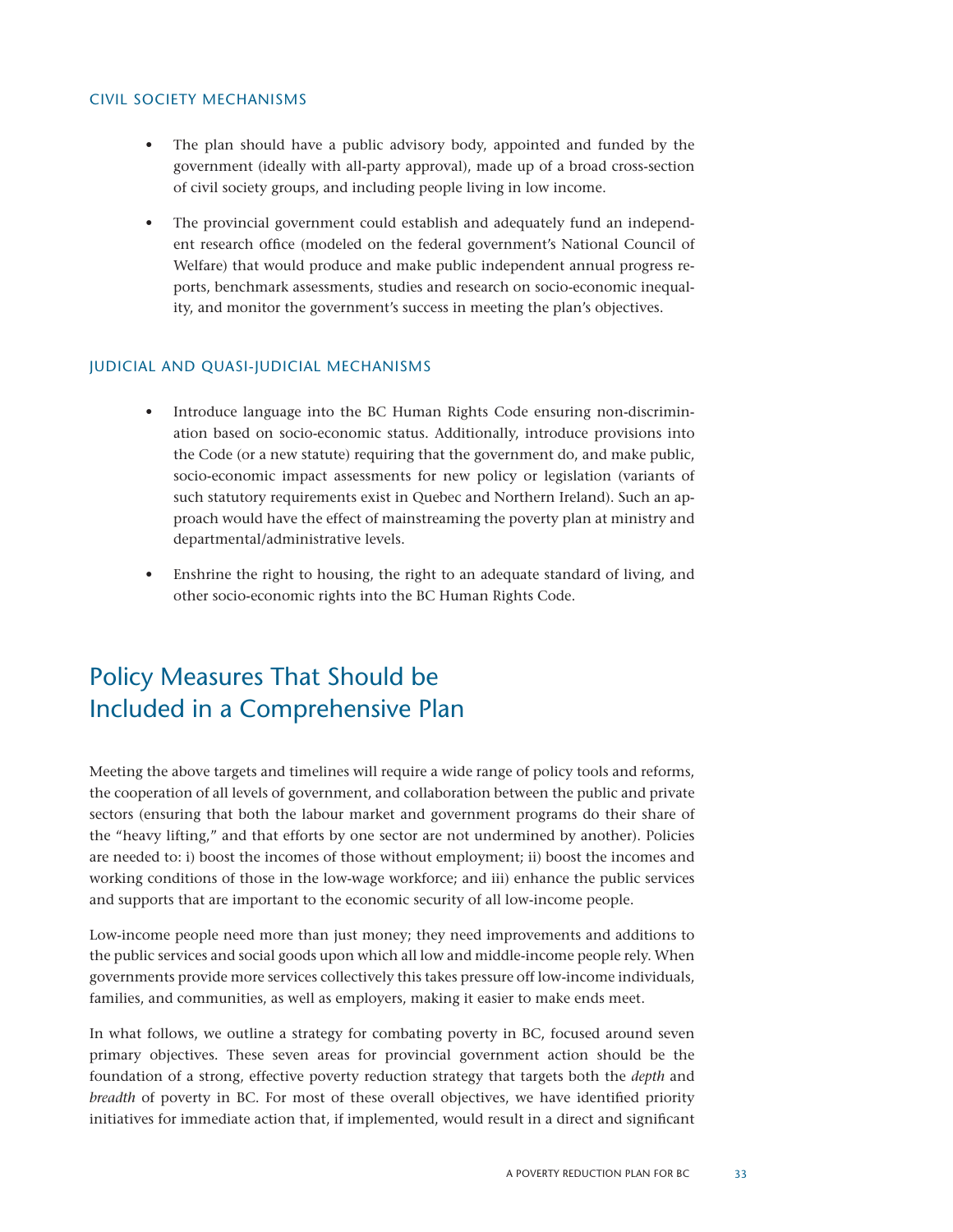improvement in the lives of low-income individuals and families struggling to make ends meet. Subsequently, we list numerous policy recommendations (drawn mainly from the work of the Economic Security Project) for each of the seven objectives, the staging/prioritization of which should be the subject of public consultation, particularly with those groups most affected by these policy areas.

Where we have been able to estimate cost, we note it. Unless otherwise stated, these figures come from our own calculations based on provincial government budget estimates. Importantly, many policy recommendations do not have a direct cost to the government, or the cost is inconsequential (these recommendations are noted with an asterisk\*), and these can easily be done quickly—most notably, increasing the minimum wage.

The seven overarching objectives and priority actions are as follows:

#### 1. Provide adequate and accessible income support for the non-employed

The current income assistance system in BC is fundamentally broken. People in desperate need are being denied assistance, and if lucky enough to navigate all the structural and administrative barriers to welfare, they are subjected to a life of "survival," struggling to meet the most basic needs.

The current income assistance system in BC is fundamentally broken. People in desperate need are being denied assistance, and if lucky enough to navigate all the structural and administrative barriers to welfare and have their application accepted, they are subjected to a life of "survival," struggling to meet the most basic needs of shelter and food.

#### Priority Actions:

- Immediately increase income assistance and disability benefit rates by 50 per cent and index them to inflation (approximate cost: \$500 million).
- Ensure income support is accessible to those in need by removing the arbitrary barriers that discourage, delay and deny applicants (approximate cost: \$200 million $100$ ).

#### 2. Improve the earnings and working conditions of those in the low-wage workforce

Earnings are by far the most important source of income for Canadians under 65, so it makes sense to address workplace issues as a major feature of any poverty reduction strategy. Earnings must be high enough to enable people to make ends meet. Governments must acknowledge this. There is no point stressing the value of paid work if the minimum wage is far too low to earn a non-poverty income, if there are far too many low-wage jobs, or if the needs of families are not addressed by "living wage" arrangements.

#### PRIORITY ACTIONS:

- Immediately increase the minimum wage to \$10.60/hour (and eliminate the \$6/hour training wage), and index the wage to inflation (\*no significant cost to government).
- Restore the number of employment standards officers, increase pro-active enforcement of the Employment Standards Act, and eliminate the "self-help" kit, so that workers can more readily report workplace violations and access the earnings to which they are entitled (approximate cost:  $$2$  million<sup>101</sup>).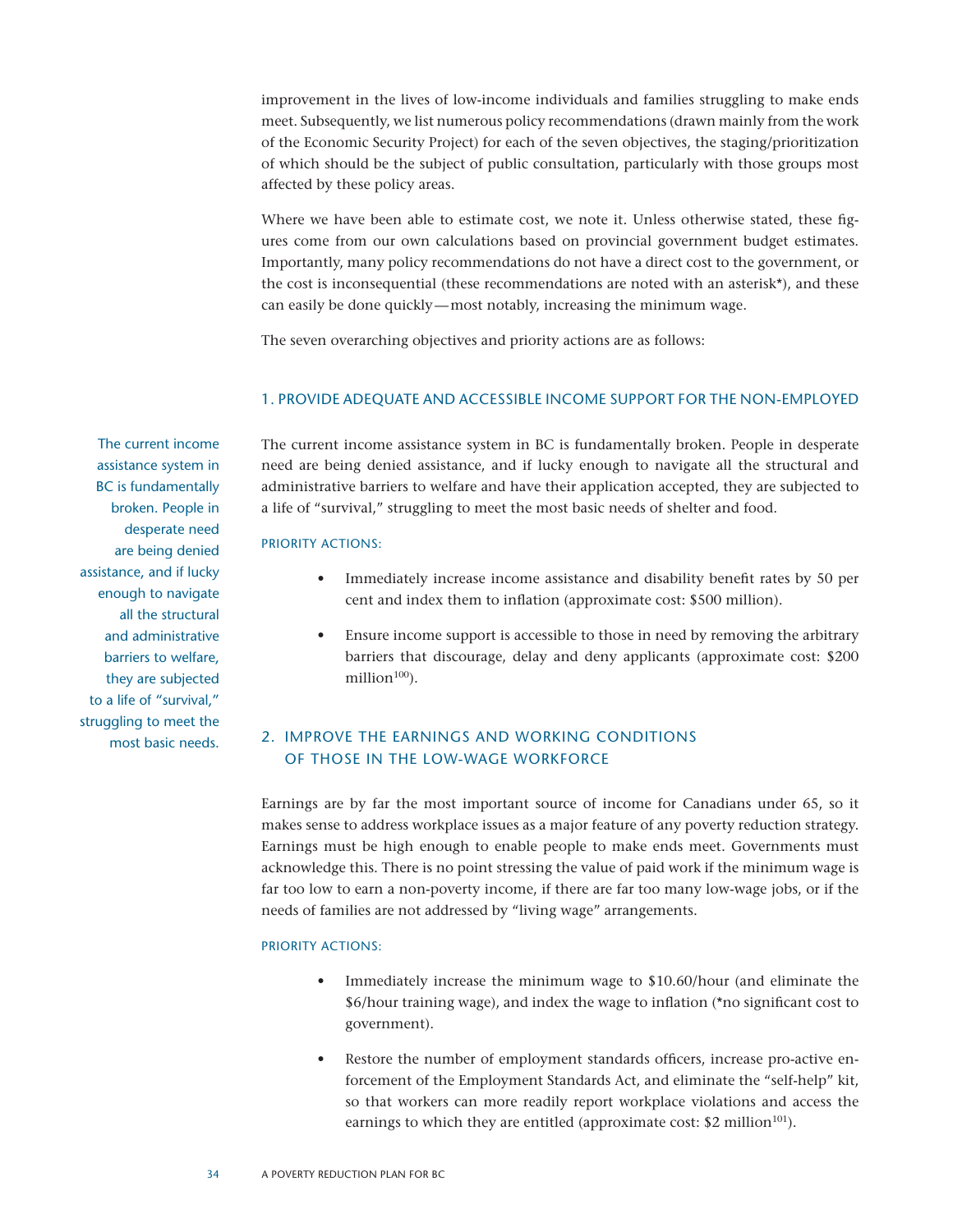#### 3. Address the needs of those most likely to be living in poverty

Almost all jurisdictions that have established anti-poverty initiatives recognize the importance of focusing efforts on those groups with consistently high poverty rates, such as Aboriginal people, people with disabilities (including mental illness), recent immigrants and refugees, single mothers, and single senior women. As well as implementing measures that address the specific structural barriers faced by each group, a more comprehensive approach is to incorporate a "marginalization lens" through which to evaluate all initiatives for their impact and effectiveness in addressing the poverty issues of these disadvantaged groups.<sup>103</sup>

#### 4. Implement initiatives to address homelessness and the lack of affordable housing

BC has the worst record of housing affordability in Canada and ever-increasing numbers of homeless people. Market housing development is far outstripping the building of social housing (three to one in the Downtown Eastside of Vancouver), and the demand for publicly-subsidized housing is growing. Renters bear the brunt of the housing crunch—renters are currently facing large-scale evictions and increasingly high rental prices, with little protection from the government.

#### **The Living Wage**

The CCPA, First Call: BC Child and Youth Advocacy Coalition, and the Community Social Planning Council of Greater Victoria recently produced a report calculating a living family wage for Metro Vancouver and Greater Victoria.<sup>102</sup> The 2008 living wage in Vancouver is \$16.74 an hour, and \$16.39 in Victoria. A "living wage" is one of the most powerful tools available to address poverty. For those employers committed to ending child poverty, this is truly where real improvements can be made.

A living wage is not the same as the minimum wage, which is the legal statutory minimum all employers must pay. The living wage calls on public and private sector employers to voluntarily meet a higher test, for both their direct staff and their main contractors. It reflects what a family needs to bring home, based on the actual costs of living and raising children in a specific community. It would allow families to escape poverty and severe financial stress, participate fully in their communities, and ensure healthy child development.

The Vancouver/Victoria calculation includes basic expenses (such as housing, food, clothing, child care and transportation) for a family of four with two wage-earners and two young children, and also incorporates government taxes, credits, and subsidies. It assumes both parents are working full time. (Importantly, the living wage calculation is also enough for a single parent with one child, although a single parent with two children would have a much tougher time.) The living wage is a conservative calculation, without the extras many of us take for granted. For example, it does not include money for debt payments, or for retirement or post-secondary savings (RRSPs or RESPs), and the amounts for recreation and emergencies are very modest.

BC has the worst record of housing affordability in Canada and ever-increasing numbers of homeless people. Market housing development is far outstripping the building of social housing (three to one in the Downtown Eastside of Vancouver), and the demand for publicly-subsidized housing is growing.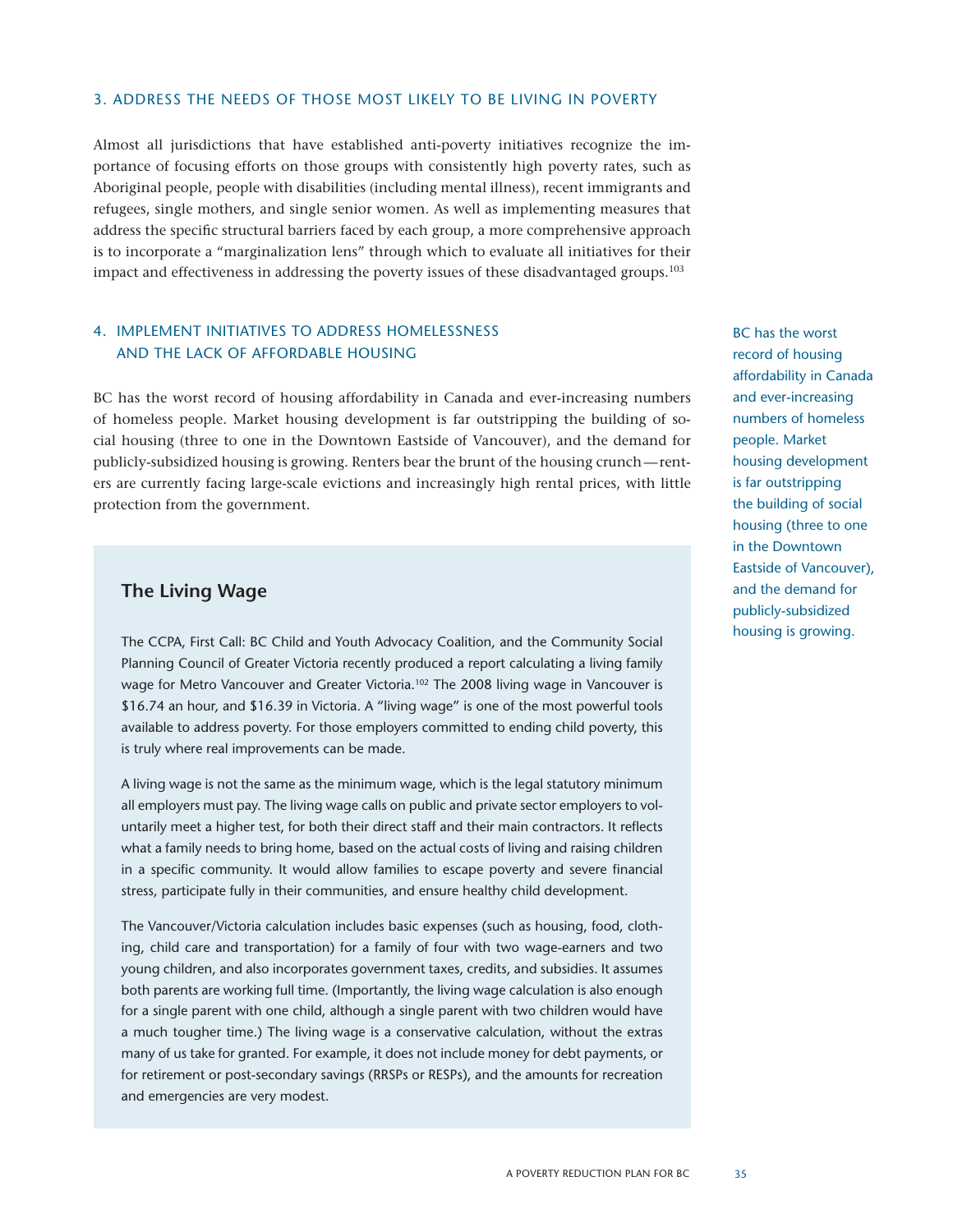#### PRIORITY ACTION:

- Immediately start building over 2,000 *new* units of social housing per year, not counting conversions, rental subsidies, or shelter spaces (approximate cost: \$400 million per year in capital expenditures).
- Increase the number of supported housing units for people with mental health and/or addiction issues.

#### 5. Provide universal publicly-funded child care

A comprehensive early learning and child care program, including provisions for special needs children and pay increases for child care workers (most of whom earn less than the living wage), is a high priority for the province. The Vancouver/Victoria living wage calculation<sup>104</sup> showed that child care fees represent the second-largest expense for the young family modeled in the calculation (after housing). Providing this service publicly would remove a huge financial burden from thousands of low-income households.

#### PRIORITY ACTION:

Within one year, develop a comprehensive plan and timeframe for the implementation of a high-quality, universal, publicly-funded early learning and child care program. Initial phase-in should start immediately. (Fully implemented, the net operating cost is approximately \$1.2 billion per year, but full implementation would take a number of years.)

#### 6. Provide support for training and education

The linkages between expanding education and reducing poverty are self-evident. Meaningful, long-term training and education must be offered and supported, so that low-income women and men can access stable, well-paying jobs.

#### Priority Actions:

- • Immediately increase the availability of post-secondary grants for low-income students (cost would depend on the size of the program, but not significant).
- Rescind the rule that does not permit income assistance recipients to retain benefits while attending a post-secondary institution (\*cost is inconsequential).

#### 7. Promote the Health of all British Columbians

Poverty is an underlying social determinant of ill health, so all of the above objectives will have a direct impact on improving the health of low-income people. That said, government provision of essential health services and community health care—home care, home support, assisted living, long-term care, and community mental health services –– should

A comprehensive early learning and child care program, including provisions for special needs children and pay increases for child care workers (most of whom earn less than the living wage), is a high priority for the province.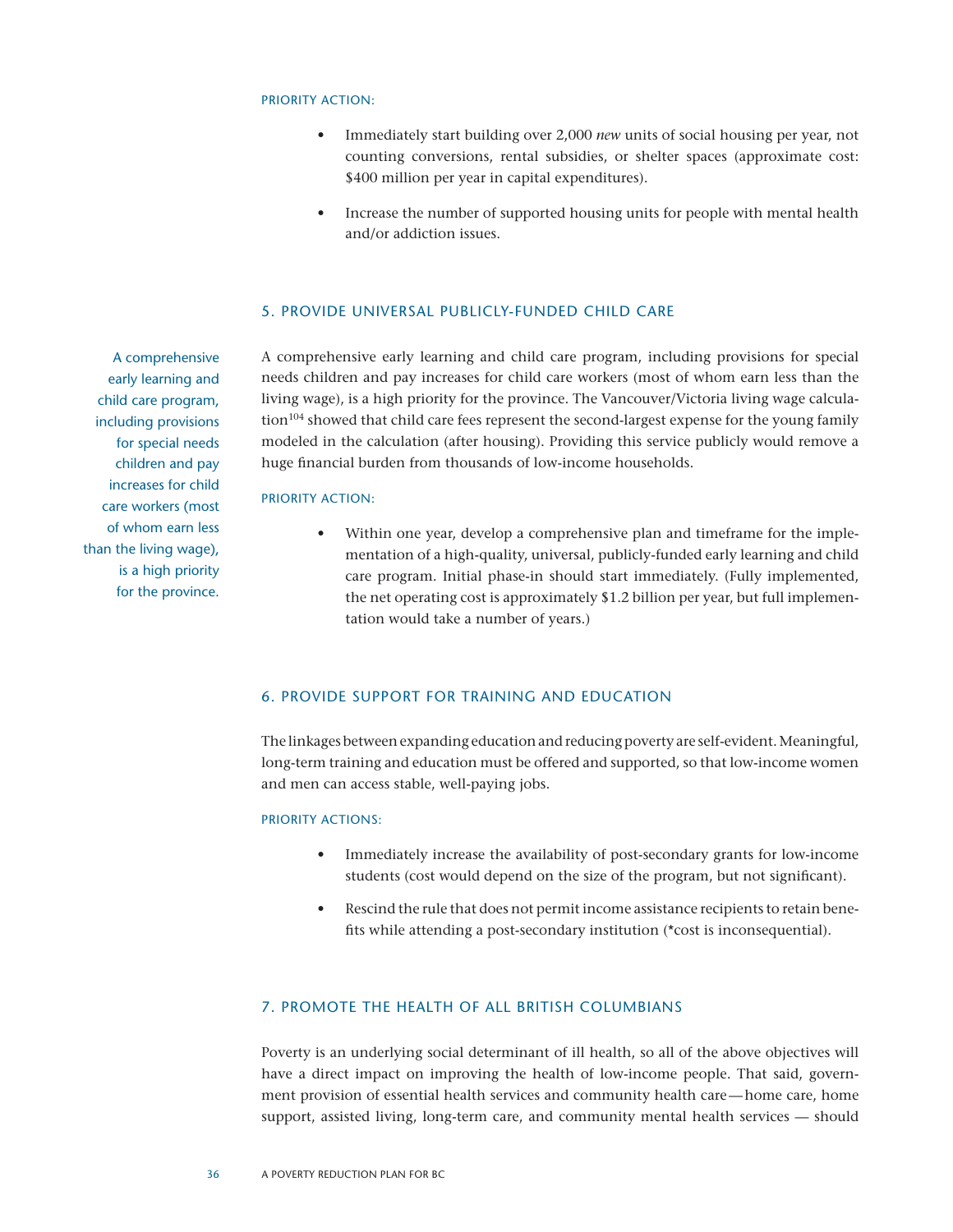#### **The Role of the Federal Government**

The province and the labour market cannot do this alone. While this report deals specifically with the leadership role of the BC government, and most of the policy recommendations pertain to the provincial domain, the province cannot meet all its poverty reduction goals without help from the federal government. Moreover, there are some specific areas where action is needed that fall within federal jurisdiction. In particular:

- • Significantly reducing child poverty requires federal government action on a number of fronts. First, the government must increase the Canada Child Tax Benefit / National Child Benefit Supplement. Campaign 2000, the national umbrella group focused on ending child poverty, has called for the CCTB/NCBS to be increased from the current maximum of \$3,271 per child to \$5,194 per child per year. Second, the federal government must increase the income threshold at which the CCTB begins to be reduced. Finally, the federal government must require that provinces not claw back any part of the CCTB from provincial social assistance benefits (as currently occurs in BC).
- Ideally, the federal government should implement a national housing strategy, which would see it fully partner with the provinces in building new affordable housing units (but in the absence of this, the province must act on its own).
- • Low-income individuals and families would benefit if the federal GST credit was increased, and the income threshold at which the credit is reduced was increased (as the GST credit acts as a targeted benefit that goes to all low-income people, regardless of their source of income or whether they pay income taxes).
- The federal government should adopt a national child care plan, and partner with the provinces in funding and building a fully publicly-funded, adequate, and universal program.
- • Employment Insurance comes under federal jurisdiction and, like social assistance, it has become much more difficult to qualify in recent years (currently, a minority of unemployed workers quality for EI benefits). As we head into a recession, now is the time to ease the rules governing EI eligibility, increase EI benefit rates (currently they average \$335 per week), and extend the duration of EI coverage (which currently averages just 32 weeks). Women's access to maternity and parental benefits must be similarly improved, both in terms of qualification and benefit level.
- • The income security needs of seniors are primarily a federal responsibility, as Old Age Security and the Guaranteed Income Supplement for low-income seniors are direct federal transfers to seniors. These programs have, historically, played an important role in reducing poverty among seniors, such that the poverty rate for seniors is lower than for others. This has been one of Canada's most significant social policy success stories, but the task is not complete, particularly for unattached senior women. Increasing the GIS is a priority.
- There is a clear federal responsibility in addressing poverty among Aboriginal people, recent immigrants and refugees, and people with disabilities. These populations, where poverty is most acute, are too often caught in a jurisdictional tug-of-war between the federal and provincial governments. The federal government is responsible for and funds many Aboriginal and on-reserve programs, it sets immigration/refugee levels and should help fund more settlement services, and people with disabilities are affected by federal employment programs and Canada Pension Plan policies.

There is a clear federal responsibility in addressing poverty among Aboriginal people, recent immigrants and refugees, and people with disabilities. These populations, where poverty is most acute, are too often caught in a jurisdictional tugof-war between the federal and provincial governments.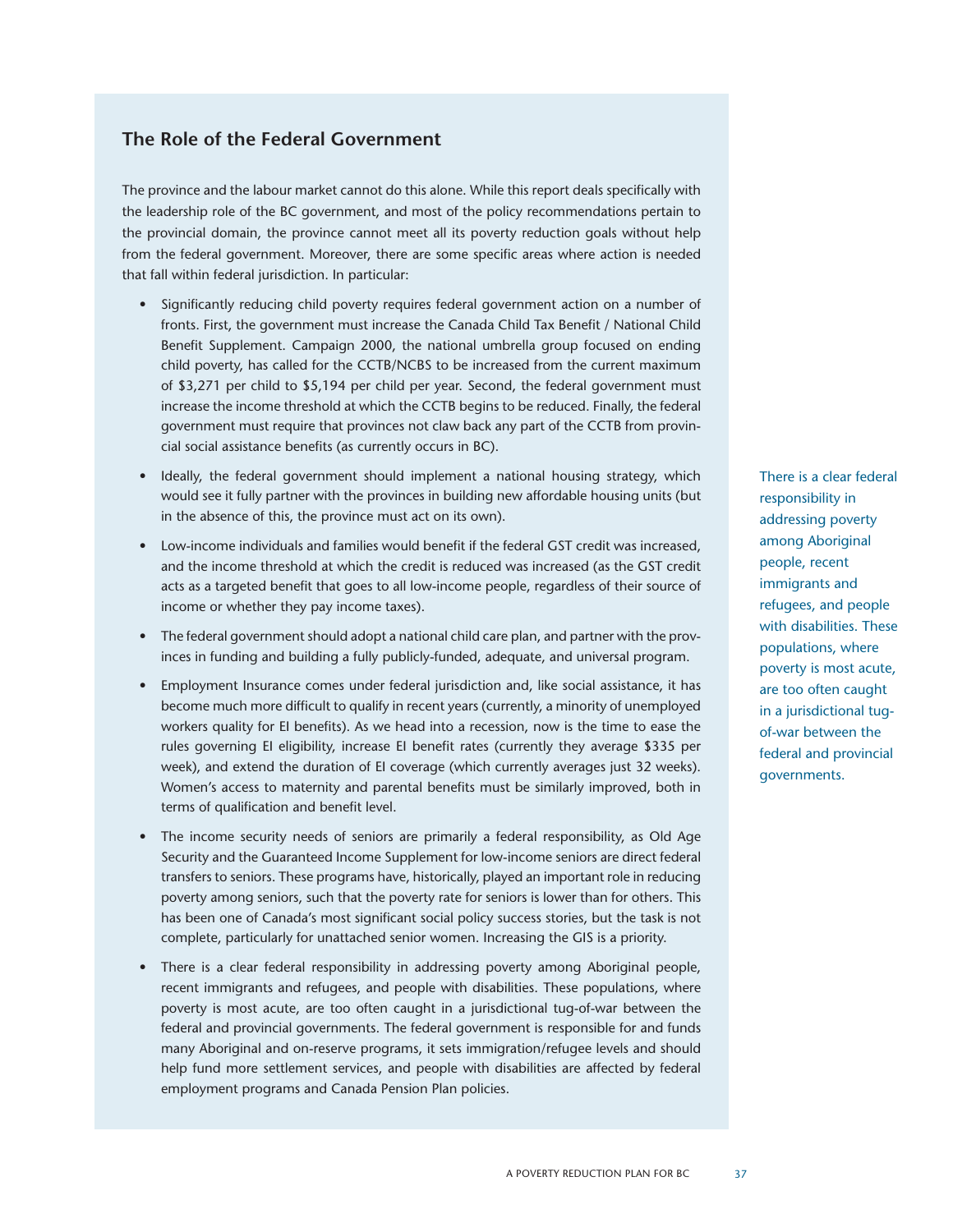be enhanced and expanded. These services are particularly important to lower-income seniors (mainly women) and to people with physical and mental disabilities, and the people who provide these services are primarily low-wage women (a majority of whom are recent immigrants).

#### PRIORITY ACTION:

Expand home support and residential care services, and increase the number of residential care beds (approximate cost: \$100–200 million in annual operating costs, plus capital costs for residential care beds, but with future savings to the acute care system).

These seven objectives must be addressed in a comprehensive manner. A poverty reduction strategy is necessarily complex, because the needs of poor people differ and the causes of poverty are multifaceted. There is no one policy that alone will work wonders such that other policies can be ignored.

#### **It Takes a Whole Community**

The task of truly eliminating poverty and homelessness requires the efforts of all sectors of society: governments, the private for-profit sector, the non-profit sector, community organizations, and others. People in poverty need higher earnings, improved public income support and public services, and enhanced community supports (whether it is access to child care, after-school and summer programs, adult education, immigrant settlement services, or other programs that foster social inclusion). Municipal governments have a role to play in providing public recreation programs and services in all neighbourhoods and ensuring that fees are not a barrier for low-income individuals and families. Community members must work together to make their neighbourhoods fully inclusive.

This recognition is at the heart of the approach taken by Vibrant Communities, a model developed in Ontario, which now has chapters in Victoria, Surrey and Abbotsford. The Vibrant Communities website—www.vibrantcommunities.ca—offers documentation on the model, and links to a wide array of tools related to poverty reduction, collaborative organizing, and community initiatives.

The Vibrant Communities model emphasizes partnerships at the community level, identifying and mobilizing community assets and putting them to use in poverty reduction, and initiatives aimed at improving the quality of life for everyone. It is an approach to poverty reduction that allows communities to learn from and help each other, by linking communities across Canada, from British Columbia to Newfoundland, in a collective effort to test the most effective ways to reduce poverty at the grassroots level.

Importantly, the model also emphasizes that people who have experienced poverty first hand must be central to the work of Vibrant Community initiatives.

Does it work? At the outset in 2002, Vibrant Communities aimed to reduce poverty for at least 5,000 households in Canada. As of December 2006, Vibrant Communities Trail Builders (six of the 15 Vibrant Communities) had reduced poverty for over 32,000 Canadians.

The task of truly eliminating poverty and homelessness requires the efforts of all sectors of society: governments, the private for-profit sector, the non-profit sector, community organizations, and others.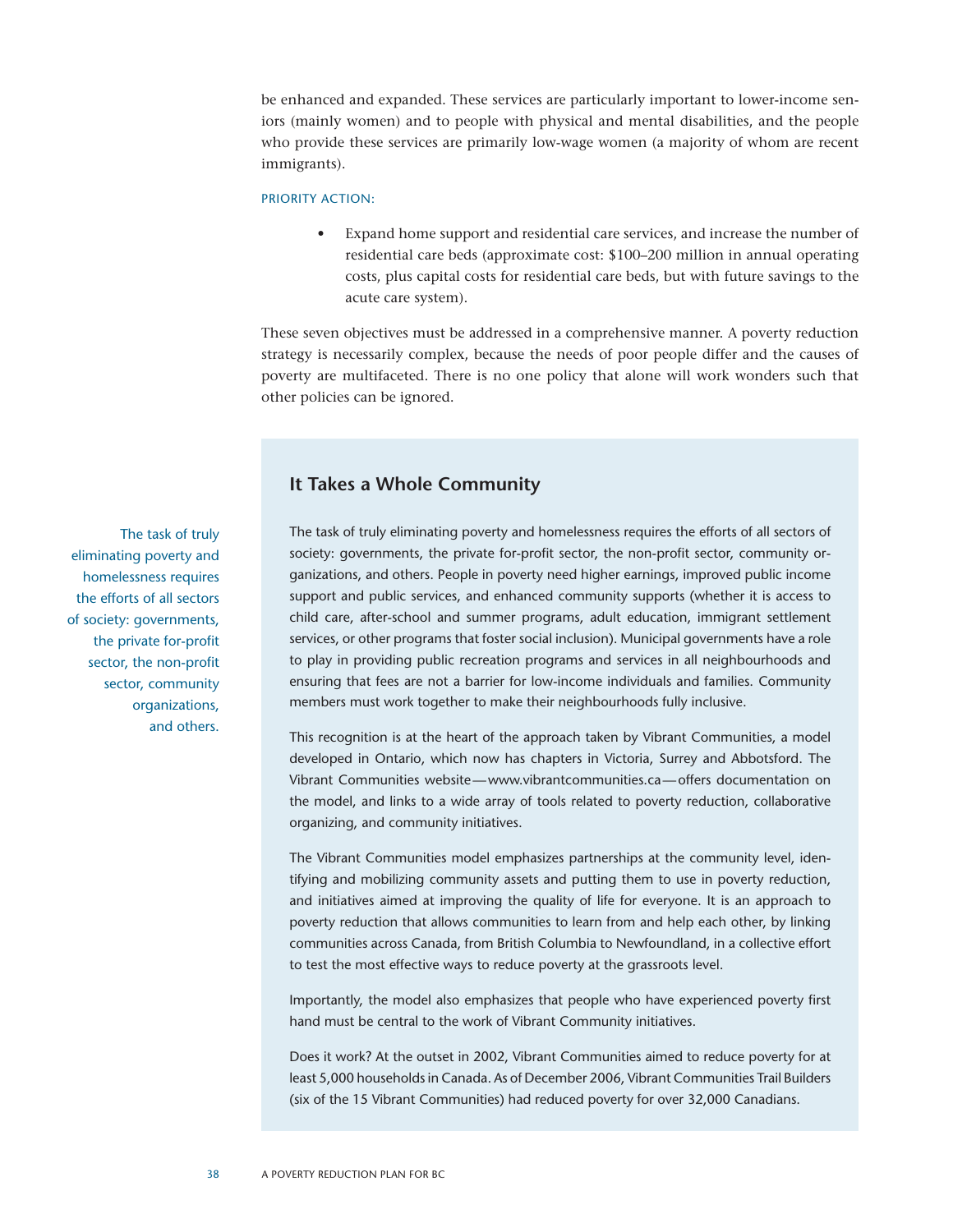The following section gives more detail on the priority actions, and outlines further policy recommendations directed to the BC government within the seven policy areas. Some of these measures are vital to alleviating current poverty, while others speak to the programs and supports needed to prevent people falling into poverty.

## Objective 1: Provide Adequate and Accessible Income Support for the Non-Employed

#### Income assistance benefit rates must be increased immediately *and* indexed

In its 2007 budget, after many years of benefit rates being either frozen or cut, the provincial government announced a modest increase to income assistance rates. In real dollars, however, these increases have effectively brought after-inflation benefit rates only to where they were in the mid-to-late 1990s. These increases are not enough. People on welfare have the right to live with dignity, without having to resort to charities or to other desperate measures such as survival sex or crime, or remaining in or entering abusive relationships.

Both regular and disability benefit rates need to be immediately increased by 50 per cent (at a cost of approximately \$500 million), and then indexed to increases in the cost of living (such as the CPI). Newfoundland and Labrador has increased welfare rates as part of its poverty reduction strategy and now has the highest benefits in the country. In 2007 Newfoundland also became the first province in Canada to index welfare rates to inflation.

Higher welfare rates would allow parents to provide more adequately for their children and therefore reduce stress on families. As child welfare concerns are most often a result of families living in poverty, this would decrease the need for interventions from the Ministry of Children and Family Development.

Ultimately, social assistance benefit rates must be tied to a realistic and reasonable estimate of the actual basic cost of living. Market-basket measures developed by the Social Planning and Research Council of BC and by Human Resources and Social Development Canada both suggest that welfare rates would need to be about double the current level to meet minimum living costs.105 The immediate 50 per cent increase should be part of a staged schedule for reaching either the SPARC or MBM level.

#### the process of applying for welfare must be redesigned to help people in need

Some of those who are discouraged, delayed and denied may well land on their feet and find paid employment (historically, most of those seeking assistance needed support only for a few months). But ESP research indicates that many of those diverted from welfare experience great hardship, including homelessness, and some end up living on virtually no income. Among the changes needed:

THE TWO-YEAR INDEPENDENCE TEST AND THREE-WEEK WAIT MUST BE DISCONTINUED. These rules have resulted in undue hardship and homelessness. The ministry's current attempts to make these rules workable (by increasing the use of Emergency Needs People on welfare have the right to live with dignity, without having to resort to charities or to other desperate measures such as survival sex or crime, or remaining in or entering abusive relationships.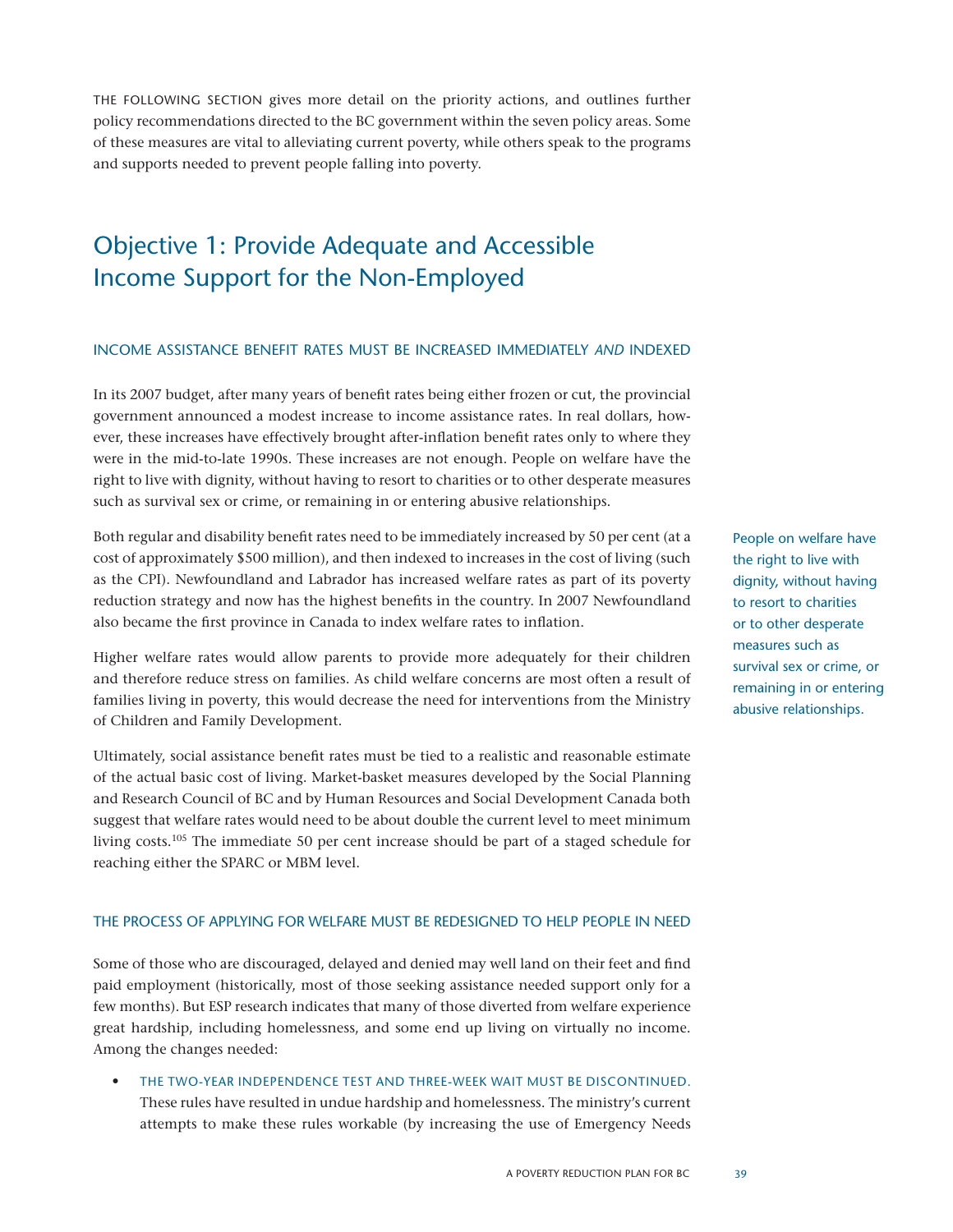Assessments and funding outreach programs aimed at getting homeless people onto assistance) merely highlight the fact that the rules are fundamentally inappropriate and unjust for the vast majority of people in need of assistance.

- THE USE OF TECHNOLOGY IN THE APPLICATION PROCESS MUST BE CONVERTED TO A SERvice delivery *option*, rather than a requirement. The increasing use of technologies such as the 1-800 number and on-line orientation has played a role in preventing legitimate claims from being fulfilled.
- THE ENTIRE APPLICATION PROCESS FOR INCOME ASSISTANCE SHOULD BE THE SUBJECT of an independent public review. This review must examine whether legitimate claims are being denied, and whether the process is assisting rather than discouraging individuals in need. Most significantly, a review must follow up on what happens to individuals who are diverted from applying for assistance. A clear option is for the Office of the Auditor General to assess the effectiveness and appropriateness of the ministry's eligibility process.

In all, these measures aimed at improving access to income assistance would lead to a modest increase in the welfare caseload, which we estimate would cost about \$200 million per year.

#### The government must make a commitment to categorize welfare clients appropriately, and in a timely manner\*

\*As noted on page 34, recommendations with an asterisk do not have a direct cost to the government, or the cost is inconsequential Welfare recipients are often held in the Expected to Work category for years and required to jump through employment hoops that are fundamentally inappropriate. Those who face barriers to employment must have this status recognized quickly, and once re-categorized, should have their benefits back-dated at the higher level to the date the ministry received their application for PWD or PPMB status.

#### **The Role of Advocacy: Making Rights and Access to Services Real**

A common theme emerging from many ESP studies is the vital role played by advocates and advocacy organizations. Very often, access to services remains out of reach, and basic rights remain mere "paper rights," unless someone has the good fortune or the wherewithal to connect with an advocate—someone familiar with the rules and regulations governing social programs and workplace protections. And, there are never enough advocates for the numbers of people in need.

Whether the issue is accessing basic income assistance, disability benefits, community health services, social housing, employment standards protections, or child care subsidies, too often people in need encounter a *paper wall* of discouraging forms, and multiple other barriers, including the increasing use of technology. If people are to access the rights and services to which they are entitled, either the system must be simplified and/or the government must adequately fund community advocates who can help those in need navigate the system. We would like to see an expansion of and more support for welfare and mental health and disability advocates, seniors advocates, worker assistance centres, immigrant and refugee service organizations, and women's centres (which traditionally act as a hub for many of these advocacy services, particularly in smaller communities). The recent announcement that the government will open two residential tenancy offices in Downtown Vancouver is welcome, but more are needed throughout the province. The government should also restore adequate funding for poverty and family law legal aid, so that, when needed, lawyers can help low-income people appeal decisions by governments, and challenge the actions of landlords, employers, or ex-partners. Particular attention should be paid to the availability of all the above services in rural BC.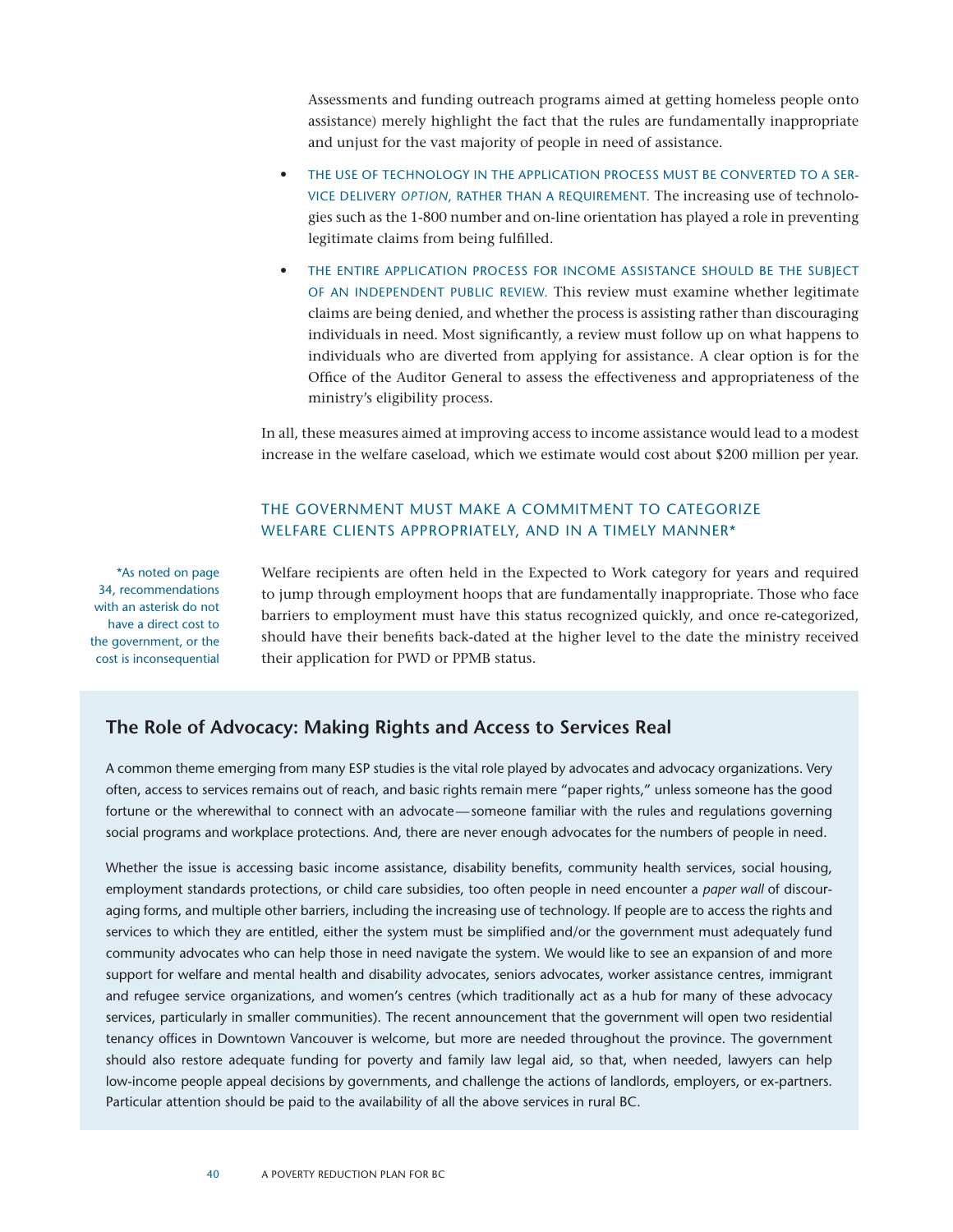#### Allow *all* people on income assistance to have earnings exemptions, and allow parents to keep \$100 from child support payments

Without an earnings exemption, every dollar earned is a dollar taken off a monthly income assistance cheque. That is a tax of 100 per cent on the earned income of welfare recipients. BC is the only province in Canada that does not allow all income assistance recipients to keep some of the money they earn. Without an earnings exemption, it can be hard for people to transition off assistance and back into the paid workforce. A flat-rate earnings exemption should be reintroduced, along with a graduated earnings clawback above the flat rate exemption. In 2002, the government eliminated the family maintenance exemption, which previously allowed those receiving child support payments to keep \$100 per month. Currently, child maintenance payments are clawed back from the first dollar. The approximate cost of these measures is \$20 million per year.<sup>106</sup>

#### The regulations and administrative practices that permit people to be cut off welfare, even temporarily, must be revisited\*

People are being unjustly cut off assistance, rather than receiving the support they actually need. People who are not imminently employable are being cut off for not complying with employment plans—a circumstance that is unreasonable and unjust. The two-year time limit rule should be eliminated. It is arbitrary and risks unacceptable harm. Decisions about cutting people off welfare, even temporarily, must be much less arbitrary, and should never be made by a single financial aid caseworker. Cut-off determinations should require an internal consultation with the ministry's regional manager (who should be accountable for every cut-off decision).

#### More meaningful education and employment supports must be provided to income assistance recipients

Countless studies have illustrated how low levels of education and literacy are key factors in remaining in poverty. While recognizing that some people will appropriately never move off income assistance, other recipients will aspire to move into paid employment. This latter group must be provided with a level of education and employment supports that can make this possible, and that truly represent a path out of poverty. The training and supports provided must be individualized and nurturing, offering one-on-one assistance to people that addresses personal barriers to employment. The rule that prevents people on social assistance from being post-secondary students must be rescinded, and recipients should be able to participate in adult basic education, literacy, English as a second language programs, and up to three years of post-secondary education or training without losing their income assistance benefits.107

#### Welfare clients should be assigned to a consistent caseworker\*

Currently, clients do not have a consistent caseworker. This makes it difficult for both the client and the caseworker to work collaboratively in developing a path out of poverty, based on the unique circumstances and needs of the income assistance recipient.

BC is the only province in Canada that does not allow all income assistance recipients to keep some of the money they earn. Without an earnings exemption, it can be hard for people to transition off assistance and back into the paid workforce.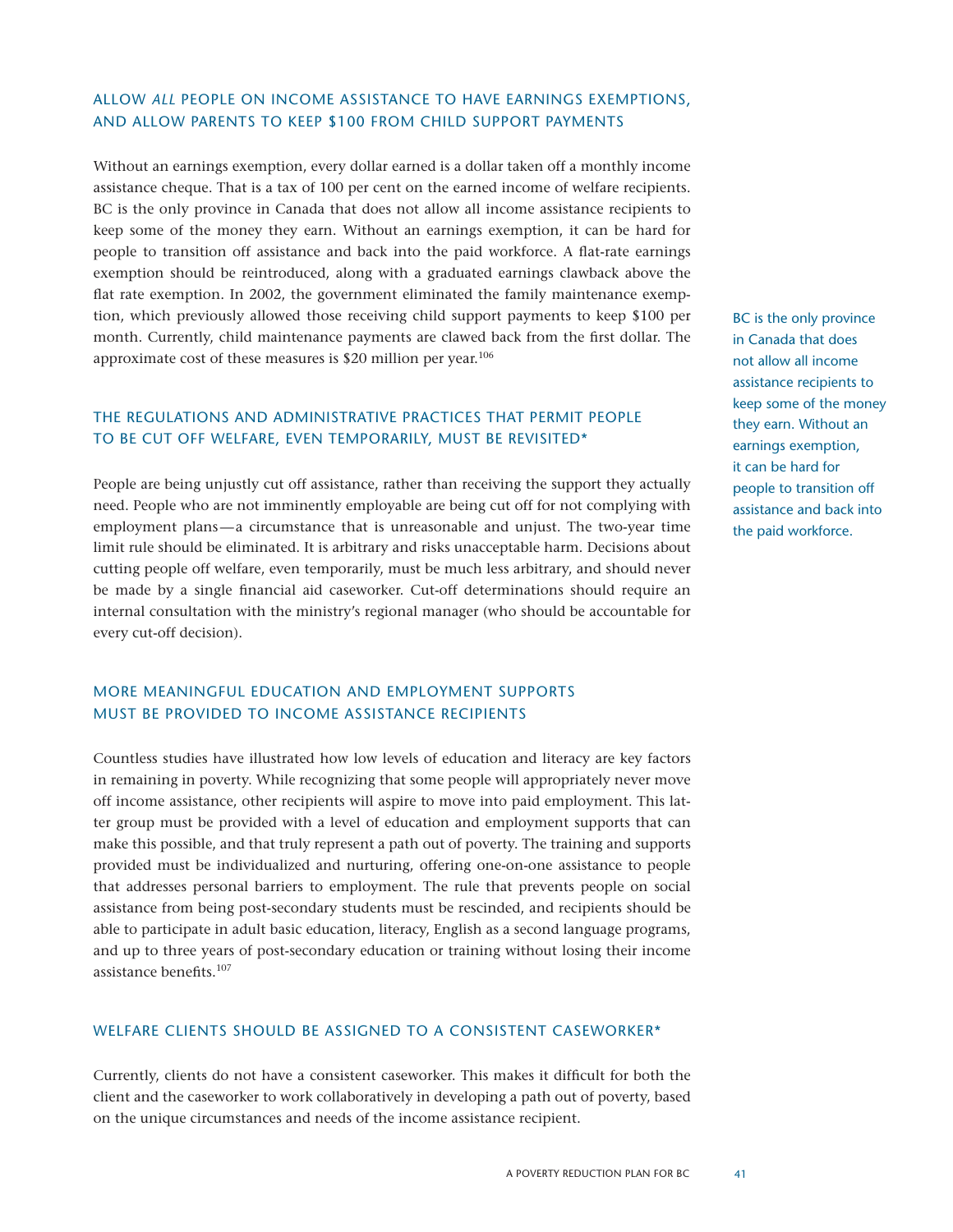## Objective 2: Improve Earnings and Working Conditions for Low-Wage Workers

About 3.2 per cent of British Columbians rely on income assistance, whereas 13 per cent of British Columbians live in poverty. Thus, most poor people fall into a category that is commonly referred to as "the working poor." Of course, many people who have only welfare as an income source also work hard, for example, as unpaid caregivers. But many poor people are poor despite working full time in the paid labour force, and a majority of poor children live in households with parents working at least the equivalent of a full-time, full-year job. Consequently, an effective poverty reduction plan also needs to address the particular problems of those who struggle in the low-wage workforce. These recommendations to the provincial government would significantly improve the economic security of BC's low-income workers by raising their employment incomes and improving their working conditions.

#### Increase the minimum wage and index it to inflation\*

Most poor people in BC fall into a category that is commonly referred to as "the working poor," and a majority of poor children live in households with parents working at least the equivalent of a full-time, full-year job in the paid labour market The minimum wage should be set such that a single person working full-time, full-year in the paid labour force has an income above Statistics Canada's low income cut-off in a major urban centre. In 2008 dollars, this would be about \$10.60/hour. Indexing minimum wages to annual increases in inflation would end the cut to minimum wages when the nominal value is frozen. It would also provide employers with increased certainty—with scheduled annual adjustments they would know what to expect and could plan for the upcoming increases in their wage bill. Employers in sectors where many of their employees earn minimum wages would all be on a level playing field. The province should also eliminate the \$6 "training" wage.

#### Adopt and support "living wage" policies

The BC government should commit to becoming a living wage employer (see *The Living Wage* on page 35)—adopting the wage for both its direct staff and main contractors—and it should require the same of health authorities, post-secondary institutions, and crown corporations. Municipal governments and school boards should also become living wage employers. That is, all public sector employees and contractors should be covered, thereby setting a new standard, and encouraging a positive ripple effect through the local low-wage labour market.

#### Employment Standards

• EXPAND COVERAGE OF THE EMPLOYMENT STANDARDS ACT (ESA)\*: All workers, including all unionized workers, independent contractors, agricultural workers, and truck drivers, should be covered by the ESA. To increase employment, job, and work security, it is necessary to ensure that the regulations around termination notice, dismissal, minimum notice about working time, parental leave, vacation pay, overtime pay, and maximum and minimum work hours apply to all workers, regardless of their contract status.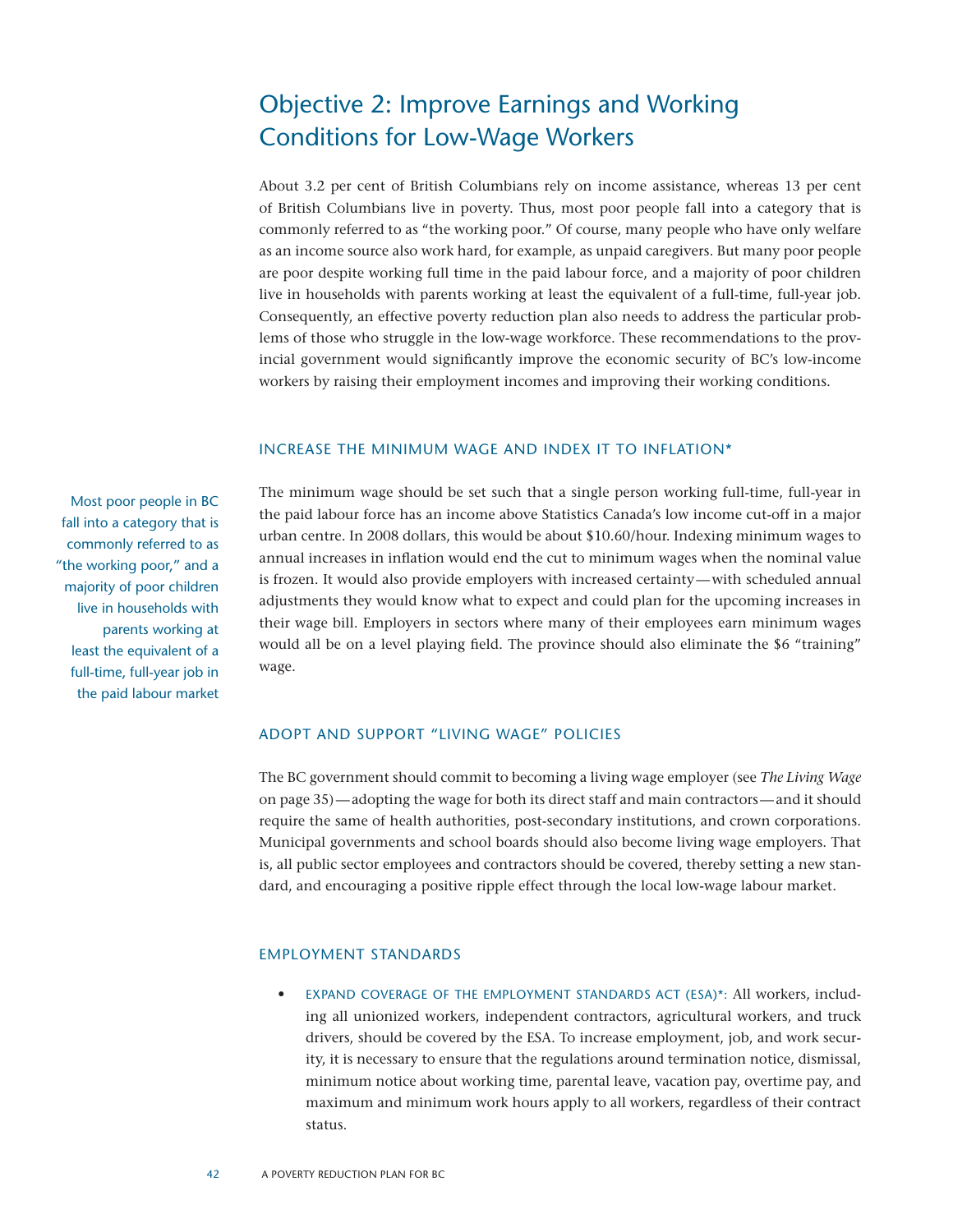#### **Ending the Fragmentation and Clawbacks of Federal and Provincial Low-Income Benefits**

Currently, many low-income benefits begin to be reduced at income thresholds that are far too low (well below a family living wage). When benefits are "stacked" they result in low-income households being hit with extremely high effective marginal tax rates such that an increase in labour market earnings results in little or no improvement to take-home income.

Stacking effects occur when different benefits have overlapping income thresholds and reduction rates. Stacking effects can be exacerbated if there is a lack of integration between labour market policies, taxation and statutory deductions, income transfer benefits, and income tested social benefits.

Take, for example, the case of a two-parent family with two children in BC (with one adult working full-time, full-year). If the employed parent was earning \$16/hour (enough for the family to reach the after-tax poverty line), the family would retain only 21 per cent of increased earnings because of a reduction in the Canada Child Tax Benefit, the entire loss of the provincial rental supplement, and a relatively modest increase in income and payroll taxes.108

As was highlighted in the recent living wage report from CCPA, First Call, and the Victoria Community Council,109 families are often kept from getting further ahead, even with a sizeable increase in earnings, because:

- The National Child Benefit Supplement is targeted to very low-income earners with children and declines as earnings increase beyond a very low threshold. The maximum current benefit goes to families with net incomes no greater than \$20,883.
- Many low-income families do not qualify for the BC Rental Assistance Program, which does not provide benefits to families with gross earned income of over \$35,000.
- The GST credit begins to be reduced at a low income, and ceases entirely when a family of four reaches an income of \$46,616.
- The provincial child care subsidy starts to decline once a family of four has a monthly net income of \$1,933, and ceases entirely by the time the family reaches the living wage income.

There are even some scenarios where earning a few extra dollars actually leaves a household further behind. Take the case of a family which relies mainly on earned income, that lives in subsidized rent-geared-to-income housing and also receives a variety of child benefits, tax credits, subsidies for child care, and assistance with medical expenses. All these benefits have thresholds for maximum benefits, and all provide for reductions in benefits as income grows past the thresholds. Add in increases in taxes and other payroll deductions, and the total losses could actually outweigh the total gains at certain income levels. It is important to find ways of reducing this "stacking effect."

Many low-income benefits begin to be reduced at income thresholds that are far too low. When benefits are "stacked" they result in low-income households being hit with extremely high effective marginal tax rates such that an increase in labour market earnings results in little or no improvement to take-home income.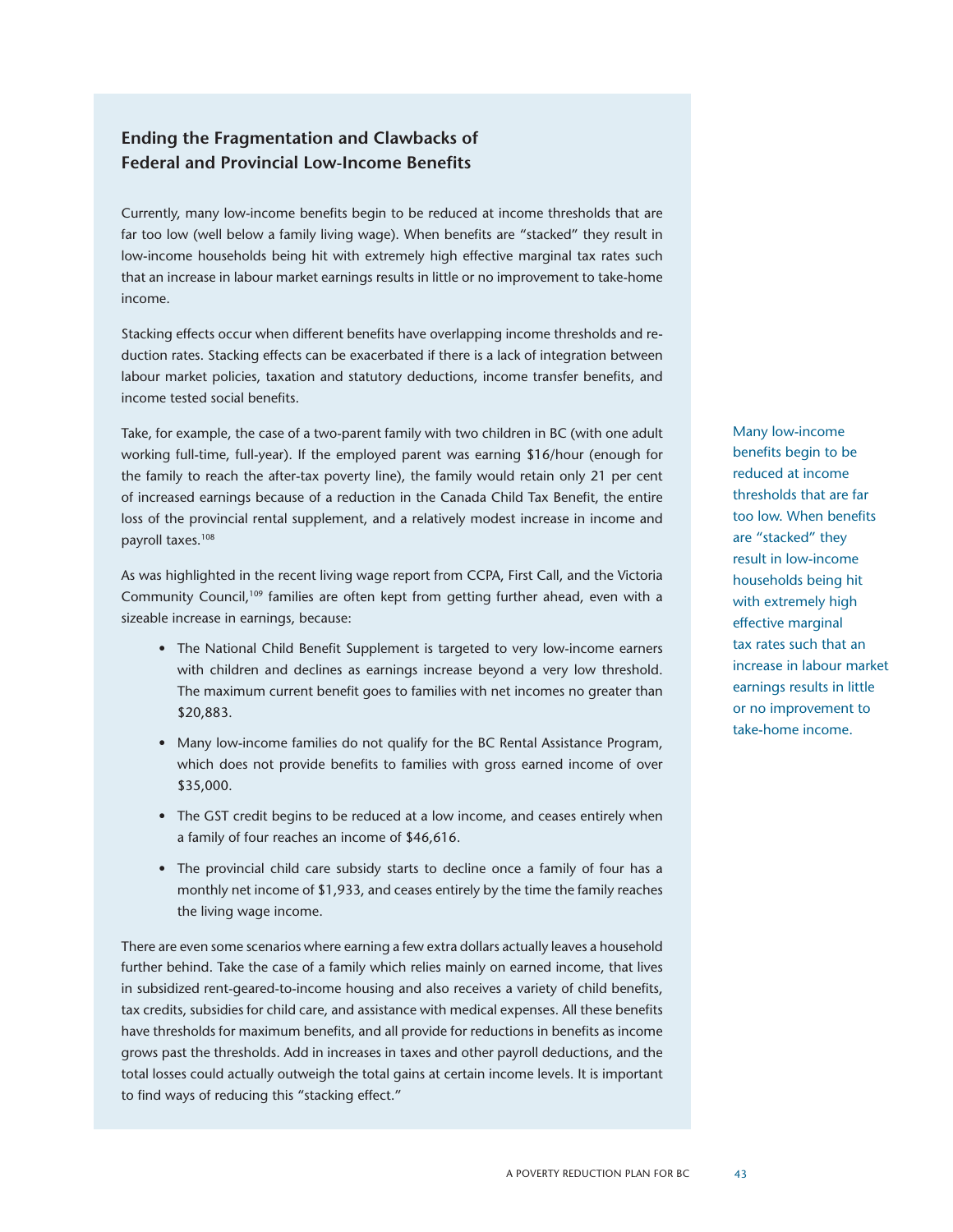The "self-help" kit is a clumsy and complicated document. Not a single participant interviewed for the Economic Security Project studies used it, despite experiencing repeated violations of the ESA. Workers need easy and speedy access to a third party to mediate a complaint.

> \*As noted on page 34, recommendations with an asterisk do not have a direct cost to the government, or the cost is inconsequential.

- RESTORE THE NUMBER OF EMPLOYMENT STANDARDS OFFICERS AND ELIMINATE THE "SELF-HELP" KIT\*: The shift from proactive monitoring to self-reporting in the enforcement of workplace violations should be reversed. The "self-help" kit is a clumsy and complicated document. Not a single participant interviewed for the ESP studies used it, despite experiencing repeated violations of the ESA. Workers need easy and speedy access to a third party to mediate a complaint. The kit should be replaced with proactive monitoring and real enforcement by employment standards officers, as well as a community-based, non-profit system that would provide assistance, including advocacy, to workers who feel their rights have been violated. The idea that governments should enforce compliance with labour codes is endorsed by the Arthurs report on Canadian federal labour standards.<sup>110</sup> Without a vigorous monitoring and enforcement system, workers' rights are "paper rights" only.
- REVERSE DETRIMENTAL CHANGES MADE TO THE ESA\*: A number of damaging changes were made to the ESA in 2002 that need to be reversed, such as the reduction of the minimum call-in period from four hours to two hours. Two hours of pay is inadequate, particularly when workers must commute long distances, arrange child care, and so on, to be able to get to the workplace. There also needs to be improvements to the regulations around overtime, working conditions, pay, and termination notice.
- RESTORE MANDATORY POSTING OF THE ESA IN THE WORKPLACE\*: Workplace rights are meaningful only if workers know them and feel able to demand and exercise them. The language of the ESA should be accessible and also exist in pamphlet format and in multiple languages.

#### Temporary and Casual Workers

- REMOVE BARRIERS TO UNION MEMBERSHIP\*: Trade unions play a vital role in increasing the wages and bargaining strength of casual, temporary and low-wage workers. Those with union representation are much more likely to secure higher wages and benefits, and are less likely to have to juggle multiple jobs to make ends meet. BC's Labour Relations Code should be amended to make it easier for workers to win union certification and first contracts.
- INCREASE ACCESS TO NON-WAGE BENEFITS: Casual workers have, at best, sporadic access to benefits if they are employed intermittently or if they are defined as selfemployed. To improve the economic security of all workers, it is necessary to increase access to non-wage benefits, such as extended health and dental benefits and paid leave entitlements for sick days, and expand eligibility for "care" entitlements, like parental leave through Employment Insurance. All workers, regardless of employment status, should have access to these benefits.
- FACILITATE THE TRANSITION FROM CASUAL TO PERMANENT WORK\*: Transition from casual to permanent work can be facilitated by improving access to education and training, and providing forms of income support to enable individuals to take advantage of these opportunities. Legislation can also require that employers create permanent positions for long-time casual workers (Australia and the European Union have such regulations).<sup>111</sup> Of course, provision of affordable, adequate child care is important in enabling these transitions.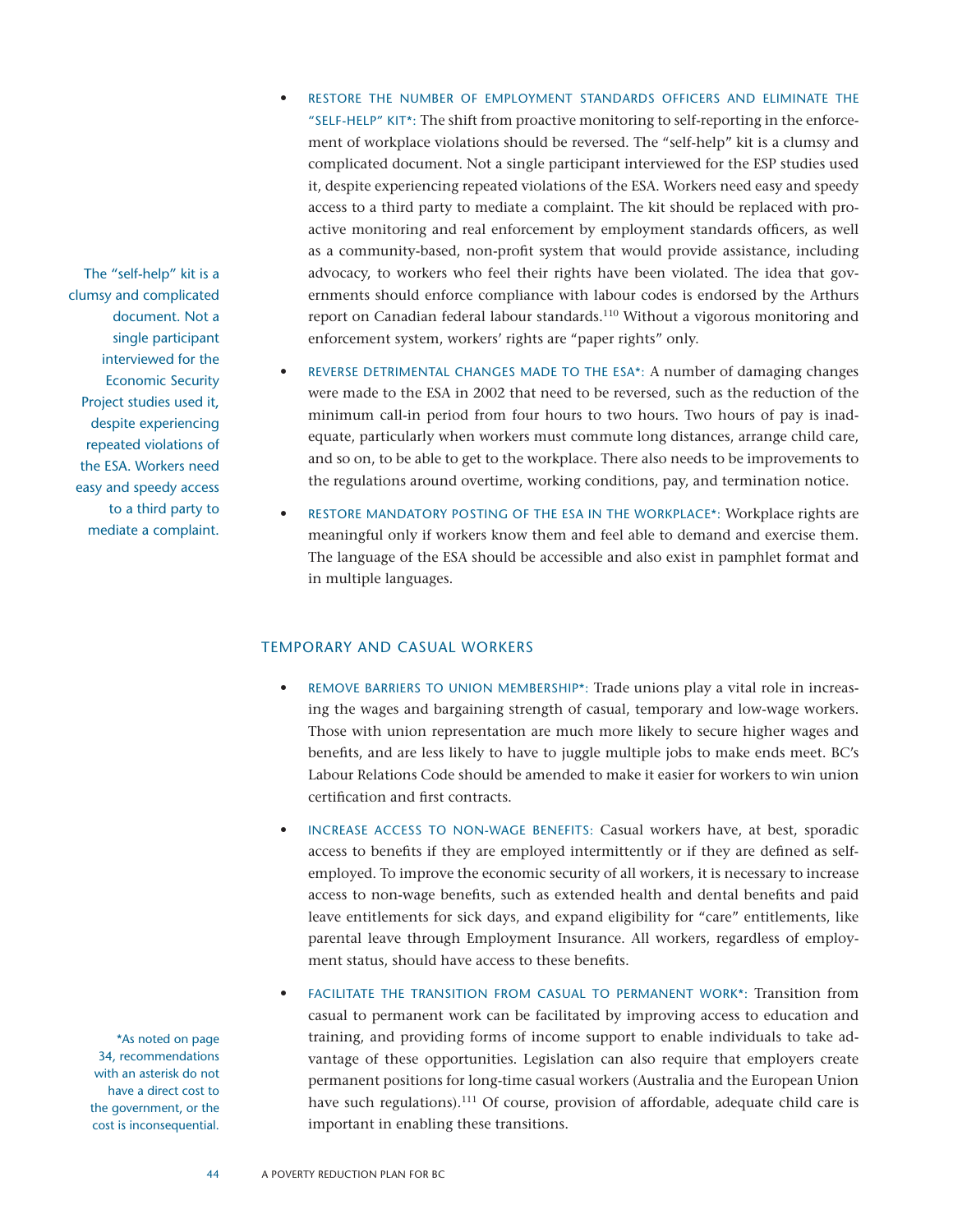#### **The Role of Business and Employers**

The private sector also has an important role to play in reducing poverty, a role that must go well beyond charitable giving.

First and foremost, employers should strive to pay the living family wage (\$16.74 in Metro Vancouver and \$16.36 in Greater Victoria), and avoid contracting out work in an effort to reduce costs (if the savings are primarily made by a contractor paying less than the living wage). As noted earlier, while tackling *deep* poverty is primarily the responsibility of government (by making income assistance adequate and accessible), reducing the *breadth* of poverty is primarily in the hands of the private sector and will be achieved through higher earnings. Given that a majority of poor children live in households where at least one parent works, paying the living wage is vital to the fight against child poverty, and would of course significantly benefit low-income workers without children.

The living wage can be attained through a combination of wages and benefits. The cash component of the living wage can be less if, for example, an employer pays for some or all of MSP premiums, provides extended health benefits, subsidizes public transit passes, or provides employee child care.

Flexible employment practices (such as the four-day work week or nine-day fortnight) and other family-friendly workplace policies (such as regular shift times and paid sick/ family time) can go a long way toward helping families juggle the obligations of work and home. And helping employees access training and upgrade their education (ideally with subsidized or paid leave) represents a concrete way in which employers can help their staff toward higher-paying work.

Respecting (and ideally surpassing) employment standards is also vital. Businesses need to pay workers what they are owed, pay overtime, make shifts of adequate duration, and provide holiday time/pay.

Some businesses (particularly those in the real estate sector) have a particular role to play in increasing the stock of low-income and affordable housing. This may be in partnership with government and/or non-profits, or may simply entail making more low-income housing an important share of any new housing development.

Crucially, businesses also have an important advocacy role to play in pushing for a poverty reduction strategy and the specific policy recommendations outlined in this report. Governments listen to employers. Businesses need to add their voices to the call for poverty reduction targets and timelines. Furthermore, employers could reduce the effective living wage they would have to pay by advocating for public policies such as a higher Canada Child Tax Benefit, more affordable housing, universal publicly-funded child care, and lower public transit fares.

Businesses have an important advocacy role to play in pushing for a poverty reduction strategy. Governments listen to employers. Employers could reduce the effective living wage they would have to pay by advocating for public policies such as a higher Canada Child Tax Benefit, more affordable housing, universal publicly-funded child care, and lower public transit fares.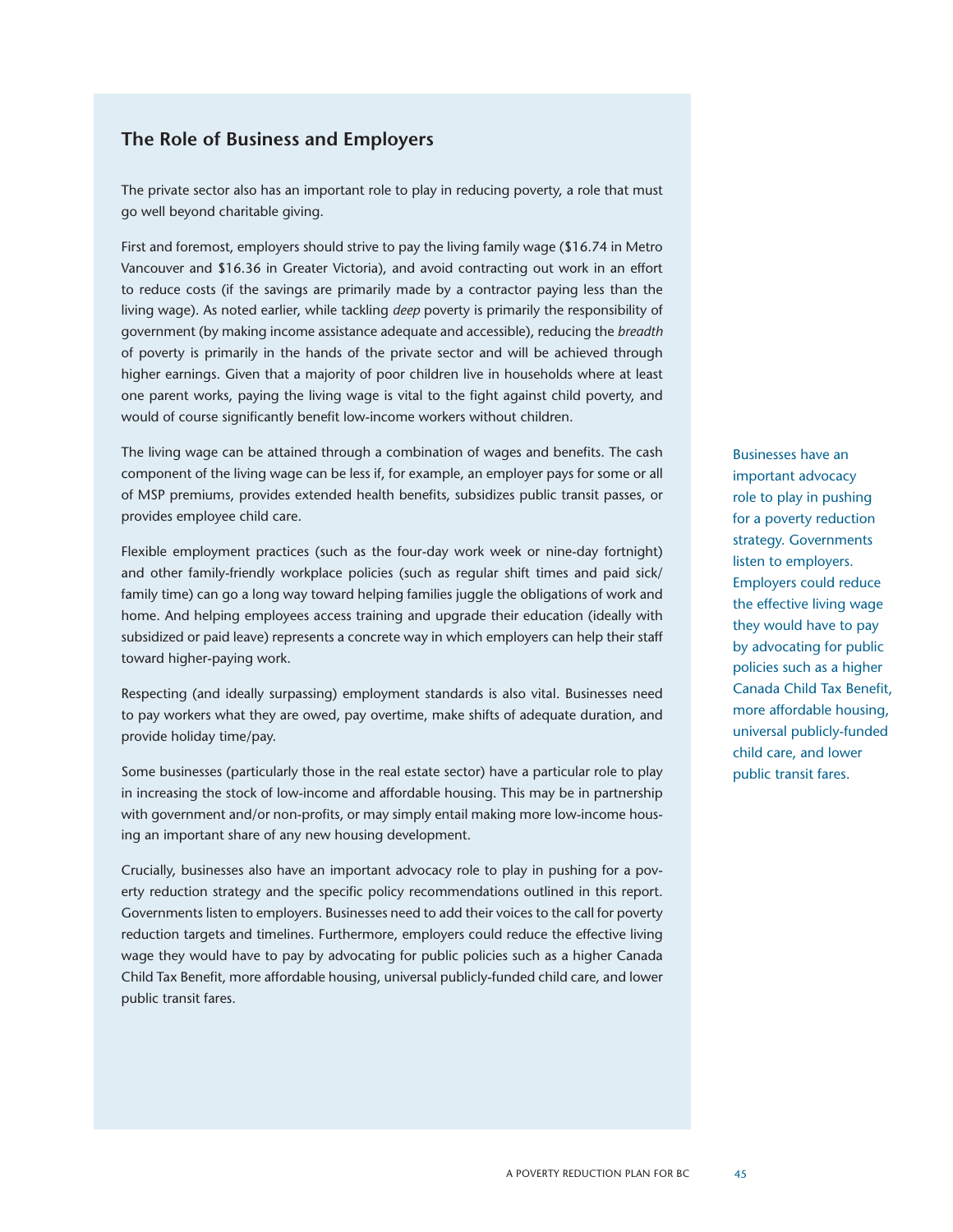#### IMMIGRANT AND MIGRANT FARMWORKERS<sup>112</sup>

- • Restore overtime pay, statutory holidays, and annual vacations for farmworkers\*: In 2003, the BC government excluded farmworkers from these entitlements. Some migrants work 60 to 70 hours a week in peak harvest season, with no overtime pay. Farmworkers' rights should be identical to those of any other worker in BC.
- ESTABLISH PIECE RATES THAT ARE EQUIVALENT TO THE MINIMUM WAGE\*: Many immigrant farmworkers work for less than BC's minimum wage. In 2003, the government reduced the minimum piece rate payable to farmworkers by approximately 4 per cent. If farmworkers are to be paid a piece rate it must be set at a level, as in Ontario, that allows them, with reasonable effort, to earn at least the minimum wage for the hours they work. Piece rates are a precarious source of income, and the practice should be reconsidered. Ideally, an hourly wage system could be applied to all farmworkers, as is already the case under the federal Seasonal Agricultural Workers Program.
- • Strengthen inspections at farm sites and restore proactive monitoring teams such as the Agriculture Compliance Team (ACT)\*: A monitoring team would be able to identify hazardous workplaces where workers' rights are violated. Such a team could also protect employees against arbitrary and wrongful dismissal. Migrant and immigrant farmworkers are rightly concerned about their safety and living conditions. Without regular, random and unannounced visits, Employment Standards Act and WorkSafeBC regulations cannot be enforced. Farmworkers are not free to speak about their employment conditions and do not know how to register their complaints unless inspectors know their native languages.
- REVIEW THE FARM LABOUR CONTRACTING (FLC) SYSTEM AND CONSIDER THE establishment of a new non-profit hiring hall model for all farmworkers — immigrant and migrant\*: Farmworkers are vulnerable to the arbitrary power of farm labour contractors and fear they will lose their jobs if they complain. It is time to replace the private FLC system. A new non-profit program could become the exclusive supplier of labour and require growers to hire through a regulated system/hiring hall. This new non-profit hiring model should be extended to migrant workers too, so they would no longer be hired by and bound to a single employer. Included in this new model should be the establishment of independent, local agricultural human resources centres that function as a support mechanism for farmworkers and provide safe transportation.

Migrant and immigrant farmworkers are rightly concerned about their safety and living conditions. Without regular, random and unannounced visits, Employment Standards Act and WorkSafeBC regulations cannot be enforced.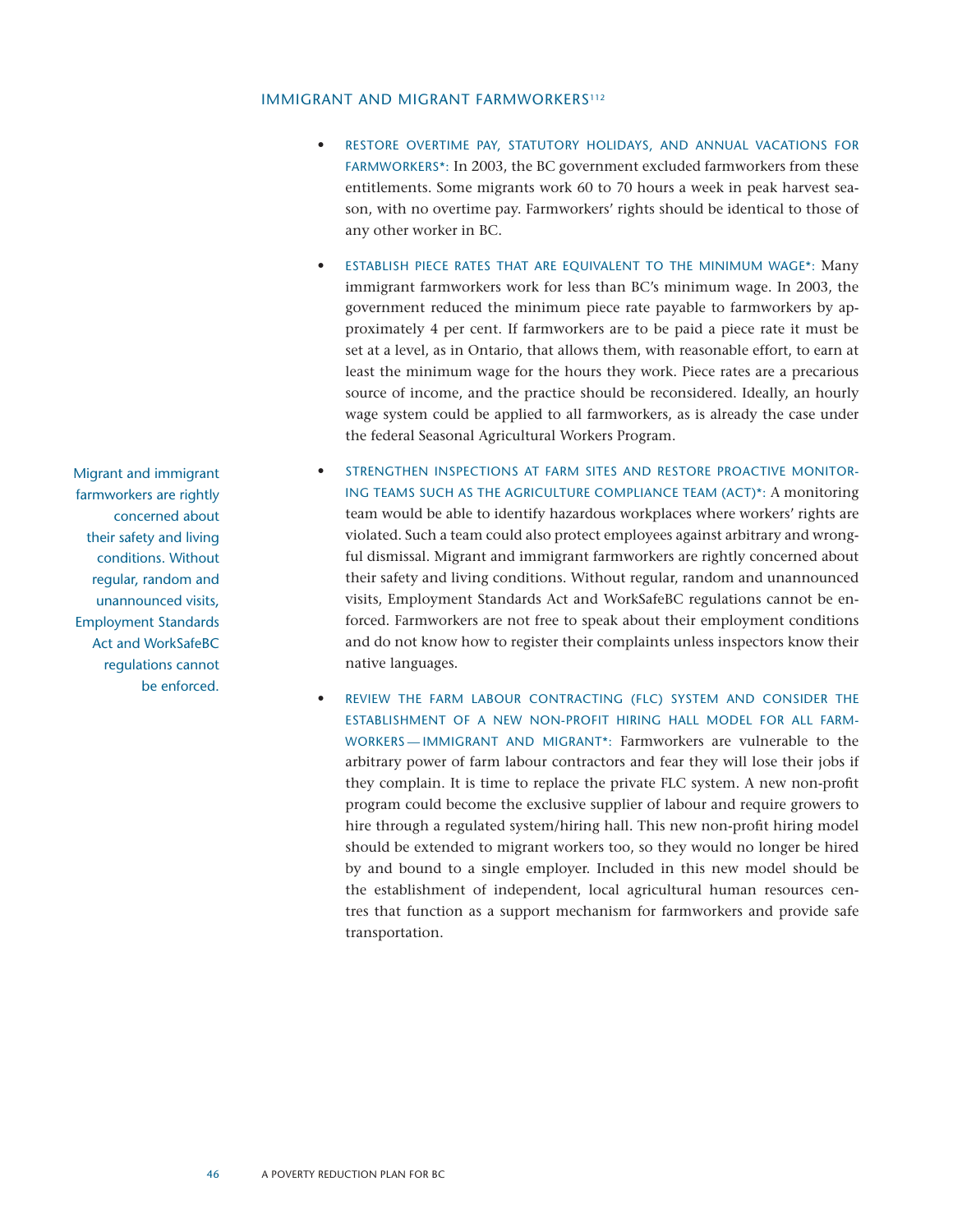## Objective 3: Address the Needs of Those Most Likely to be Living in Poverty

Based on the poverty characteristics of these populations outlined earlier in this report, the following specific policy changes are recommended in addition to relevant policies contained in other sections.

#### Aboriginal Population

- RESTRUCTURE FEDERAL AND PROVINCIAL FUNDING TO BETTER ADDRESS THE needs of all Aboriginal people, including the large off-reserve population\*: Over the last few years, the Aboriginal population has been migrating to urban centres in greater numbers, but there is still little support in place for this transition. In 2006, 74 per cent of the total Aboriginal population in BC lived off-reserve, but 91.5 per cent of federal funding was targeted at reserve-based populations, either directly or indirectly.113
- PROVIDE MORE SOCIAL HOUSING AND MAINTAIN THE EXISTING HOUSING STOCK in good condition: Both government and service providers agree that Aboriginal housing services should be delivered by Aboriginal organizations. More family housing is needed for the urban Aboriginal population—among the over 1,000 active applications for social housing operated by the Vancouver Native Housing Society, the four-bedroom units are the most popular and the waiting period can be up to 10 years. $114$
- OFFER MORE CULTURALLY APPROPRIATE TREATMENT AND PREVENTION MEASURES: Treatment and prevention measures should be guided by native healing practices and delivered, where possible, by Aboriginal people.
- PROVIDE MORE SUPPORT FOR TRAINING AND EDUCATION: Incorporate more Aboriginal-specific training in high school, offer Aboriginal adult basic education courses, and increase trade programs. Make the transition to post-secondary institutions easier, through the introduction of orientation tours, on-reserve university workshops concentrating on eligibility requirements, and Aboriginal liaisons on campus.<sup>115</sup>
- INITIATE SUPPORT PROGRAMS FOR MIGRATION TO URBAN CENTRES: Aboriginal people moving to urban centres, particularly youth, should be provided with orientation services, similar to those offered or needed by immigrant populations.<sup>116</sup> This could include an urban orientation manual and an organization operating as a first point of contact providing information for city living, including housing, education, and employment services.

Aboriginal people moving to urban centres, particularly youth, should be provided with orientation services, similar to those offered or needed by immigrant populations.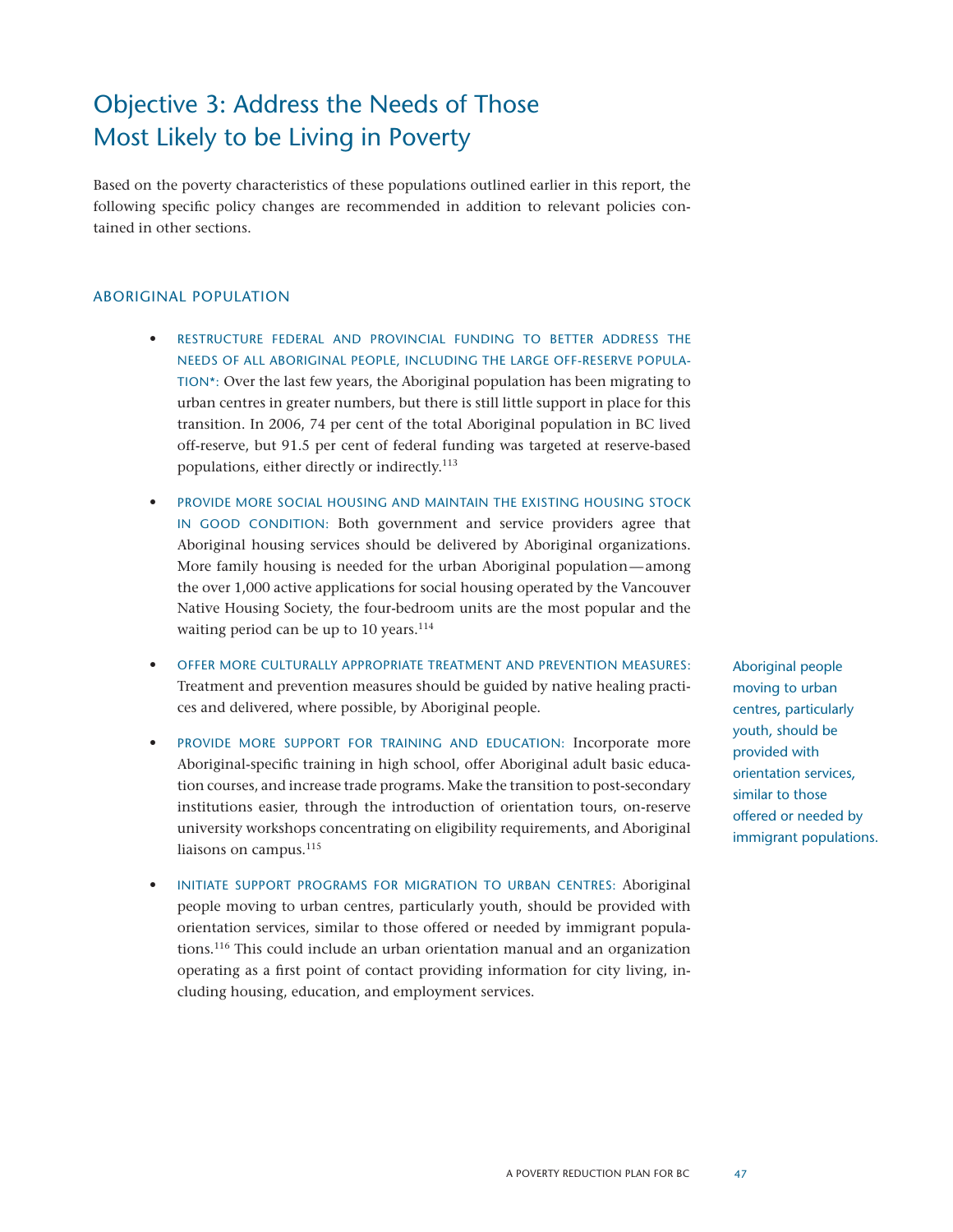#### People with Disabilities

- INCREASE DISABILITY RATES AND INDEX TO INFLATION: The monthly PWD rate for a single person should be \$1,658, which represents the amount SPARC has determined as the minimum a person without disabilities needed to live in BC in 2007, plus the amount that the ministry added to its basic income assistance rate to accommodate the additional costs of living with a disability before the shelter increase implemented in 2007.<sup>117</sup>
- MAKE PWD A PERMANENT DESIGNATION\*: Making PWD designation permanent would allow people to suspend benefits during periods of wellness with the security of knowing they can resume benefits when needed. The provincial government should ensure rapid reinstatement, as in Alberta. The present BC policy, while allowing for reinstatement, is unclear on time limits and eligibility.
- INCREASE THE AMOUNT OF FUNDING FOR SUPPORTS TO EMPLOYMENT AND training for PWD and PPMB clients: In particular, the provincial government should provide stable, long-term (i.e. four-year) funding for three to five social enterprise coordinating groups around the province to support business development and ongoing social supports for social enterprises employing people with disabilities and/or a combination of people with disabilities and people without disabilities.<sup>118</sup>
- INCREASE EARNINGS EXEMPTIONS FOR PEOPLE WITH DISABILITIES, AND MAKE them more flexible\*: The \$500 flat rate earnings exemption should be maintained, but supplemented with a 50 per cent reduction on the next \$1,400 in earnings, for a total monthly earnings exemption of \$1,200 for a single adult. This would enable more people with disabilities who are receiving benefits to increase their engagement with the labour market. Additionally, the province should develop "working credits" to even the flow of earnings exemptions. Working credits would average earnings exemptions over time, so that a person who works significant hours in a short timeframe is not penalized, and can "bank" their earnings exemption for months when they are not able to work. A working credits system is in place in Australia.

#### Recent Immigrants and Refugees

- GUARANTEE ACCESS TO INCOME ASSISTANCE FOR ALL REGARDLESS OF CITIZENSHIP status: Technically, immigrants and refugees can access income assistance but, in reality, access is restricted. For sponsored immigrants, any benefits received must be paid back by the sponsor, and for refugees, being on welfare jeopardizes their refugee claim.
- ELIMINATE THE FEDERAL REQUIREMENT TO REPAY MIGRATION COSTS FOR NEW refugees: On arriving in Canada, refugees are expected to repay the federal government for their medical exam and transportation costs, which can easily reach a maximum of \$10,000. The government should eliminate this requirement and immediately cancel all outstanding refugee debt.

The monthly income assistance rate for people with disabilities should be \$1,658. PWD designation should be permanent, to allow people to suspend benefits during periods of wellness with the security of knowing they can resume benefits when needed.

> \*As noted on page 34, recommendations with an asterisk do not have a direct cost to the government, or the cost is inconsequential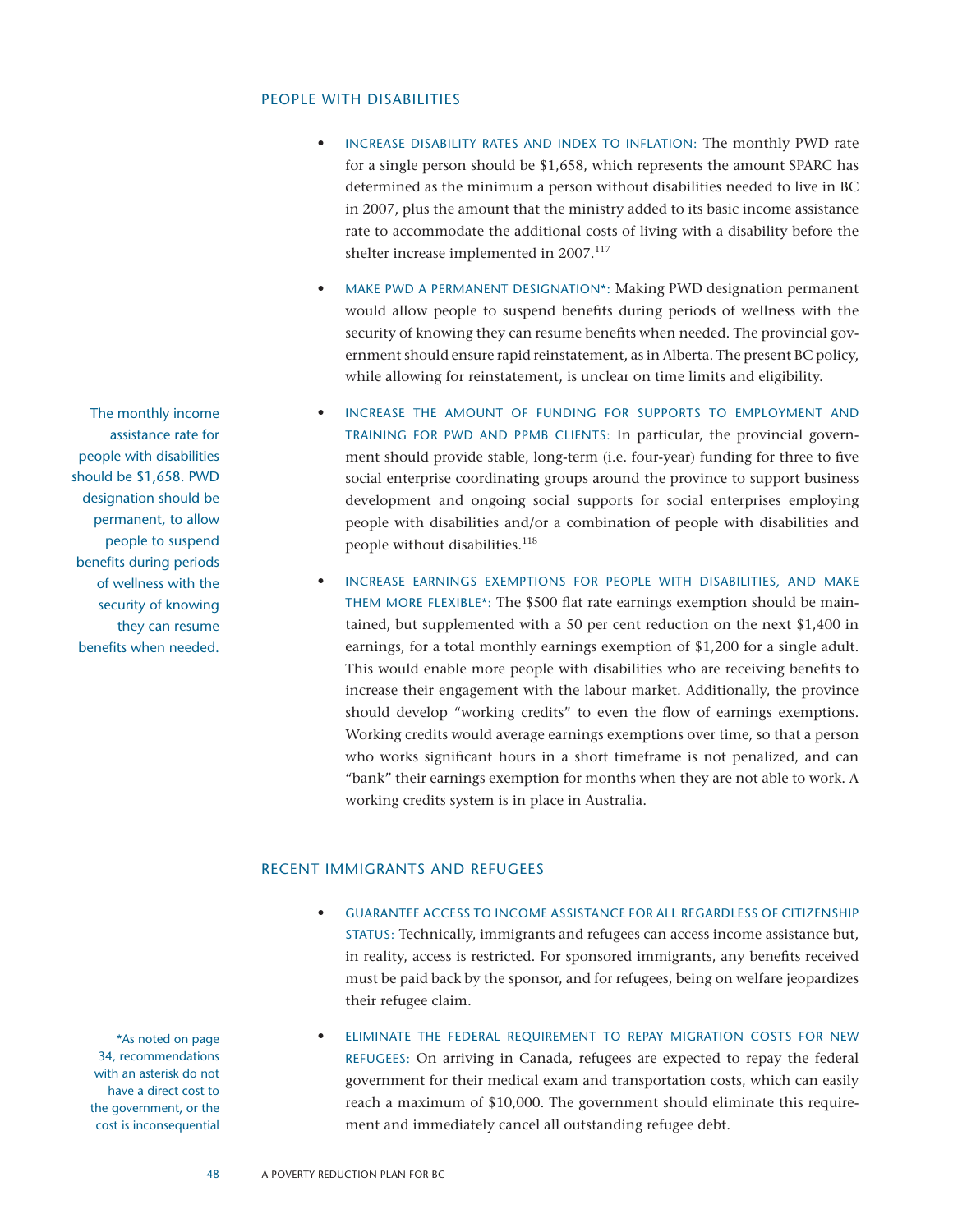- PROVIDE MORE HOUSING SUPPORT: Transitional housing is an immediate need for immigrants and refugees, as well as extra support for long-term housing solutions, which should include appropriate housing for extended families.
- INCREASE FUNDING FOR ENGLISH LANGUAGE SERVICES FOR ADULTS: English language services for adults should be open to all regardless of citizenship status, and more child care spaces should be provided so that parents, in particular mothers, can take full advantage of these programs.

## Objective 4: Implement Initiatives to Address Homelessness and the Lack of Affordable Housing

EXPAND THE STOCK OF AFFORDABLE HOUSING: Progress on reducing poverty hinges on the implementation of a large-scale, low-income housing strategy. The provincial government needs to work with municipalities and the federal government where possible to create over 2,000 *new* units (not conversions or subsidized units) of social housing per year, focusing on areas where vacancy rates are low, and thus pressure most acute. Affordable housing is vital for low-income residents, including seniors with little income but no health care issues. The capital cost will be approximately \$400 million per year, but there is good reason to believe that building more affordable housing will save money over the medium-term.

Beyond social housing (building more co-op, non-profit or BC Housing), increasing the broader supply of affordable housing can be achieved through various means, from allowing secondary suite renting in all zones, to requiring property developers to build a certain number of affordable housing units.<sup>119</sup>

- INCREASE THE NUMBER OF SUPPORTED HOUSING UNITS FOR PEOPLE WITH MENTAL health and/or addiction issues: Providing supportive housing is more cost efficient for the public purse than living with the costs of homelessness.<sup>120</sup>
- INCREASE THE AVAILABILITY OF RENTAL SUBSIDIES: The take-up rate of the province's rental assistance program has been lower than expected, which indicates that more outreach is needed. Additionally, the subsidy should be made available to more families. Currently, the qualifying income threshold is too low; the BC Rental Assistance Program is not available to families with a gross income over \$35,000, an income well below the family living wage income in both Vancouver and Victoria.<sup>121</sup>
- PROTECT RENTERS' RIGHTS IN THE RESIDENTIAL TENANCY ACT\*: The provincial government has rewritten the Residential Tenancy Act in favour of landlords, and has made it possible for landlords to increase rents at a higher rate than inflation.<sup>122</sup> Long-term residents are being evicted from their homes and communities, yet the provincial government continues to deny that these mass evictions and rising rents are a problem. The government of Ontario has taken action in the face of similar problems by implementing the right of first refusal, which gives renters the choice of moving back into their unit after renovations are completed for a rent no more than what the landlord could have charged if there had been no interruption in tenancy. The BC government must provide similar protection and tighten up rent control regulations.

Progress on reducing poverty hinges on the implementation of a large-scale, low-income housing strategy.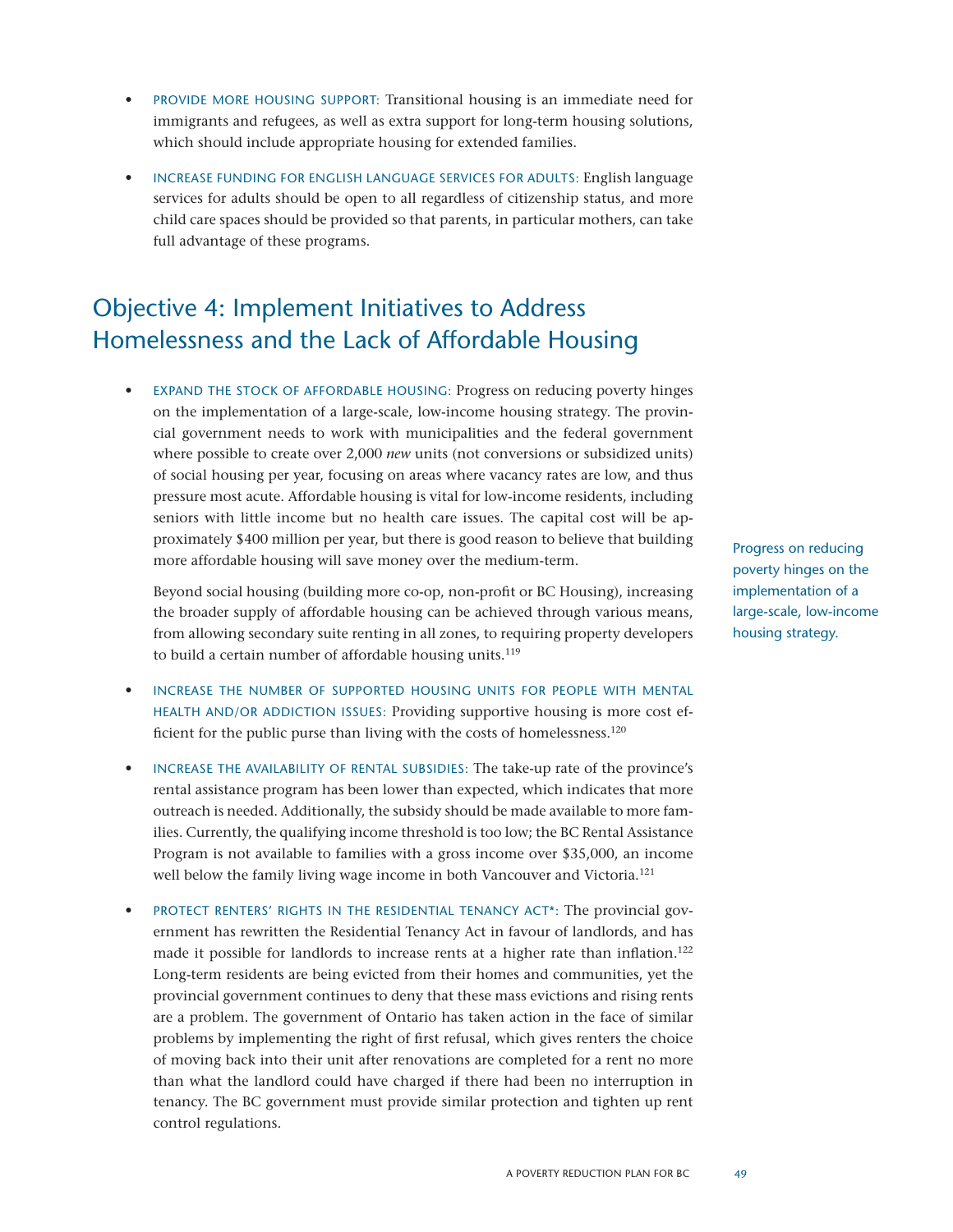### Objective 5: Provide Universal Publicly-Funded Child Care

#### Launch a publicly-funded, quality early learning and child care program

The connections between a high-quality early learning and child care program and poverty are threefold. First, there are important benefits to children in terms of their long-term brain development. Research suggests that the establishment of a high-quality, publicly-funded system for pre-schoolers would have immense benefits for their development prospects in key areas such as social interaction with other children, language and cognitive development, physical development, and establishing relationships with adults that are not immediate family. This is true for all children, but in particular for those from lower socio-economic families<sup>123</sup>

A second benefit relates to the wellbeing of mothers. Adequate public child care is essential to women. As the primary unpaid caregivers for children, their access to labour market participation is dependent on the availability of safe, affordable, high quality, stable child care.

Adequate public child care is essential to women. As the primary unpaid caregivers for children, their access to labour market participation is dependent on the availability of safe, affordable, high quality, stable child care.

A third benefit is to the macro-economy: more people working in the paid labour force leads to more tax revenue, and the long-term cost benefits of providing early learning and child care programs are evident in examples such as the Quebec model. In a study on the benefits and costs of good child care, Cleveland and Krashinsky estimate that society gains two dollars for every dollar spent on a publicly-provided, quality child care program.<sup>124</sup>

It would take several years for this program to be rolled out. There would be a one-time capital cost and then, fully built-out, a universal program for one to five year olds would require an additional \$1.5 billion in public funds. Adding in before-and-after school care for children up to age 12 would cost another \$500 million. Thus, a full system would ultimately cost \$2 billion per year in new public funding. The Coalition of Child Care Advocates of BC, however, has calculated the *net* cost of a full, universal, publicly-funded child care program (including after school care for children up to 12) to be \$1.2 billion per year once increases in income taxes resulting from such a program are taken into account.<sup>125</sup>

#### Enhance family supports provided through the Ministry of Children and Family Development

Services for children and families have been in crisis mode for a number of years. Investments in vulnerable children are likely to have huge paybacks over time. A \$200 million increase for the Ministry of Children and Families would enhance the ranks of social workers, boost support allowances in foster care, and provide additional assistance for children with special needs. This should be viewed as a step in a multi-year plan to better address the needs of vulnerable children and ensure less apprehensions of children from families under stress from living in poverty. This would have a significant impact in particular for single mothers and Aboriginal women.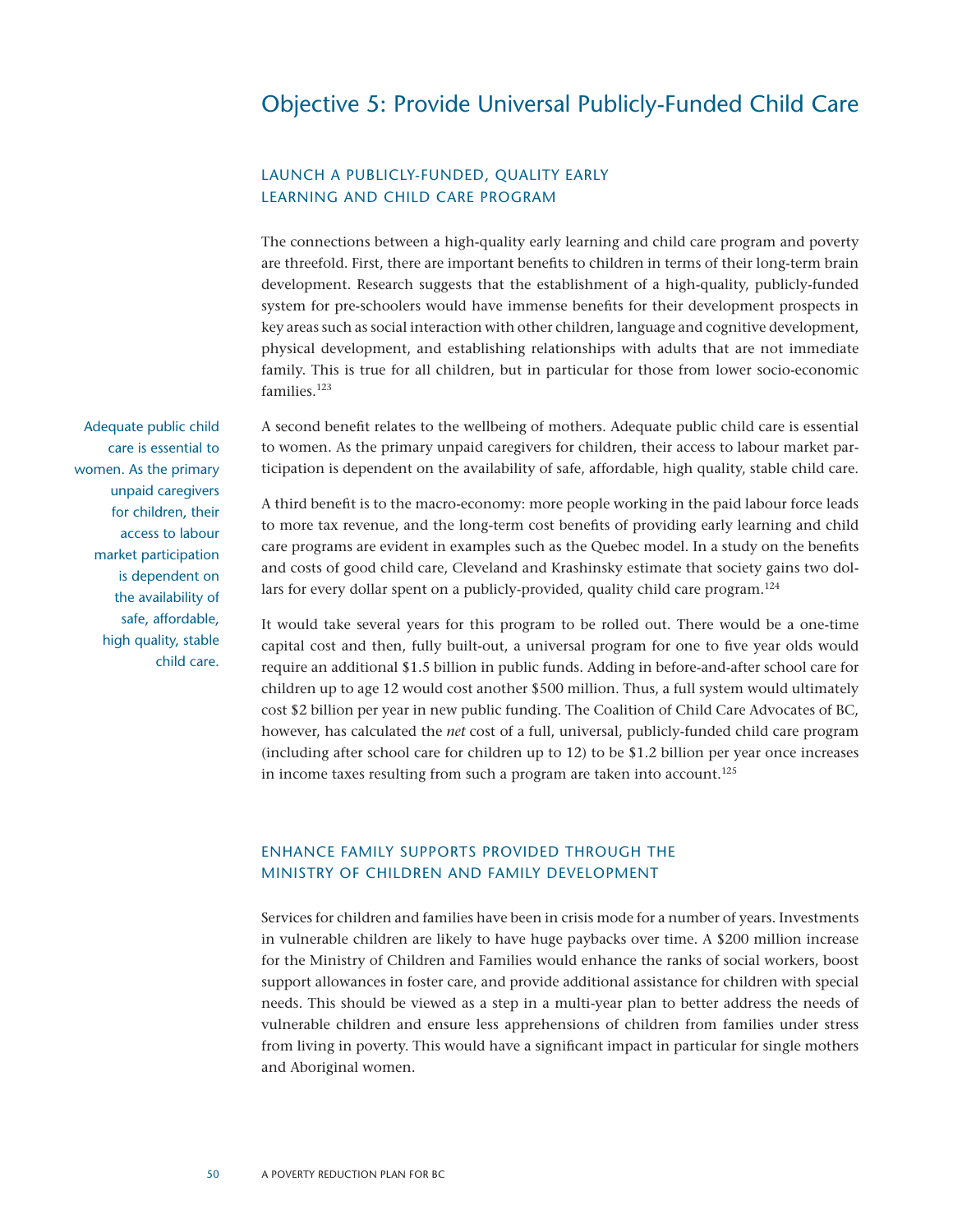## Objective 6: Provide Support for Training and Education

#### Increase access to affordable post-secondary education and apprenticeships

Meaningful, long-term training and education must be offered and supported, so that lowincome women and men can access stable, well-paying jobs. The additional financial cost of this measure is difficult to estimate. Because there is currently excess capacity in the college system, some new students could be absorbed at a relatively low additional cost. But while the space may be present, post-secondary fees put such studies financially out of reach for too many, and fear of debt keeps many low-income people away. Post-secondary fees (mostly tuition fees) in BC are projected to be just under \$1 billion this year, more than double the amount in 2001/02 (fees are equivalent to half of the size of the overall advanced education budget). Therefore, a 50 per cent reduction in tuition fees would cost approximately \$500 million at the current level of enrolment.

Trade apprenticeship programs provide opportunities for many to access higher-paying employment. These programs should be expanded and targeted toward women, Aboriginal people, recent immigrants, and people with disabilities. The equity initiatives in training and hiring on the large construction project to build the Vancouver Island Highway provide an excellent model to replicate.<sup>126</sup> These equity provisions were highly successful in improving the representation of the targeted groups in this construction project.

#### Eliminate barriers to full participation and inclusion in public schools

The under-funding of public education has meant an increase in school fees, such as those now collected for field trips, supplies, sports and arts, and specific course materials. This causes great family stress and disproportionately affects children from Aboriginal families, singlemother families, and immigrant families. Parents have to continually declare their poverty to school authorities to qualify for fee waivers, and more often children from low-income families start to self-exclude from activities and programs. The promise of equal opportunity through public schooling, and therefore the role of public education in helping to break the cycle of poverty for many families, is seriously undermined in the present situation.

Because there is currently excess capacity in the college system, some new students could be absorbed at a relatively low additional cost. But while the space may be present, post-secondary fees put such studies financially out of reach for too many, and fear of debt keeps many low-income people away.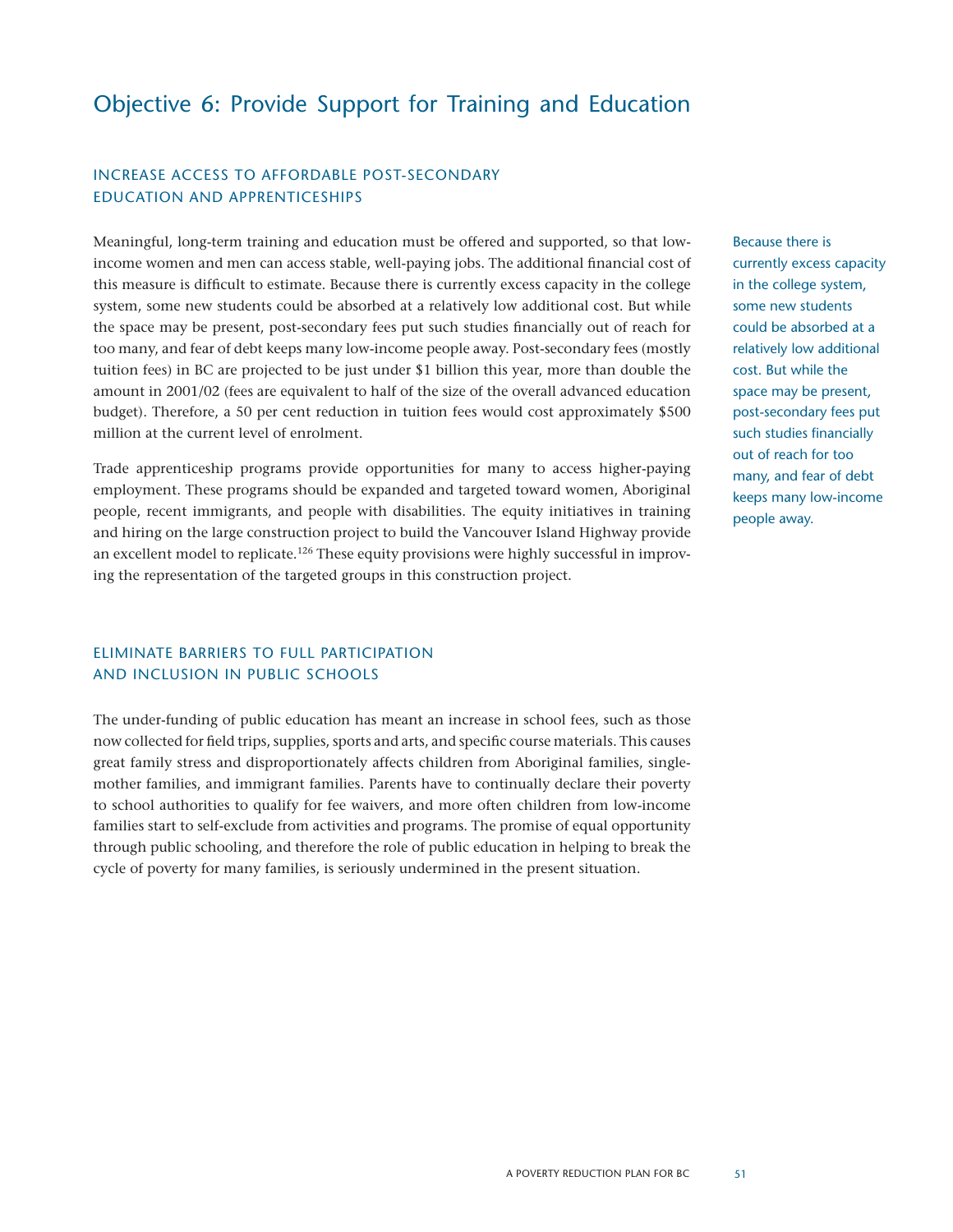### Objective 7: Promote the Health of All British Columbians

#### Ensure access to essential health services not included in the public health care system

The costs of accessing prescription medication, dental care, and eye exams, as well as eyeglasses or contact lenses, are a significant barrier for those living on low incomes. Too often access to these health services is not based on need but rather on ability to pay, and as a consequence it is the poorest residents who have the greatest needs that are least able to access care. This could be rectified through the expansion of the public health care system (perhaps in combination with government provision of a low-cost health plan to self-employed and casual workers).

To reduce the financial barriers for accessing dental care, the current public dental benefits provided to those on welfare and through Healthy Kids must be improved and expanded to include low-wage workers and seniors living on low incomes and without benefits. Routine eye exams should be covered by medicare.

To ease the burden of the costs of prescription medication, the Pharmacare program should be restructured. Changes made to the Pharmacare program in 2003 decreased the cost of prescription medication for some low-income BC residents, but increased the complexity of the system. A universal Pharmacare program, funded through the tax system, would have the advantage of providing access to all necessary drugs while sharing the costs of those drugs based on the ability to pay, rather than the degree of ill health.<sup>127</sup>

#### Adequately fund the community-based health care services that frail seniors and people with disabilities rely upon

Ensuring that high-quality community health services are both accessible and pay a living wage helps alleviate poverty for both clients and providers. More funding is needed to ensure higher wages, more residential care beds, more home care/support service hours, and better access to addiction services.128

Home support represents the basic supports people need in order to stay at home, but thousands of frail seniors and people with disabilities cannot afford this service on their own. In BC, eligibility for publicly-funded home support is income-tested and based on a restrictive definition of individual need. Access to publicly-funded home support services for frail seniors and people with disabilities has been decreasing in BC since the mid-1990s. Instead of expanding home support services to meet growing demand, the preventive and maintenance functions of home support have been significantly reduced. Fewer seniors are able to access services, and the focus on higher levels of care means fewer and fewer daily living supports (such as meal preparation, housekeeping and social contact) are being provided.

Increased funding for more home and community services likely represents a cost savings, as such services take pressure off the much more expensive emergency and acute care systems. BC might want to look into the Danish model of home support. Denmark provides a wide range of free, universally available, 24-hour home support services for seniors, including

The costs of accessing prescription medication, dental care, and eye exams, as well as eyeglasses or contact lenses, are a significant barrier for those living on low incomes. Too often access to these health services is not based on need but rather on ability to pay.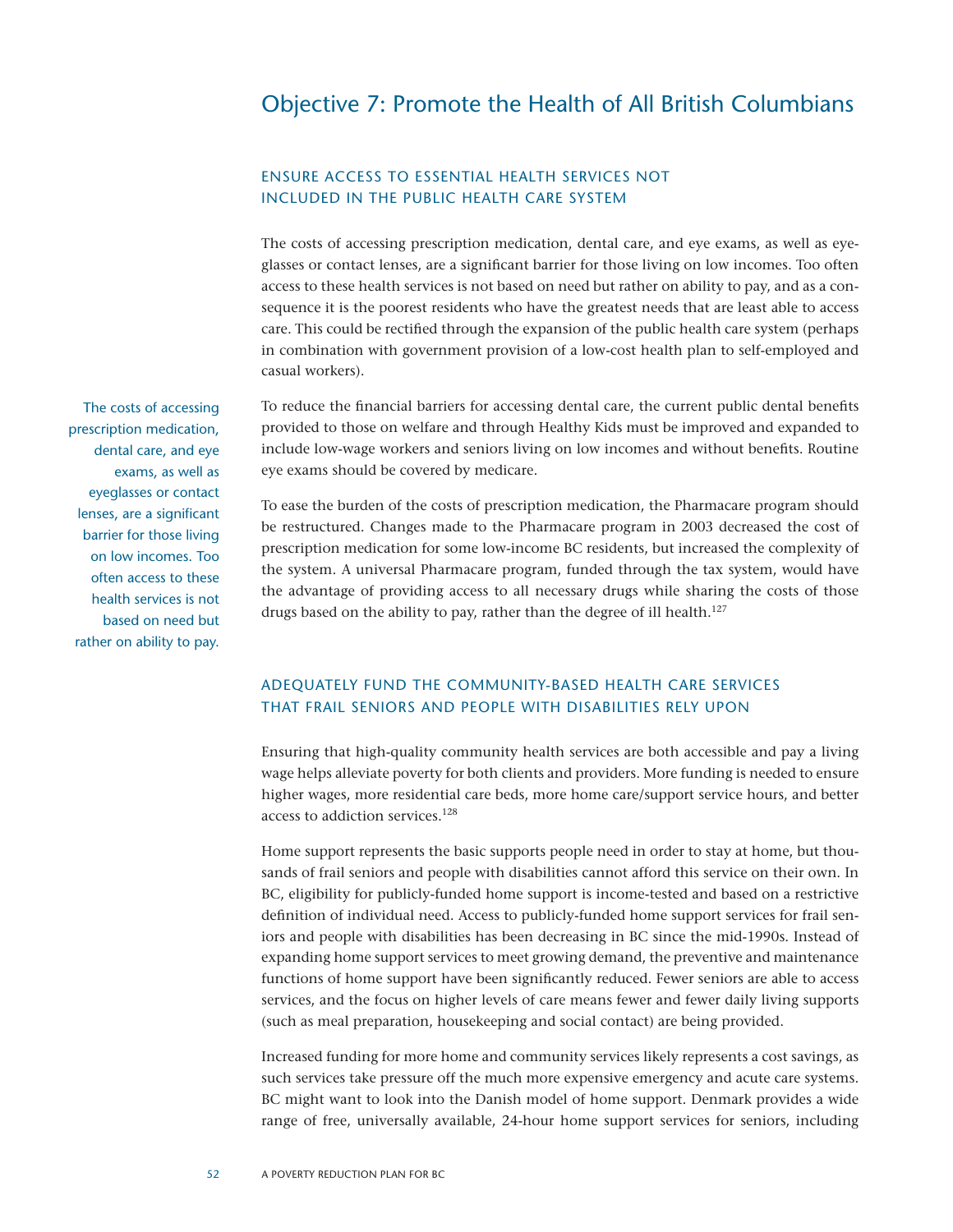those with limited needs. These services are nationally mandated and administered by municipalities. Municipalities are legally obligated to offer a home visit twice a year to all citizens 75 years and older to find out about potentially unmet care needs in the population and to make sure seniors know about the services available to them. The Danes are more concerned with the additional costs that would result if seniors *did not get help* early on, than they are with limiting access to home support resources.<sup>129</sup>

With respect to mental health, community-based services are the supports that sustain people once they have left the hospital—and when good services are in place, keep people from re-hospitalization. The provincial government must increase income and housing security for people with mental illness. Studies in the Vancouver Coastal Health region suggest that people with mental illness and addictions are disproportionately poorer than other citizens and are often inadequately housed.130 The province should also restore the office of the BC Mental Health Advocate and/or develop a range of independent systemic advocacy centres.

Home support represents the basic supports people need in order to stay at home, but thousands of frail seniors and people with disabilities cannot afford this service on their own.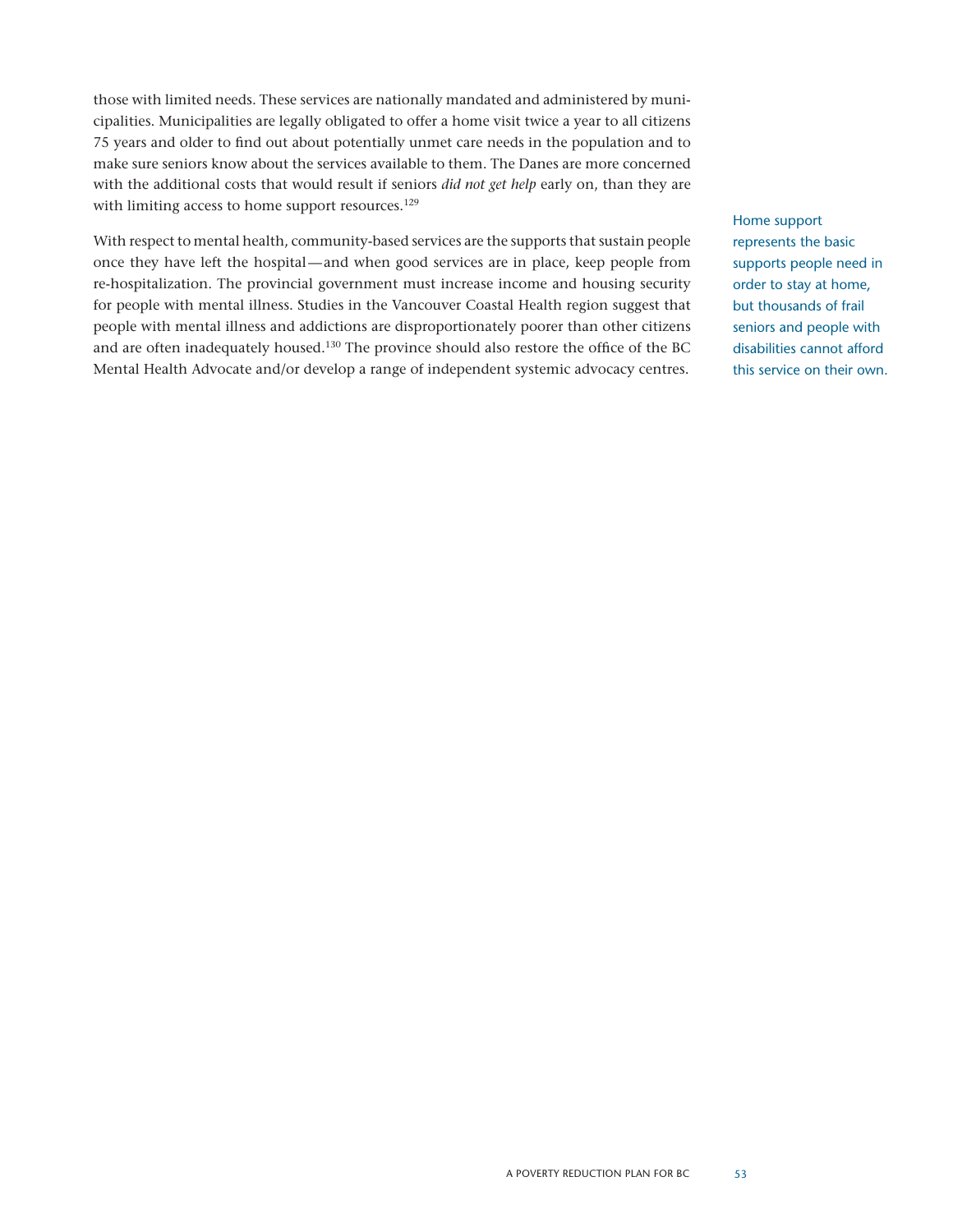## Call to Action

The need is obvious, the policy measures are known, the financial resources are present, and the public appetite is strong. All that is needed now is the political will to act boldly.

If the global financial crisis draws BC into a prolonged economic downturn, we risk a higher poverty rate, making the need for action that much greater.

There is nothing inevitable about poverty and homelessness, notwithstanding the prevailing sentiment that persistent poverty somehow represents the new normal in the modern global economy. Simply put, there is no excuse for poverty and homelessness in a province as wealthy as British Columbia. And the evidence from other jurisdictions shows us that those societies that choose to prioritize fighting poverty manage to do so with dramatic success.

By any measure, BC has the ignominious distinction of having the highest poverty rates in Canada. The need for a bold and accountable poverty reduction plan in BC is clear and urgent.

Fully implemented, the total cost of the above recommendations is in the order of \$3–4 billion per year (if one tallies up the costs of all the items above). The cost should not, however, be an excuse for inaction. BC has consistently recorded budget surpluses of this magnitude for the last four years. And as noted earlier, the cost of inaction is equally high if not greater; reflected in higher health, justice and social service costs, as well as reduced education attainment, under-employment, and foregone future tax revenues.

If the global financial crisis draws BC into a prolonged economic downturn, the province's surpluses will shrink or disappear, but this, even more so, must not be an excuse for inaction. If the province finds itself in recession, the unemployment rate will increase and we risk a higher poverty rate, making the need for action that much greater. An accessible and decent social safety net (and in particular social assistance) must serve as an automatic stabilizer in such times—putting money in the pockets of those hardest hit, and concentrating that assistance in the communities hardest hit.

This must occur even if it means running cyclical deficits, precisely because maintaining the purchasing power of large numbers of people who spend all their incomes on rent, food, and transportation in their *local* economies (which is what poorer people do) would minimize the depth and length of an economic downturn. If counter-cyclical public investments occurred during a downturn it would create more middle-income jobs (in areas such as construction, social services, education, and health) and those investments would lay the foundation for future prosperity.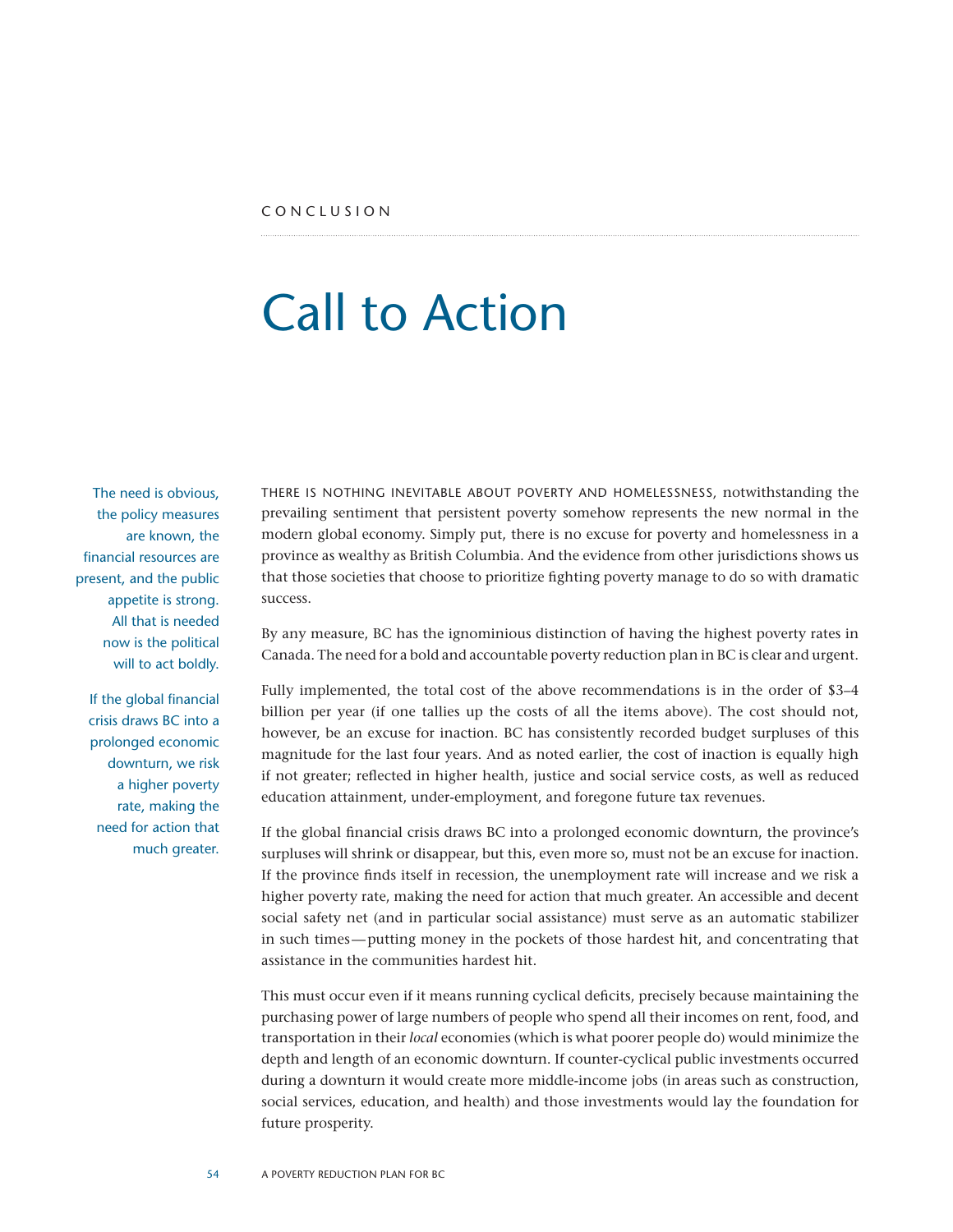To date, the government's response (and the opposition's) to the economic crisis has been to initiate a new round of tax cuts. Tax cuts always sound good to voters, but the reality of recent years is that most Canadians have also spoken out strongly in favour of higher public spending on health care, education, and poverty reduction. We are already putting a wide range of government programs in jeopardy by governments seeking to outdo each other on tax cuts. A government committed to fighting poverty simply will not be able to undertake significant new tax cuts. BC's lowest income people and families stand to gain very little from tax cuts—they need direct government transfers (such as income assistance) and programs and supports (such as housing, education and child care) that can only be paid for collectively through our taxes.

Beyond economic reasons, our shared commitments to justice, equality and human potential demand that our government address poverty and homelessness. The need is obvious, the policy measures are known, the financial resources are present, and the public appetite is strong. All that is needed now is the political will to act boldly.

#### **British Columbians Want Action**

Not only are the policy measures needed to reduce poverty known, the public appetite for action is also strong. British Columbians (and Canadians generally) want leadership and action to reduce poverty, and believe government can do much to combat poverty.

A recent Environics poll (commissioned by the CCPA)<sup>131</sup> found that:

- • Over 90 per cent of British Columbians believe that, if other counties can reduce poverty, so can Canada.
- • 87 per cent of British Columbians believe now is the time for strong political leadership to reduce the number of poor people in Canada and our province.
- • 87 per cent said both the prime minister and the premier should set concrete targets and timelines to reduce poverty.
- • 91 per cent said they would feel proud if our premier took leadership on poverty reduction.
- When told what the poverty rate currently is in BC, 83 per cent of British Columbians support the goal of reducing poverty by 25 per cent within five years.
- • British Columbians believe an economic recession is exactly the time when governments need to act on poverty reduction. When asked whether, in the face of a recession, governments will have to focus on other priorities or whether an economic downturn makes it more important than ever to make helping the poor a priority, 77 per cent chose the latter.
- • And, a result that should give pause to all politicians: 74 per cent of British Columbians say they would be more likely to support a provincial political party that pledged to make poverty reduction a high priority and proposed clear policies, targets and timelines aimed at reducing the number of poor people.

British Columbians also strongly support many of the specific policy measures recommended in this paper: 86 per cent support raising the minimum wage so that full-time work lifts people above the poverty line; 91 per cent support improving income support programs to help poor families with the cost of raising children; 85 per cent support creating more low-cost child care spaces; 93 per cent support creating more affordable housing; 83 per cent support annual increases to welfare to keep up with the rising cost of living; and 96 per cent support investing in more job and skills training for people who are between jobs.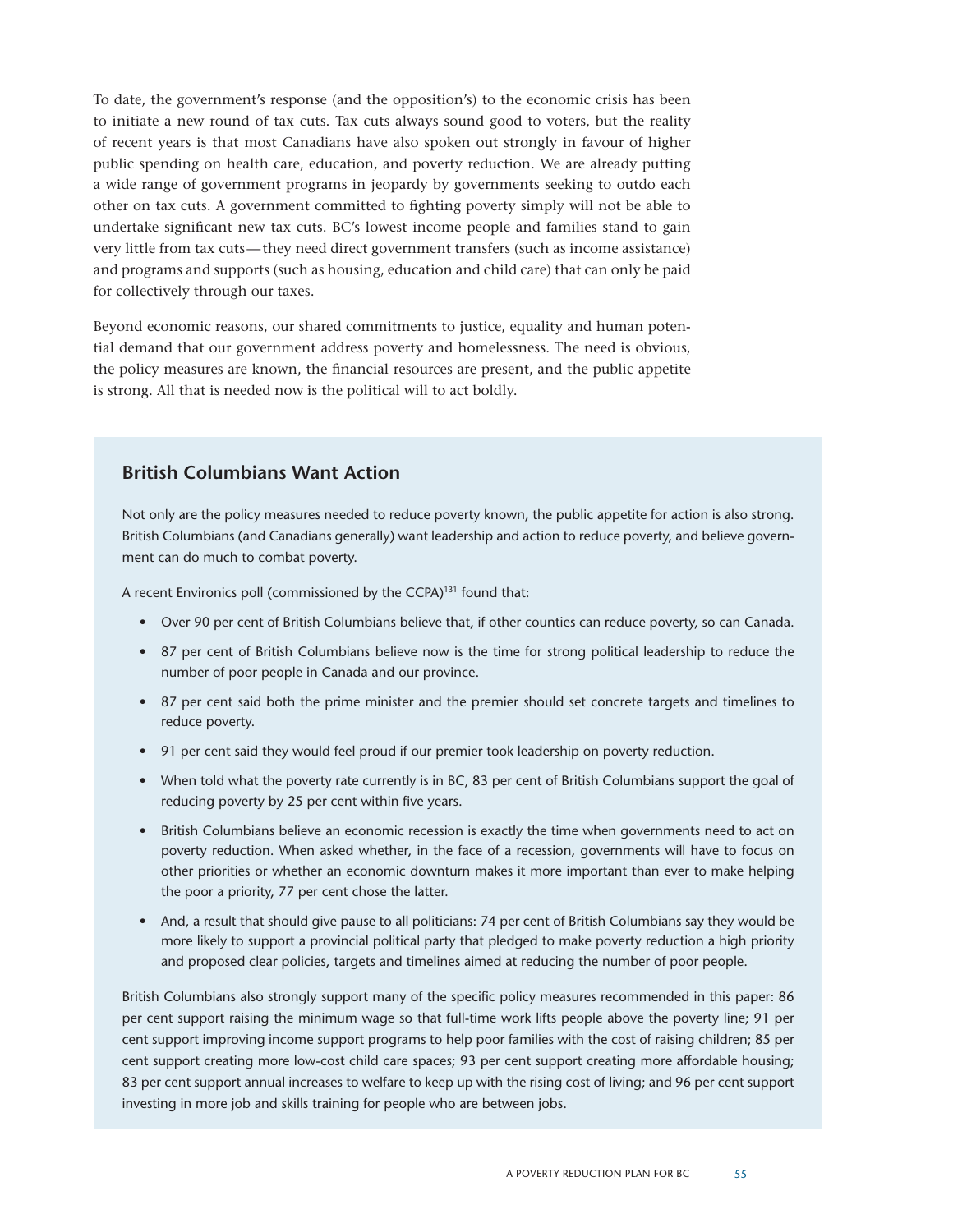- 1 As of 2006, the most recent year for which data is available. This figure is derived from CANSIM Table 202-0805, Statistics Canada.
- 2 Dietitians of Canada, 2007.
- 3 Patterson et al., 2008.
- 4 Laurie, 2008.
- 5 Statistics Canada, Census 2006.
- 6 Banting, 2006.
- 7 In contrast, the House of Commons voted unanimously in 1989 to end child poverty by the year 2000, but never took concrete action, and 11 years is so long in political terms that no government felt accountable for the goal. Consequently, child poverty today is almost unchanged from 1989. Expressions of good will, no matter how sincere, too often fall short of achieving real change if unaccompanied by planned accountability.
- 8 European Anti-Poverty Network, www.eapn.org, accessed May 29, 2008.
- 9 The Irish plan, *National Action Plan for Social Exclusion 2007–2016*, can be found at www.welfare. ie/publications/naps/nactplan/index.html (accessed October 23, 2008). In the United Kingdom, in 1999 the Blair government pledged to reduce child poverty by half in 10 years, and to end child poverty in 20 years. Against an absolute poverty line, the UK has reduced poverty by 50 per cent since the pledge was made, a performance that far outstrips Canada or the US. For more on the UK experience, see Waldfogel, 2008.
- 10 Collin, 2007 (October).
- 11 Department of Human Resources, Labour and Employment (Newfoundland and Labrador), 2006, p. vi.
- 12 *Reducing Poverty: An Action Plan for Newfoundland and Labrador,* www.hrle.gov.nl.ca/hrle/poverty/ poverty-reduction-strategy.pdf.
- 13 Chen, 2008.
- 14 Statistics Canada does not view the LICO as a poverty line, but it is commonly used as such, including by the National Council of Welfare. Statistics Canada also produces another measure, the Low Income Measure (LIM), which is a purely relative measure set at one half of the median income. It is the measure generally used for international comparisons, but is not commonly used within Canada.
- 15 SPARC BC, 2003; Statistics Canada, *Low Income Cut-Offs for 2007*, 2008.
- 16 Statistics Canada, *Low Income Cut-Offs for 2007*, 2008.
- 17 In both cases, the cut-offs are based on income after government transfers, such as the Canada Child Tax Benefit, Old Age Security Program, GST Credit, Employment Insurance benefits, and provincial or territorial welfare payments.
- 18 Human Resources and Social Development Canada. "*Low Income in Canada: 2000–2004 Using the Market Basket Measure*."
- 19 Kerstetter, 2003; this is based on data from the 1999 Survey of Financial Security from Statistics Canada.
- 20 Accessed from CANSIM Table 202-0703, Statistics Canada.
- 21 For more on the negative impacts of growing inequality, see *Why Inequality Matters* (CCPA, 2007).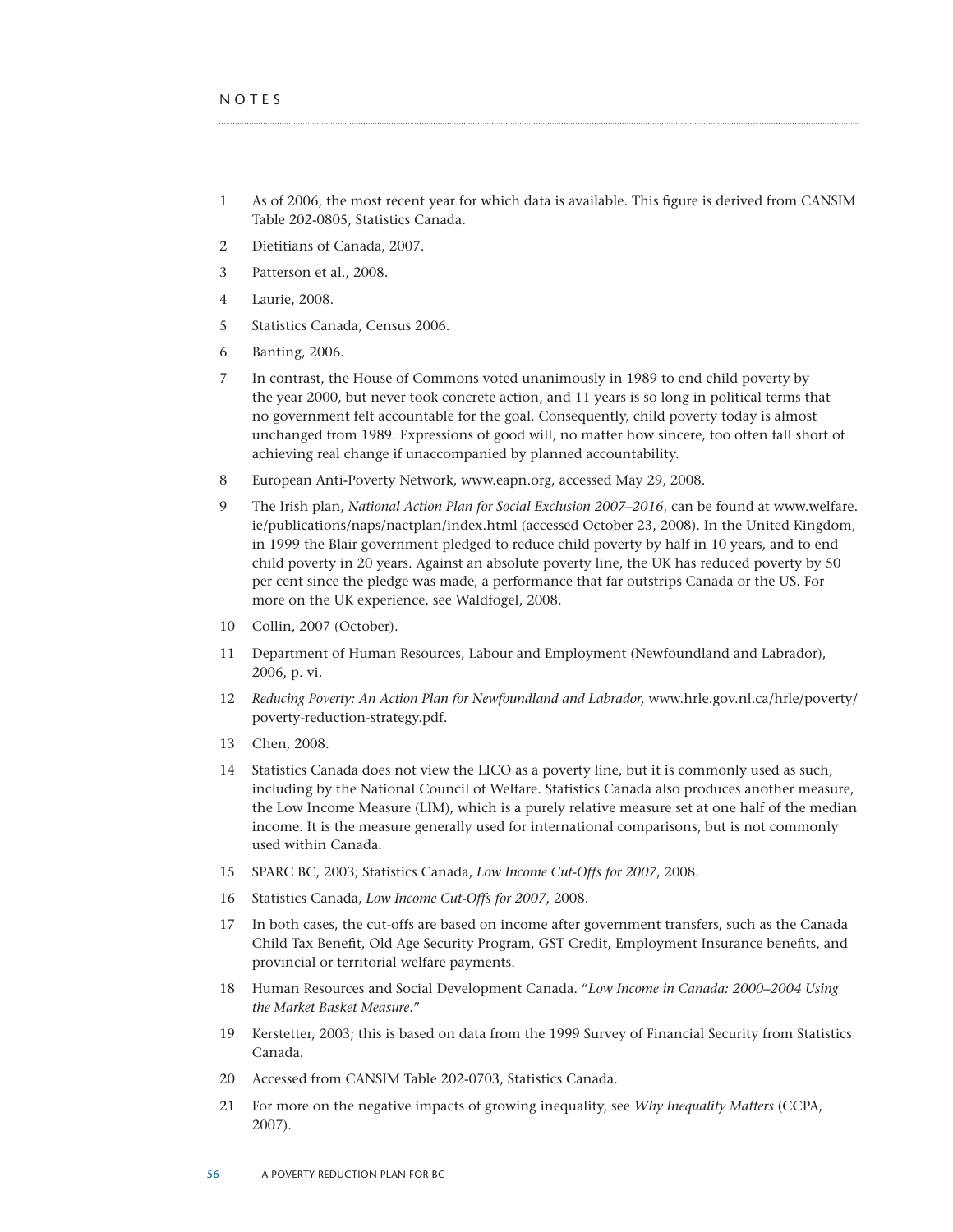- There are regional differences within BC and parts of the province are more susceptible to cyclical and industrial trends.
- This figure is calculated by totaling the depth of poverty of each person living below the poverty line, which is the difference between their income and the LICO measure, and then dividing this total by the number of people living below the poverty line.
- Derived from CANSIM Table 202-0805, Statistics Canada.
- This figure is consistently recognized to be an underestimate. In addition to those homeless people that were not seen, a further 402 people were perceived as homeless but not included in the total because they either did not want to be interviewed, were asleep and could not be woken, or were otherwise unconfirmed as homeless.
- *Still on our streets…. Results of the 2008 Metro Vancouver Homeless Count*, 2008.
- Of those, 59 were unaccompanied.
- *Still on our streets…. Results of the 2008 Metro Vancouver Homeless Count*, 2008.
- "Fraser Valley Homeless Count Press Release," April 28, 2008, www.missionchamber.bc.ca/news/ news-archive/fraser-valley-homeless-count-press-release.html, accessed September 24, 2008.
- Patterson et al., 2008.
- Ibid.
- Dietitians of Canada, BC Region, and Community Nutritionists Council of BC, 2007.
- Food Banks Canada, 2008.
- For more on this, see Klein and Pulkingham, 2008.
- Kerstetter and Goldberg, 2007.
- Ibid.
- Rea, Mackay, and LeVasseur, 2008, p. 38; some cases are due to choice rather than affordability.
- Ibid.
- According to the Canada Mortgage and Housing Corporation, a household is in "core housing need" if it fails to meet the standards of "acceptable housing," which refers to housing that is of suitable size, in adequate physical condition, and affordable (costs less than 30 per cent of before-tax household income).
- Canada Mortgage and Housing Corporation, 2005, p. 8.
- Ibid.
- Canada Mortgage and Housing Corporation, 2008 (March).
- BC Housing, 2008.
- The remaining 9,000 poor children (2 per cent of all poor people in BC) live in families of other configurations, including male lone-parent families and grandparent-led families.
- Statistics Canada, 2006 Census, Catalogue no. 97-563-XCB2006005.
- BC Employment and Assistance Current Month Statistics, September 2008 data, www.eia.gov.bc.ca/research/index.htm.
- Kerstetter, 2006 (February)., *Child Poverty and Income Inequality in British Columbia*.
- CANSIM Table 202-0804, Statistics Canada.
- Data on the Aboriginal population is limited since many Indian reserves and settlements were not included in the Census coverage at the request of the reserve (Statistics Canada, 2008, January). In addition, poverty data is only available for the off-reserve population.
- Statistics Canada, 2001 Census, Catalogue no. 97F0011XCB2001046.
- Canadian Council on Social Development, 2007, p. 17.
- Statistics Canada, 2001 Census, Catalogue no. 97F0011XCB2001046.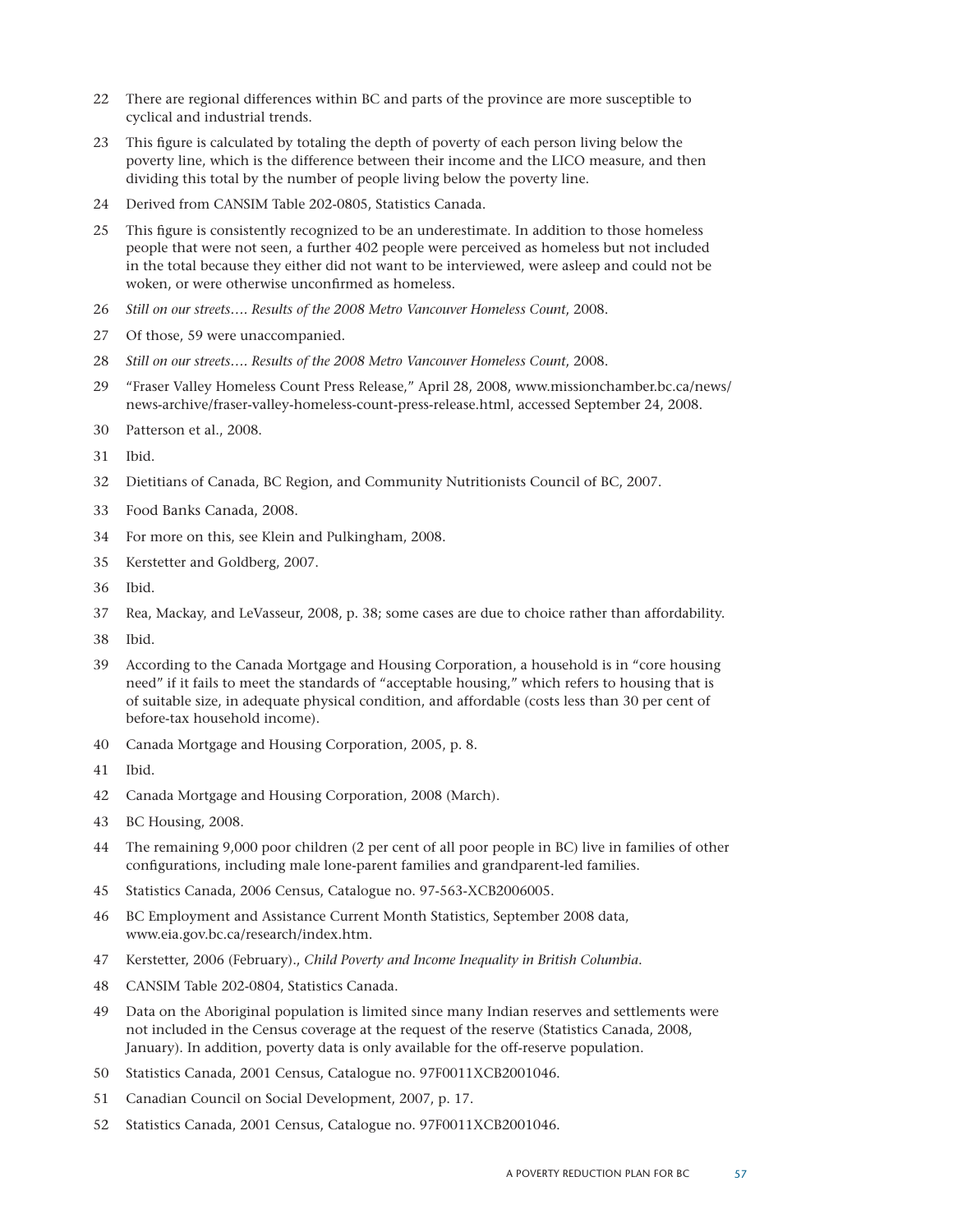- Statistics Canada, 2006 Census.
- Statistics Canada, 2006 Census, Catalogue no. 97-560-XCB2006028.
- Pivot Legal Society, 2008, p. 91.
- *Still on our streets…. Results of the 2008 Metro Vancouver Homeless Count*, 2008, p. 16.
- Statistics Canada, 2001 Census, Catalogue no. 97F0011XCB2001046.
- *Still on our streets…. Results of the 2008 Metro Vancouver Homeless Count*, 2008.
- Pivot Legal Society, 2008, p. 91.
- Statistics Canada, 2006 Census, Table 5.1: Aboriginal children under six years of age, living in low-income families, not including reserves, accessed at www.statcan.ca/english/freepub/89- 634-XIE/2008005/tables/tab5-1-en.htm.
- Ibid.
- Vancouver Native Health Society, p. 13.
- Ibid. p. 16.
- Brown, p. 21.
- Health Canada webpage, "First Nations, Inuit and Aboriginal Health—Diseases & Health Conditions—Diabetes" www.hc-sc.gc.ca/fniah-spnia/diseases-maladies/diabete/index-eng.php, accessed September 18, 2008.
- www.healingourspirit.org, Healing Our Spirit, BC Aboriginal HIV/AIDS Society, accessed September 18, 2008.
- Goldner, Snider and Mozel, 2000.
- Klein and Pulkingham, 2008.
- Accessed from Ministry of Housing and Social Development BC Employment and Assistance Rate Tables, www.eia.gov.bc.ca/mhr/ia.htm, accessed September 24 2008.
- Cohen et al., 2008.
- BC Coalition for Persons with Disabilities (BCCPWD), 2007b, p. 4.
- Cohen et al., 2008; Feres, 2007.
- Statistics Canada, 2006 Census, Catalogue no. 97-563-XCB2006006.
- Kerstetter, 2006, *Child Poverty and Income Inequality in British Columbia* (February).
- Citizenship and Immigration Canada website, "Guide to the Private Sponsorship of Refugees Program," www.cic.gc.ca/English/resources/publications/ref-sponsor/section-2-17.asp.
- First Call, 2008 (June).
- Stock, 2007.
- Quality of Life Challenge, www.qolchallenge.ca/index.php, accessed October 29, 2008.
- First Contact MAP Group, 2008.
- As of June 1, 2008, refugee claimants formerly restricted to hardship assistance can now receive income assistance or disability assistance, a welcome reform. See: "BC government website—Housing and Social Development—Online Resource—Hardship" www.gov.bc.ca/meia/online\_resource/hardship/code\_a.
- Interview with Harsha Walia, No One Is Illegal, June 17, 2008.
- Fairey, et al., 2008.
- Ivanova, Iglika. "Denying income inequality won't make it go away." CCPA Editorial. June 24, 2008. www.policyalternatives.ca/editorials/2008/06/editorial1925/?pa=AE5DAA5F.
- Atkey and Siggner, 2008.
- Canada Mortgage and Housing Corporation, 2008 (Spring).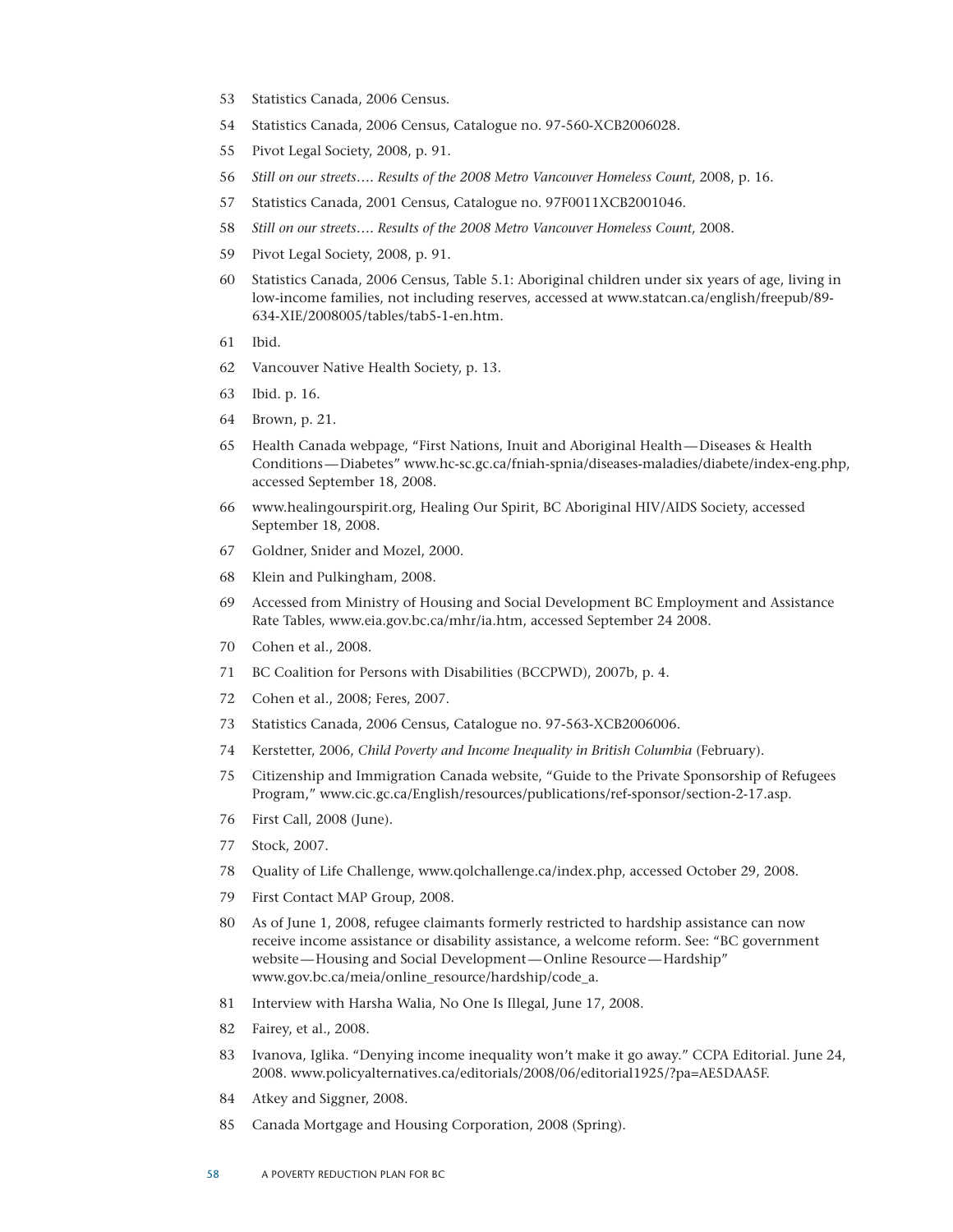- Accessed from Ministry of Housing and Social Development BC Employment and Assistance Rate Tables, www.eia.gov.bc.ca/mhr/ia.htm, accessed September 24 2008.
- Statistics Canada, 2008 (June).
- Wallace et al., 2006.
- Klein and Pulkingham, 2008.
- While BC's poverty rate in 2006 was 13 per cent, only about 3.2 per cent of British Columbians received income assistance.
- First Call, 2008 (November), Fact Sheet 7.
- BC Stats, 2008.
- Kirby, 2007.
- Morissette, 2008.
- Cohen and Cohen, 2004.
- Fairey, 2005.
- See Irwin et al., 2005; and Zaman et al., 2007.
- See Fairey et al., 2008.
- MacPhail and Bowles, 2008.
- This figure was derived based on our estimate of the caseload increase that would result from eliminating the rules and administrative practices that have arbitrarily limited access to income assistance. Econometric modeling done for the ESP study *Denied Assistance* (Wallace et al., 2006) found that about half the caseload reduction since 2002 can be attributed to policy changes (as opposed to the improved labour market).
- This figure represents the amount needed to reverse the funding cut to the Employment Standards Branch between 2000/2001 and 2004/05.
- For more on the living wage, see Richards et al., 2008.
- Thanks to Sherman Chan from MOSAIC for suggesting the idea of an evaluative "lens."
- See Richards et al., 2008.
- For more on an alternate method of setting welfare benefit rates, see Kerstetter, 2006b.
- For a closer look at how these estimates were derived, see Klein and Smith, 2006.
- For more on helping income assistance recipients gain post-secondary training, see Butterwick, 2006.
- For more on this dynamic, including illustrative tables, see Goldberg, 2008; and Kerstetter and Goldberg, 2007 .
- Richards et al., 2008, p. 32.
- *Fairness at Work: Federal Labour Standards for the 21*st *Century*, is Harry Arthurs' review of the federal Canada Labour Code, which was commissioned by the Minister of Labour.
- For more on improving the economic security of casual workers, see MacPhail and Bowles, 2008.
- For more on increasing the economic security of farmworkers, see Fairey et al., 2008.
- Congress of Aboriginal Peoples, p. 13.
- Interview with David Eddy, Vancouver Native Housing Society, August 5, 2008.
- Vancouver Native Health Society, p. 20.
- Ibid, p. 23.
- Based on the recommendation from the BCCPWD's report, *Who Benefits?* (2007b), but updated with more current data on the cost of living.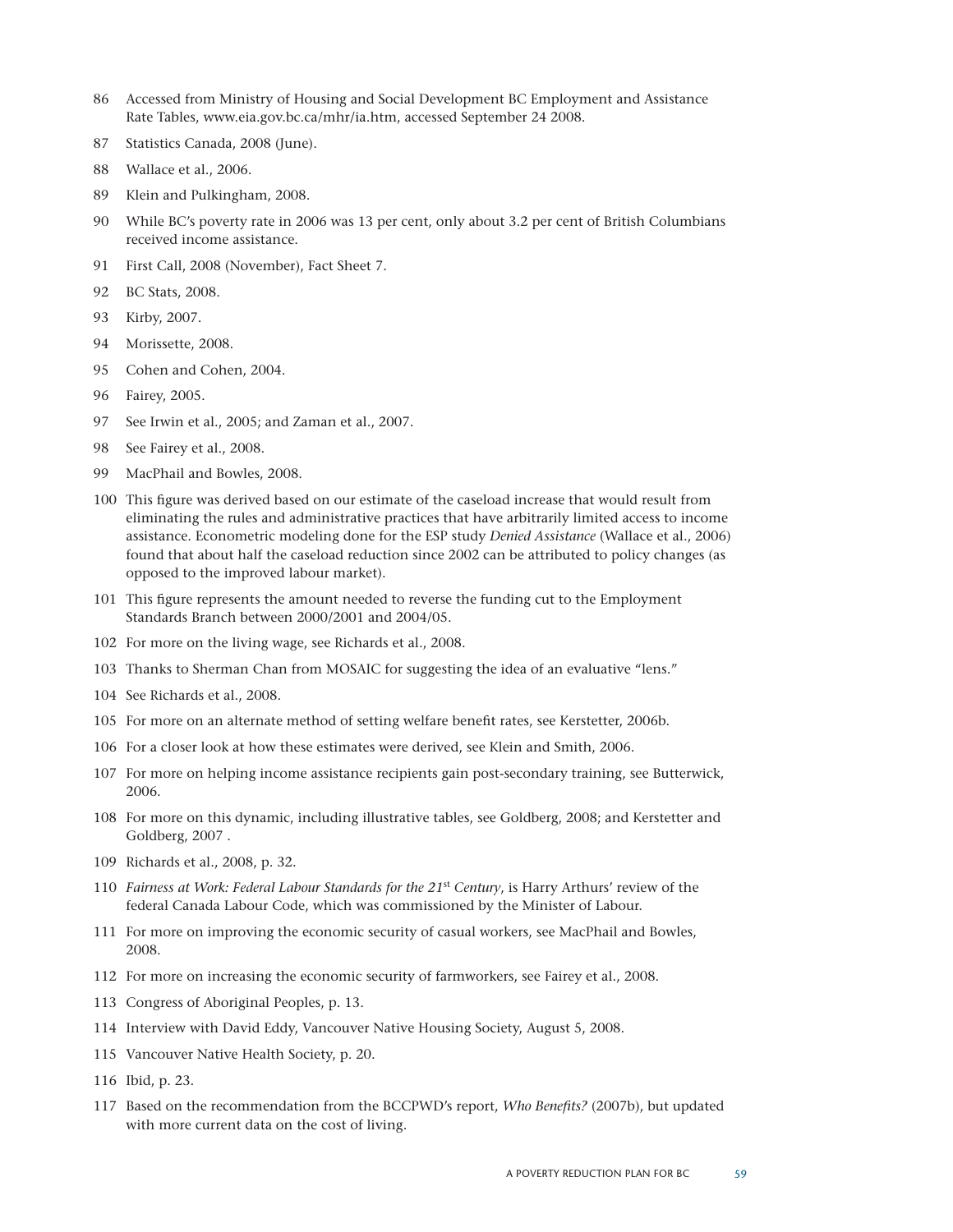- 118 For more on improving employment supports for people with disabilities, see Cohen et al., 2008.
- 119 See Lee et al., 2008 for more ideas.
- 120 Patterson et al., 2008.
- 121 See Richards et al., 2008.
- 122 For more information, see the Renters at Risk Campaign: www.rentersatrisk.ca.
- 123 Hertzman, 2004.
- 124 Cleveland and Krashinsky, 1998.
- 125 Coalition of Child Care Advocates of BC, 2007.
- 126 Griffin, Cohen and Braid, 2000.
- 127 Fuller, 2003.
- 128 For more, see Cohen et al., 2005; Cohen et al., 2006; and Morrow, 2006.
- 129 See Cohen et al., 2006.
- 130 Goldner, Snider, and Mozel, 2000, reported in Morrow, 2006.
- 131 The poll was conducted in the Fall of 2008 (in the midst of the growing economic/financial crisis). For more on the poll results, see Hennessy and Yalnizyan, 2008.

#### **REFERENCES**

- Arthurs, Harry W*. Fairness at Work: Federal Labour Standards for the 21*st *Century*. Federal Labour Standards Review. Human Resources and Skills Development Canada. Accessed at www.hrsdc. gc.ca/en/labour/employment\_standards/fls/pdf/final\_report.pdf.
- Atkey, Jill, and Rebecca Siggner. 2008 (February). *Still Left Behind: A comparison of living costs and income assistance in British Columbia*. Vancouver: Social Planning and Research Council of British Columbia.
- Banting, Keith. 2006 (December). *The Social Condition in British Columbia*. Vancouver: BC Progress Board.
- Battle, Ken, Sherri Torjman, Michael Mendelson, and Ed Tamagno. 2007 (November). *Caledon Response to Liberal Poverty Strategy*. Ottawa: Caledon Institute of Social Policy.
- BC Coalition of People with Disabilities. 2007. *Part 7 Accident Benefits: A Time for Change.* Vancouver: BCCPWD.
	- ———. 2007. *Who Benefits? How disability benefits are failing British Columbians*. Vancouver: BCCPWD.
- BC Healthy Living Alliance. 2008 (September). *BCHLA Discussion Paper: Healthy Futures for BC Families*. Vancouver.
- BC Housing. 2008 (May). *Applicant Waiting List Summary by Provincial Electoral District.*
- BC Ministry of Employment and Income Assistance. 2005. *BC Employment and Assistance Manual.*
- BC Stats. 2008 (October). "British Columbia Unemployment Rates: September 2008." Ministry of Labour and Citizens' Services.
- Brewin, Alison, and Lyndsay Stephens. 2004. *Legal Aid Denied: Women and the Cuts to Legal Services in BC*. Vancouver: Canadian Centre for Policy Alternatives and West Coast LEAF.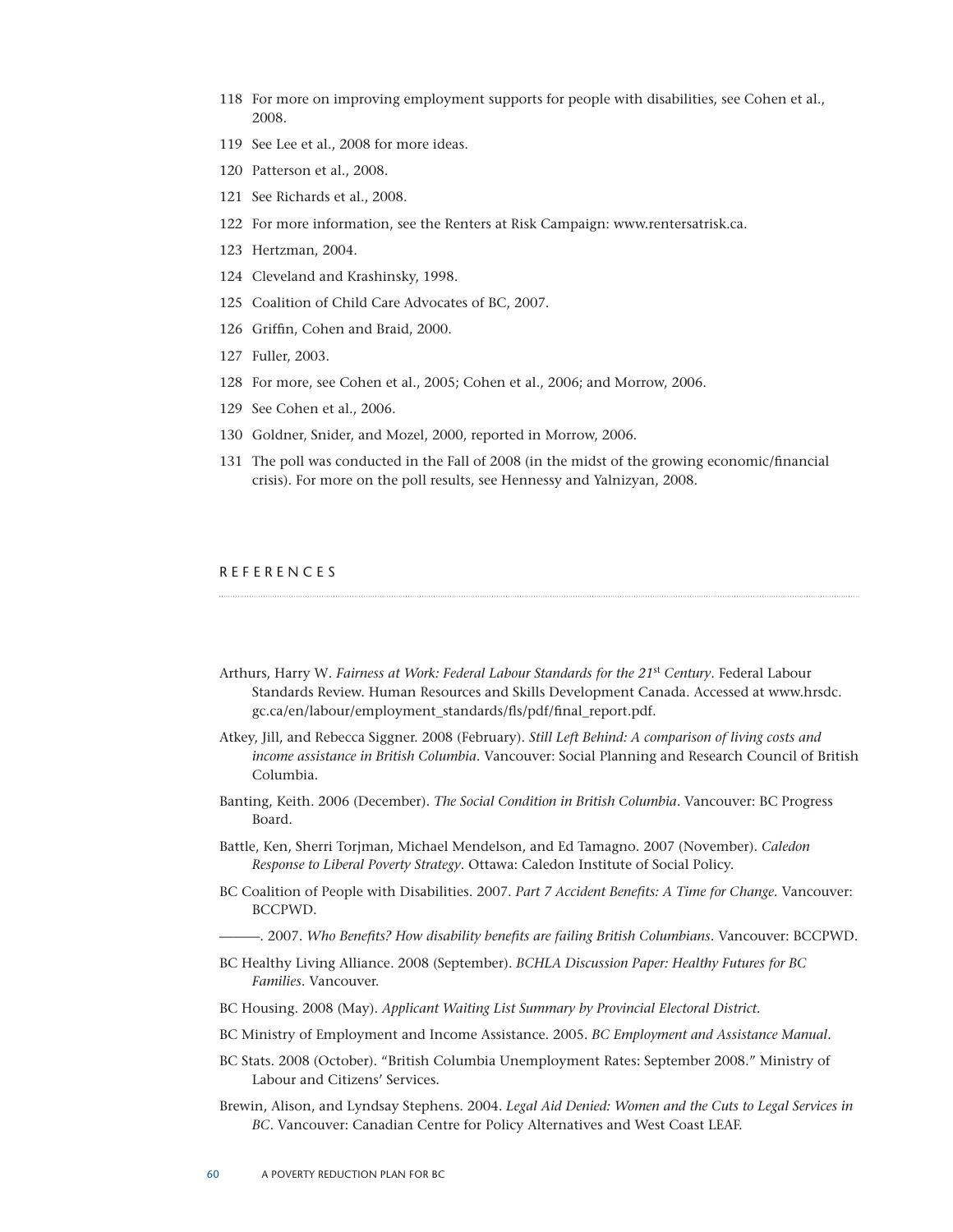- Brown, Lyla. *BC First Nations Health Handbook: A Companion Document to the BC Health Guide Handbook*. BC Ministry of Health and First Nations Chiefs' Health Committee.
- Butterwick, Shauna. 2006. *A Path Out of Poverty: Helping BC Income Assistance Recipients Upgrade Their Education.* Vancouver: Canadian Centre for Policy Alternatives.
- Canada Mortgage and Housing Corporation. 2008 (March). "Rental Vacancy Rate, Canada, Provinces and Metropolitan Areas, 1992-2007 (per cent)." *Canadian Housing Observer*. www.cmhc-schl. gc.ca/en/corp/about/cahoob07/data/data\_004.cfm. Accessed 19 September, 2008.
- ———. 2008 (Spring). *Rental Market Report: British Columbia Highlights*. www.cmhc-schl.gc.ca/odpub/ esub/64487/64487\_2008\_B01.pdf. Accessed 19 September, 2008.

———. 2005 (April). *2001 Census Housing Series: Issue 8 Revised—Households Spending at Least 50% of their Income on Shelter*. Research Highlight, Socio-economic Series 05-004.

- Canadian Centre for Policy Alternatives. 2007 (December). *Why In equality Matters, in 1,000 words or less*. Ottawa: Canadian Centre for Policy Alternatives.
- Canadian Council for Refugees. 2008 (February). "Resettlement of refugees with medical needs."
- Canadian Council on Social Development. 2007. *Populations Vulnerable to Poverty: Urban Poverty in Canada, 2000.* Ottawa.
- Cardinal, Nathan. *The quality of life for Aboriginal people in Vancouver and Canada*. Vancouver: Centre for Native Policy and Research.
- Chen, Wen-Hao. 2008 (October). *Comparing Low Income of Canada's Regions: A Stochastic Dominance Approach*. Income Research Paper Series. Ottawa: Statistics Canada. Catalogue no. 75F0002M, no. 006.
- Cleveland, Gordon, and Michael Krashinsky. 1998. *The Benefits and Costs of Good Child Care: The Economic Rationale for Public Investment in Young Children—A Policy Study*. Toronto: University of Toronto.
- Coalition of Child Care Advocates of BC. 2007 (November). *A Costing and Accountability Model for a BC Child Care System.*
- Cohen, Marcy, Arlene McLaren, Zena Sharman, Stuart Murray, Merrilee Hughes, and Aleck Ostry. 2006. *From Support to Isolation: The High Cost of BC's Declining Home Support Services*. Vancouver: Canadian Centre for Policy Alternatives.
- Cohen, Marcy, Janice Murphy, Kelsey Nutland, and Aleck Ostry. 2005. *Continuing Care Renewal or Retreat? BC Residential and Home Health Care Restructuring 2001-2004*. Vancouver: Canadian Centre for Policy Alternatives.
- Cohen, Marcy, Michael Goldberg, Nick Istvanffy, Tim Stainton, Adrienne Wasik, and Karen-Marie Woods. 2008. *Removing Barriers to Work: Flexible Employment Options for People With Disabilities in BC.* Vancouver: Canadian Centre for Policy Alternatives.
- Cohen, Marjorie Griffin, and Marcy Cohen. 2004. *A Return to Wage Discrimination: Pay Equity Losses Through the Privatization of Health Care*. Vancouver: Canadian Centre for Policy Alternatives.
- Collin, Chantal. 2007 (November). "Poverty Reduction Strategies in the United Kingdom and Ireland." Ottawa: Library of Parliament.
- ———. Chantal. 2007 (October). "Poverty Reduction Strategies in Quebec and in Newfoundland and Labrador." Ottawa: Library of Parliament.
- Congress of Aboriginal Peoples. *Where Does the Money Go? Report on Proactive Disclosure of Grants and Contributions, 2006-2007*. www.abo-peoples.org/policy/GC0607\_TC\_E.html. Accessed September 18, 2008.
- Department of Human Resources, Labour and Employment (Newfoundland and Labrador). 2006 (June). "Reducing Poverty: An Action Plan for Newfoundland and Labrador."
- Dietitians of Canada, BC Region, and Community Nutritionists Council of BC. 2007. *The Cost of Eating in BC 2007: The bite nutritious food takes from the income pie*.
- European Anti-poverty Network. 2004. "Food Poverty and Policy in Ireland."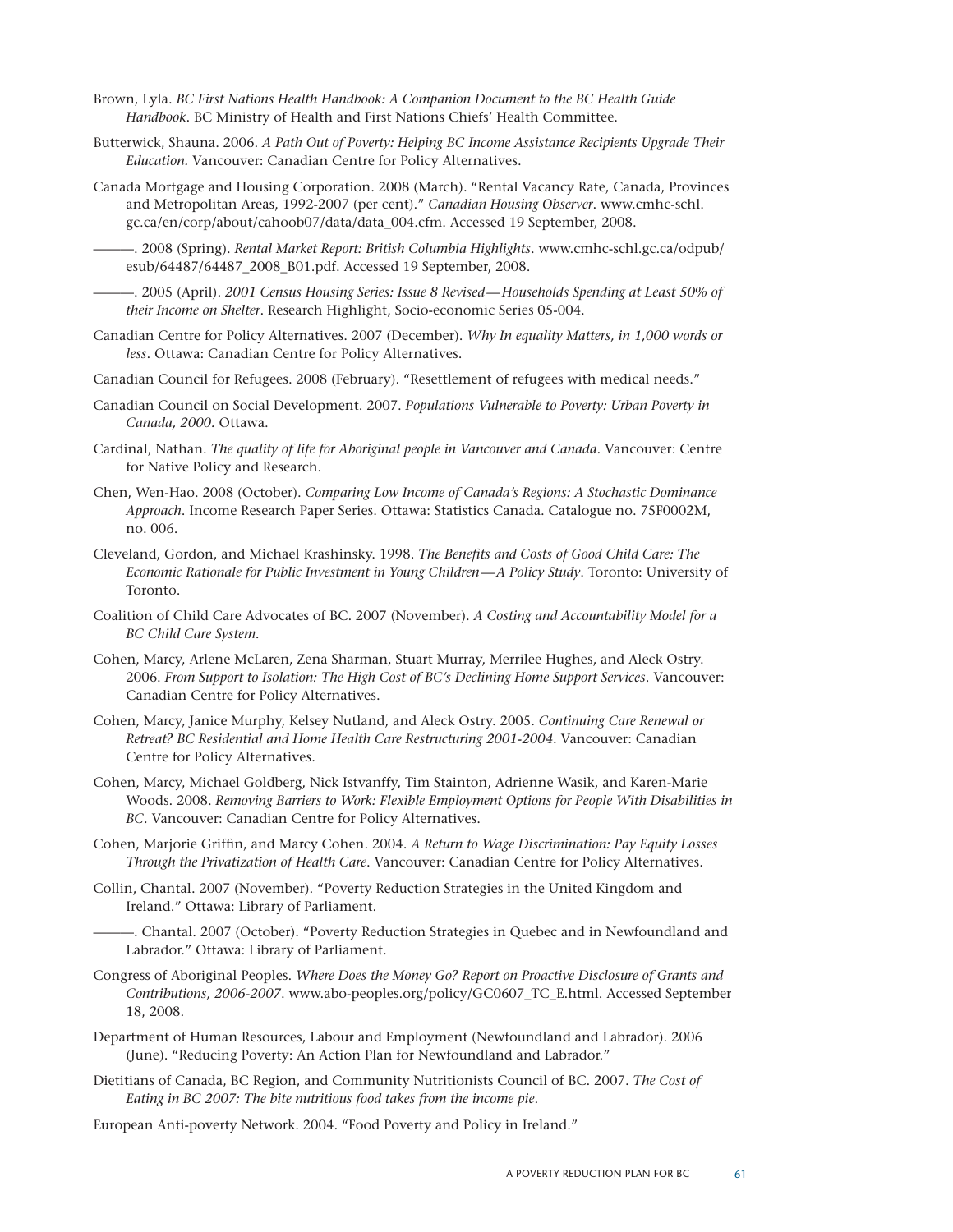- Everett, B. 2000. *A Fragile Revolution: Consumers and Psychiatric Survivors Confront the Power of the Mental Health System*. Waterloo, Ontario: Wilfred Laurier Press.
- Fairey, David, Christina Hanson, Glen MacInnes, Arlene Tigar McLaren, Gerardo Otero, Kerry Preibisch, and Mark Thompson. 2008. *Cultivating Farmworker Rights: Ending the Exploitation of Immigrant and Migrant Farmworkers in BC*. Vancouver: Canadian Centre for Policy Alternatives, Justicia for Migrant Workers, PICS, and the BC Federation of Labour.
- Fairey, David. 2005. *Eroding Worker Protections: British Columbia's New "Flexible" Employment Standards*. Vancouver: Canadian Centre for Policy Alternatives.
- Feres, Kristy. 2007. *Earnings Exemptions for Disability Assistance in BC: Effects on Social Enterprises and Their Employees*. Master of Public Policy Program Project, Simon Fraser University.
- First Call: BC Child and Youth Advocacy Coalition. 2008 (November). *BC Campaign 2000: 2008 Child Poverty Report Card*. Vancouver.
- ———. 2008 (June). "Campaign to Repeal Refugee Transportation Loan Requirement." Vancouver.
- ———. 2007. *BC Campaign 2000: 2007 Child Poverty Report Card.* Vancouver.
- First Contact MAP Group. 2008. *Claimant Stories: Vancouver*. First Contact MAP Group Presentation to City of Vancouver and BC Housing. Vancouver: Red Cross.
- Food Banks Canada. 2008. *HungerCount 2008: A Comprehensive Report on Hunger and Food Bank Use in Canada*. Toronto.
- Frazer, Hugh, and Eric Marlier. 2007 (September). "Tackling child poverty and promoting the social inclusion of children in the EU." Social Inclusion Policy and Practice.
- Fuller, Sylvia. 2003 (April). *Fair Pharmacare? A backgrounder on the government's changes to BC's Pharmacare program*. Vancouver: Canadian Centre for Policy Alternatives.
- Go, Avvy. 2007 (January). "Increase funding for community legal clinics." Toronto: Toronto Star.
- Goldberg, Michael, and Kari Wolanski. 2005 (December). *Left Behind: A comparison of living costs and employment assistance rates in British Columbia*. Vancouver: Social Planning and Research Council of BC.
- Goldberg, Michael. 2008. *Urban Child Poverty*. Submission to Senate Committee on Social Affairs, Science, and Technology (on behalf of First Call: BC Child and Youth Advocacy Coalition).
- Goldner, E. M., B. Snider, and M. Mozel. 2000. *Estimating the prevalence of mental disorders in adults.* Vancouver: University of British Columbia Department of Psychiatry.
- Griffin Cohen, Marjorie, and Kate Braid. 2000 (August). *The Road to Equity: Training Women and First Nations on the Vancouver Island Highway—A Model for Large-Scale Construction Projects.* Vancouver: Canadian Centre for Policy Alternatives.
- Hertzman, Clyde. 2004. *Making Childhood Development a Priority: Lessons from Vancouver*. Vancouver: Canadian Centre for Policy Alternatives.
- Hennessy, Trish, and Armine Yalnizyan. 2008 (October). *Ready for Leadership: Canadians' Perceptions of Poverty*. Ottawa: Canadian Centre for Policy Alternatives.
- Human Resources and Social Development Canada. *Low Income in Canada: 2000-2004 Using the Market Basket Measure*. Catalogue no. HS28-49/2004E-PDF.
- Irwin, John, Stephen McBride, and Tanya Strubin. 2005. *Child and Youth Employment Standards: The Experience of Young Workers Under BC's New Policy Regime*. Vancouver: Canadian Centre for Policy Alternatives.
- Ivanova, Iglika. 2008 (August 19). "Working Below the Poverty Line: Big pay raise for BC bureaucrats highlights yawning income gap." *The Tyee*. Accessed at thetyee.ca/Views/2008/08/19/ MinimumWageHike on August 26, 2008.
- Karier, T. 1998. "Welfare graduates: College and financial independence." In *Policy Notes, No. 1*. New York: Bard College, Jerome Levy Economics Institute.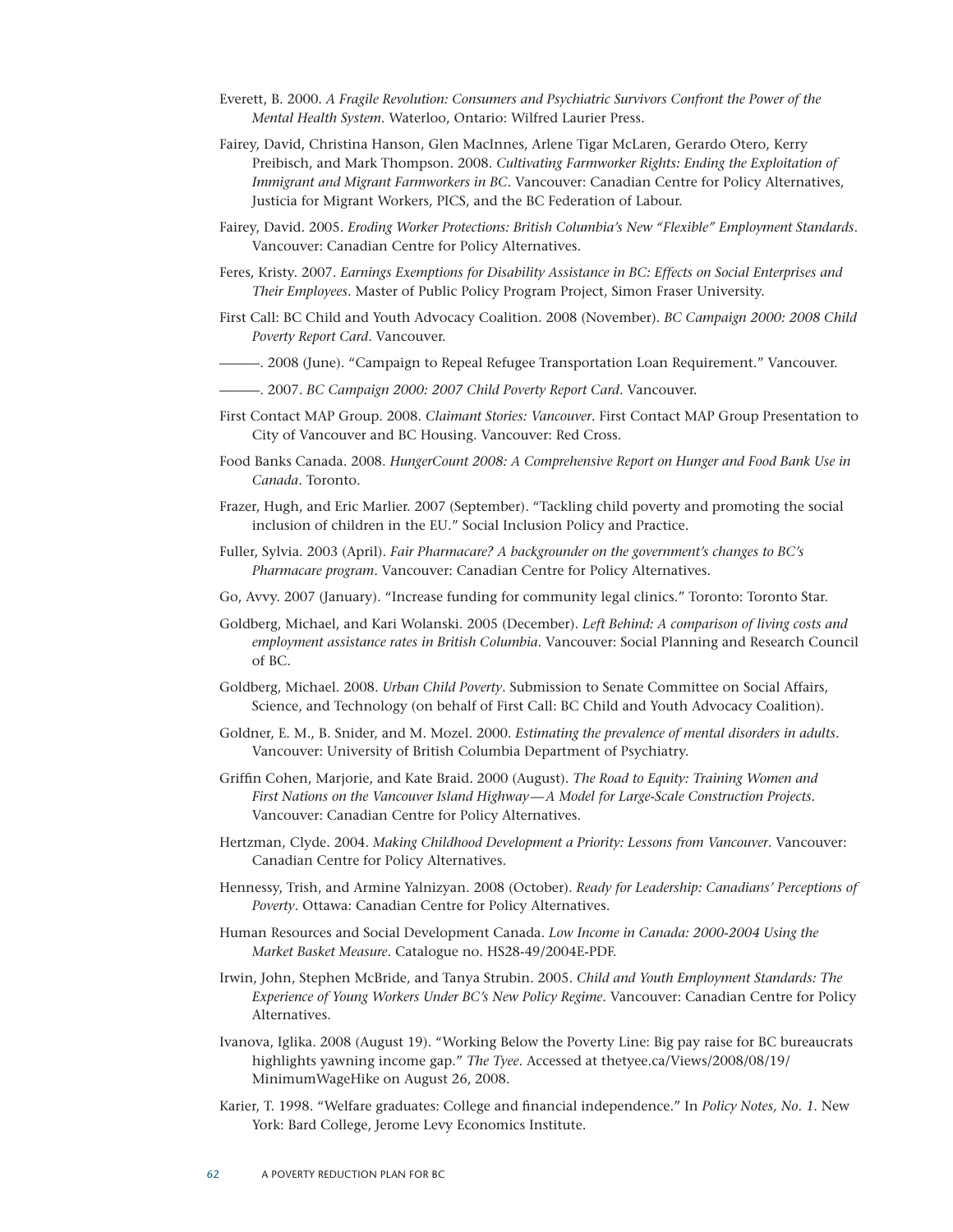- Kerstetter, Steve, and Michael Goldberg. 2007 (September). *A Review of Policy Options for Increasing Food Security and Income Security in British Columbia*. Prepared for Dr. John Millar, Executive Director of the Provincial Health Services Authority of BC.
- Kerstetter, Steve. 2006 (February). *Child Poverty and Income Inequality in British Columbia: A Status Report*. Vancouver: First Call BC Child and Youth Advocacy Coalition.

———. 2006. *A Better Way to Set Welfare Rates*. Vancouver: Canadian Centre for Policy Alternatives.

- ———. 2003. *Rags and Riches: Wealth Inequality in Canada*. Vancouver: Canadian Centre for Policy Alternatives.
- Kirby, Karen. 2007 (September). *Earnings and Employment Trends*. BC Stats.
- Klein, Seth, and Jane Pulkingham (with Sylvia Parusel, Kathryn Plancke, Jewelles Smith, Dixon Sookraj, Thi Vu, Bruce Wallace, and Jane Worton). 2008 (April). *Living on Welfare in BC: Experiences of Longer-Term "Expected to Work" Recipients*. Vancouver: Canadian Centre for Policy Alternatives.
- Klein, Seth, and Andrea Smith. 2006 (April). *Budget Savings on the Backs of the Poor: Who Paid the Price for Welfare Benefit Cuts in BC*. Vancouver: Canadian Centre for Policy Alternatives.
- Laurie, Nathan. 2008 (November). *The Cost of Poverty: An Analysis of the Economic Cost of Poverty in Ontario*. Toronto: Ontario Association of Food Banks.
- Layte, Richards, Brian Nolan, and Christopher T. Whelan. 2000. "Targeting Poverty: Lessons from Monitoring Ireland's National Anti-Poverty Strategy." Cambridge: Cambridge University Press. 553-575.
- Lee, Marc. 2002 (October). *Snakes and Ladders: A policy brief on poverty dynamics*. Vancouver: Canadian Centre for Policy Alternatives.
- Lee, Marc, Erick Villagomez, Penny Gurstein, David Eby, and Elvin Wyly. 2008. *Affordable EcoDensity: Making Affordable Housing a Core Principle of Vancouver's EcoDensity Charter*. Submission by the Canadian Centre for Policy Alternatives to Vancouver City Council.
- MacKinnon, Shauna. 2008 (September). "Poverty and Social Exclusion: Solving Complex Issues through Comprehensive Approaches." *The Review of Economic and Social Trends*. Manitoba: Canadian Centre for Policy Alternatives.
- MacPhail, Fiona, and Paul Bowles. 2008. *Improving the Economic Security of Casual Workers in BC*. Vancouver: Canadian Centre for Policy Alternatives.
- Maund, Jacquie et al. 2007 (July). "Ontario Campaign 2000 Discussion Paper." 1-14.
- Ministry of Finance. 2007 (February 20). *Budget and Fiscal Plan 2007/08–2009/10*. British Columbia.
- Morissette, Rene. 2008 (February). *Earnings in the last decade*. Statistics Canada. Catalogue no. 75-001-X.
- Morrow, Marina. 2006. *Community-Based Mental Health Services in BC*. Vancouver: Canadian Centre for Policy Alternatives.
- National Council of Welfare. 2007 (Winter). "Solving Poverty: Four Cornerstones of a Workable National Strategy for Canada." Vol. 126.
- ———. 2007 (Fall). "First Nations, Metis and Inuit Children and Youth: Time To Act." Vol. 127.
- ———. (2007). *Welfare Incomes 2006—Web-only Data*. www.ncwcnbes.net/en/research/ welfareincomes/webonly2006.html. Accessed October 1, 2008.
- Nelson, G., J. Lord, and J. Ochocka. 2001. *Shifting the paradigm in community mental health: towards empowerment and community*. Toronto: University of Toronto Press.
- Nova Scotia Poverty Reduction Strategy Coalition. 2007 (October). "Framework for a Poverty Reduction Strategy in Nova Scotia."
- Patterson, Michelle, Julian Somers, Karen McIntosh, Alan Shiell, and Charles James Frankish. 2008 (February). *Housing and Support for Adults with Severe Addictions and/or Mental Illness in British*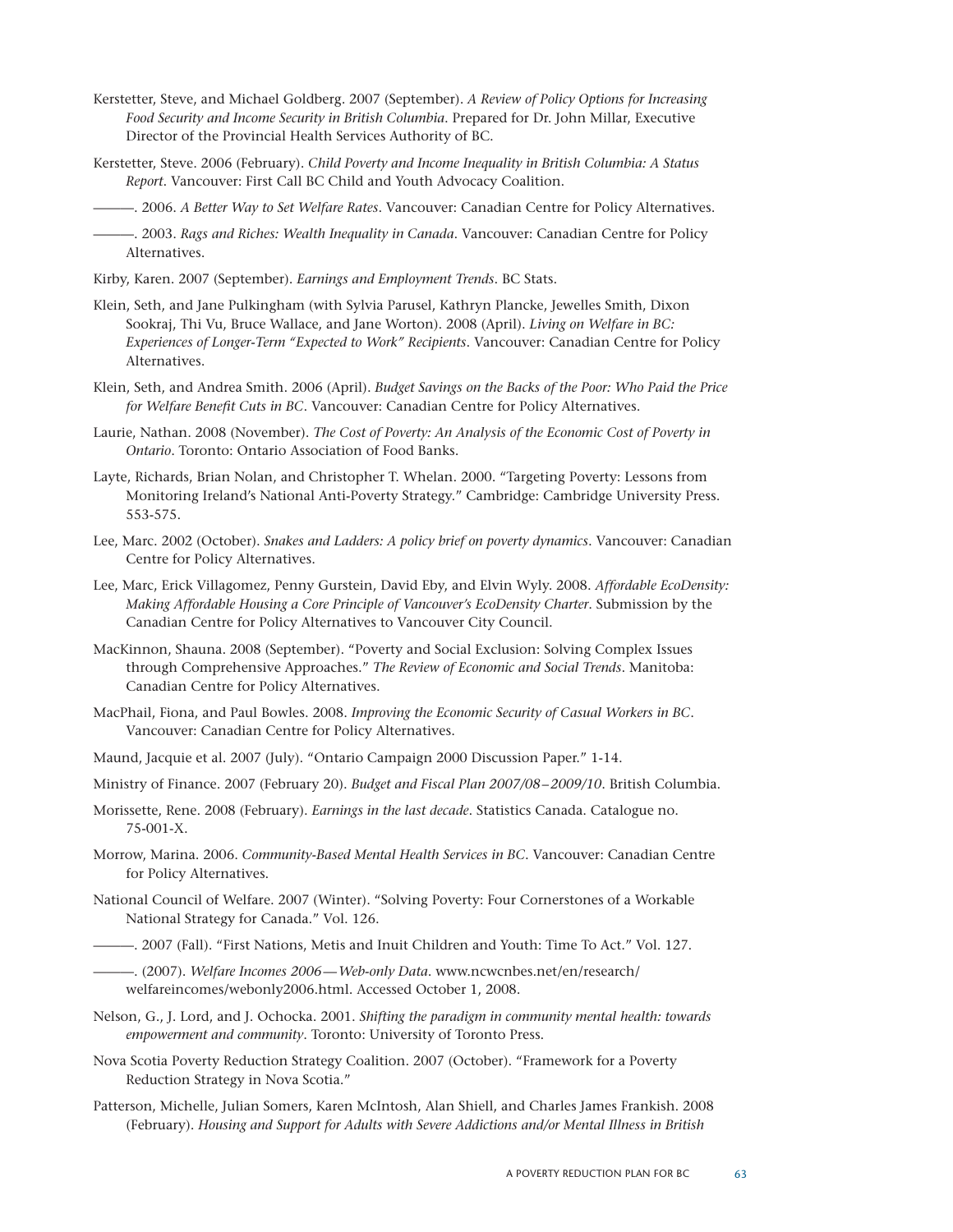*Columbia*. Centre for Applied Research in Mental Health and Addiction, Faculty of Health Sciences, Simon Fraser University.

- Paulsen, Monte, and Tom Sandborn. 2008 (April). *BC's Homeless Death Toll: 56 or More in Two Years.* Vancouver: The Tyee. www.thetyee.ca/News/2008/04/17/BCHomeless. Accessed Oct. 10, 2008.
- Pivot Legal Society. 2008. *Broken Promises: Parents Speak about B.C.'s Child Welfare System*. Vancouver.
- Rea, Willa, Devin Mackay, and Sandrine LeVasseur. 2008 (June). *Changing Patterns in Canadian Homeownership and Shelter Costs, 2006 Census*. Ottawa: Statistics Canada. Catalogue no. 97-554-X.
- Richards, Tim, Marcy Cohen, Seth Klein, and Deborah Littman. 2008. *Working for a Living Wage: Making Paid Work Meet Basic Family Needs in Vancouver and Victoria—2008*. Vancouver: Canadian Centre for Policy Alternatives, First Call: Child and Youth Advocacy Coalition, and Community Social Planning Council of Greater Victoria.
- Ross, D., K. Scott, and P. Smith. (2000). *The Canadian Factbook on Poverty*. Ottawa: Canadian Council on Social Development.
- Smith, Stephen. 2008 (March 17). "Priorities for Action: 2006 Annual Progress Report." CHAC Women and Children Providers Meeting 2006. BC Ministry of Health.
- SPARC BC. 2003 (May). *Defining and Measuring Poverty Backgrounder*. Vancouver.
- Statistics Canada. 2008 (June). *Low Income Cut-offs for 2007 and Low Income Measures for 2006*. Catalogue no. 75F0002M.
- ———. 2008 (May). *Income in Canada, 2006*. Catalogue no. 75-202-X.
- ———. 2008 (January). *Aboriginal Peoples in Canada in 2006: Inuit, Metis and First Nations, 2006 Census*. Catalogue no. 97-558-XIE.
	- ———. 2007. *The Canadian Immigrant Labour Market in 2006: First Results From Canada's Labour Force Survey*. Catalogue no. 71-606-XIE2007001.
- *Still on our streets…. Results of the 2008 Metro Vancouver Homeless Count*. 2008 (September 16). Commissioned by Greater Vancouver Regional Steering Committee on Homelessness.
- Stock, Cathy. 2007. *Special Feature: Labour Market Characteristics of the Immigrant Population in BC*. BC Stats.
- Trainor, J., E. Pomeroy, and B. Pape. 2004. *A Framework for Support: 3rd Edition*. Toronto: Canadian Mental Health Association.
- Trainor, J., M. Shepherd, K. Boydell, A. Leff, and E. Crawford. 1997. "Beyond the Service Paradigm: The Impact of Consumer/Survivor Initiatives." *Psychiatric Rehabilitation Journal*, 21(2).
- Vancouver Island Health Authority. 2006 (May). *Understanding the Social Determinants of Health. A Discussion Paper from the Office of the Chief Medical Health Officer.*
- Vancouver Native Health Society. *Success in the City: Examining Aboriginal Youth Moving from Rural to Urban Communities*. Project developed and managed by Cole Rheaume.
- Waldfogel, Jane. 2008 (September). "Improving Policies for the Working Poor: Lessons from the UK Experience." *Policy Options*.
- Wallace, Bruce, Seth Klein, and Marge Reitsma-Street. 2006 (March). *Denied Assistance: Closing the Front Door on Welfare in BC*. Vancouver: Canadian Centre for Policy Alternatives and the Vancouver Island Public Interest Research Group.
- Whelan, Christopher T., Richard Layte, Bertrand Maitre, Brenda Gannon, Brian Nolan, Dorothy Watson, and James Williams. 2003. *Monitoring Poverty Trends in Ireland: Results from the 2001 Living in Ireland Survey*. www.esri.ie/news\_events/press\_releases\_archive/2003/monitoring\_ poverty\_trends/index.xml. Accessed October 23, 2008.
- Zaman, Habiba, Cecilia Diocson, and Rebecca Scott. 2007. *Workplace Rights for Immigrants in BC: The Case of Filipino Workers*. Vancouver: Canadian Centre for Policy Alternatives and the Philippine Women Centre of BC.